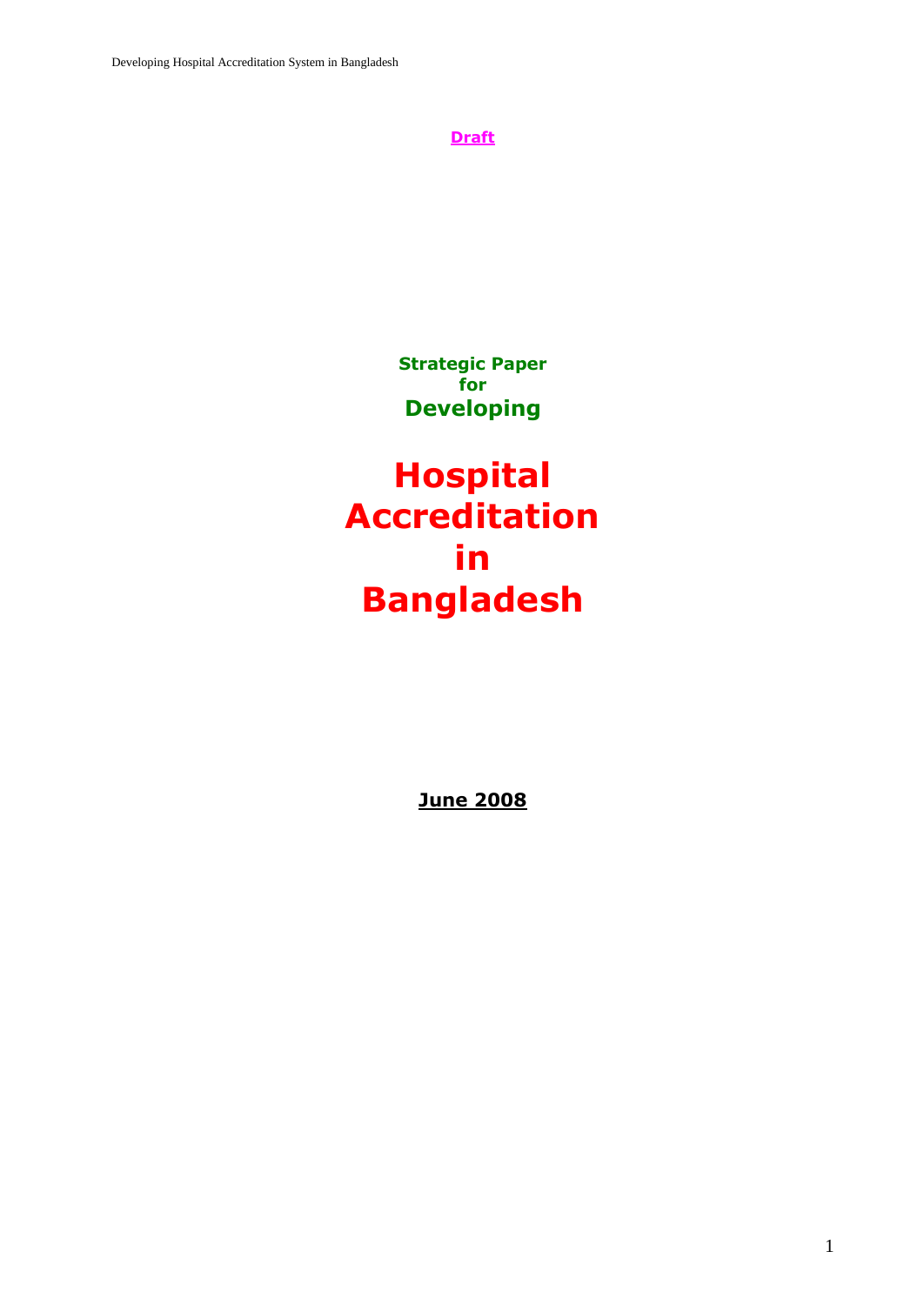# **Contents**

# **Executive Summary**

## **Section – one- P.6**

Analyzing the national context

- a. Introduction
- b. Background

## **Section-Two - P10**

a. Major Challenge in implanting Hospital Accreditation System

b. Reason for Implementing Hospital Accreditation System.

## **Section- Three - P13**

- a. Context
- b. Policy Frame Work
- c. Vision
- d. Mission
- e. Goals
- f. Purpose
- g. Objective
- h. Key principal
- i. Type of Programme
- j. Roles & Responsibilities
- k. Constitution & Membership

## **Section-Four - P21**

Developing the Hospital Accreditation Council

- a. Governing body
- b. Constitution
- c. Structure
- d. Roles & Responsibility
- e. Accreditation Management Office
- f. Representation
- g. Executive body
- h. Advisory Council for Task force
- i. Premises

## **Section –Five - P24**

Developing Hospital Accreditation System

- 1. Standard Development
- 2. Guidance & Selection
- 3. Type of standard
- 4. Proposed standard
- 5. Scoring Methodology
- 6. Selection & Training of surveyor
- 7. Survey guide
- 8. Survey tool & report Template.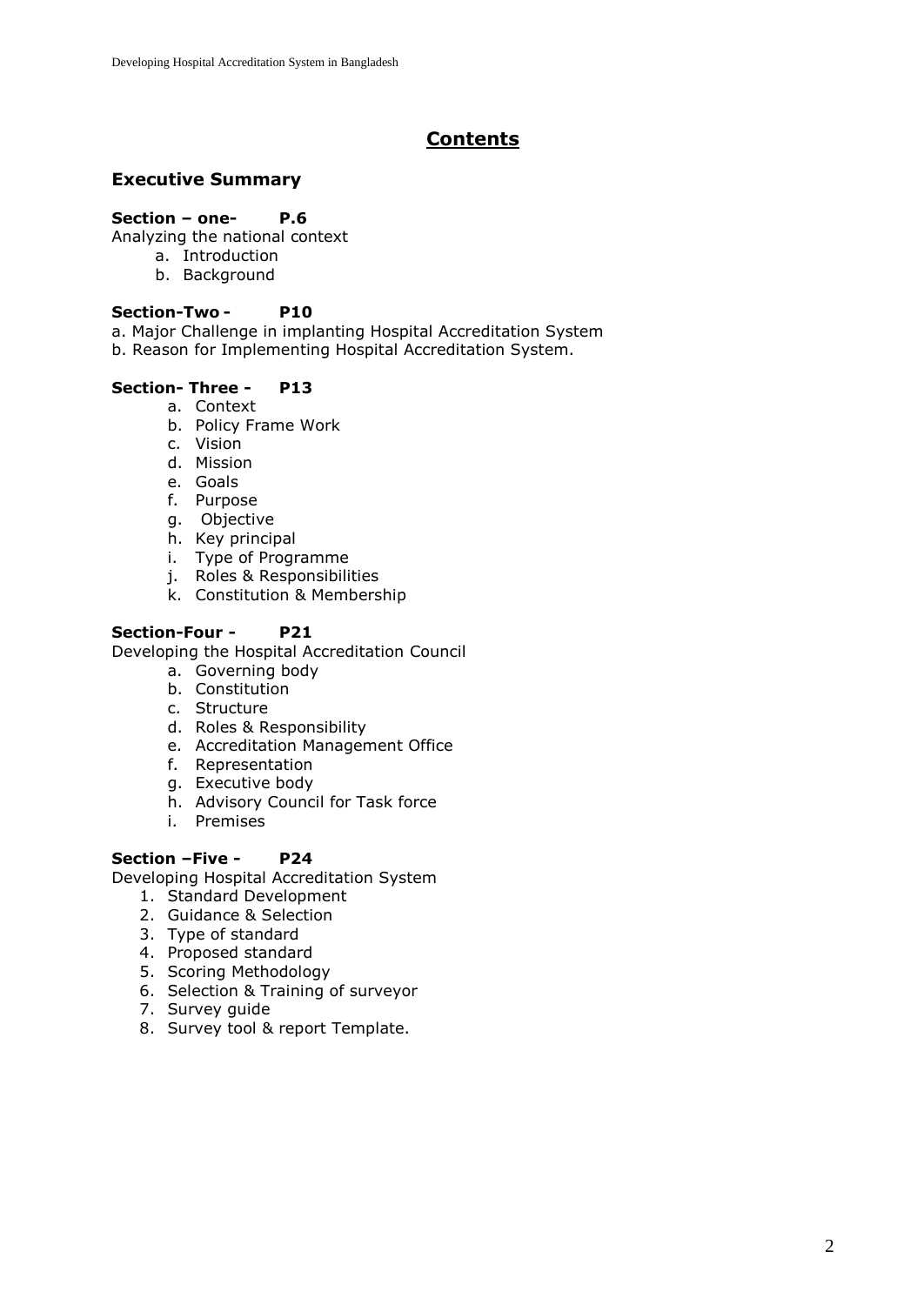## **Section- Six - P30**

Framework & Process for Accreditation

- a. Assessment principal
- b. Registration
- c. Pre-Assessment Programme
- d. Self Assessment
- e. Assignment Visit
- f. Recommendation
- g. period of Accreditation
- h. Assessment cycle
- i. QAP
- j. Fees
- k. Operational priorities
- l. Research & Dissemination
- m. Monitoring & Evaluation
- n. Management Information System
- o. Funding

## **Section – Seven- P38**

Scope & Limitation

**Section- Eight- P39** Immediate Action & Recommendation

**Section- Nine- P40** Action Plan

## **Section- Ten - P42**

Annexure- 1: Workshop proceedings.

Annex- - 2. Experience of Hospital Accreditation in other countries.

- a. JCAHO. b. URAC
- c. ACHS
- d. HAPNZ
- 
- e. CCHSA
- f. HQS
- g. TAS
- h. HSA
- Annex- 3: Reference.
	- 4. Glossary of Term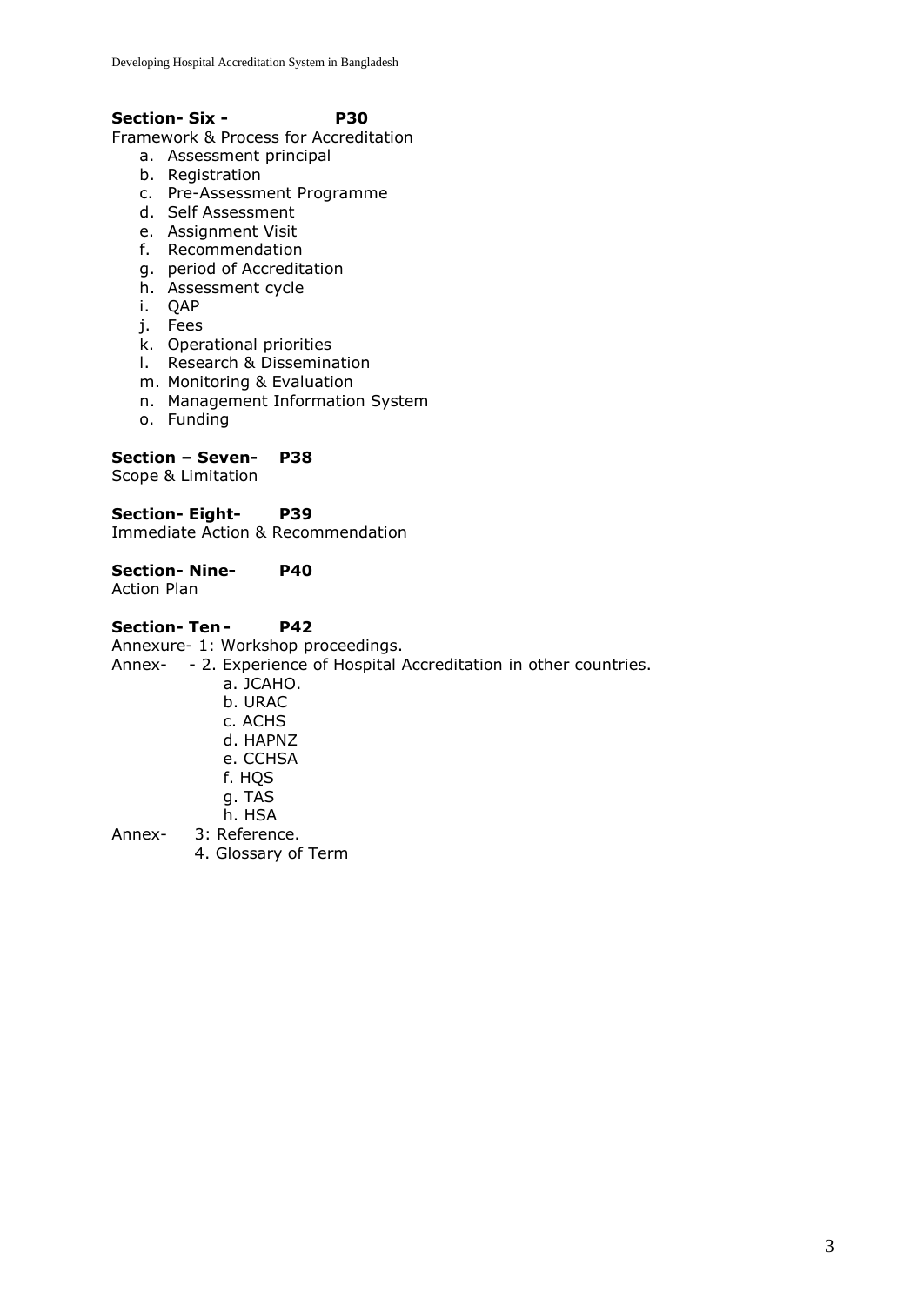#### **EXECUTIVE SUMMARY**

"Developing Hospital Accreditation Programme in Bangladesh". is a draft document which is developed primarily by reviewing the document of different Hospital Accreditation Programme of different countries. During developing the document, the web sites of different Hospital Accreditation Programme also reviewed. After completion the review, a draft document has prepared for holding opinion seeking workshop in six divisional cities. Finally, A National Workshop held for finalization of the document and incorporating the opinion of different stakeholder of health care organization. This document provides organizational options for envisioned national accrediting organizations and considers important issues in operationalising the proposed system.

This document indicates:

a. Present situation & major challenge for implementing the Hospital Accreditation system.

- b. Overview of the Hospital Accreditation System
- c. How to develop the hospital Accreditation programme in Bangladesh
- d. The implementation priorities.
- e. The Action Plan

f. Review the different Hospital Accreditation programme of different country

Our proposal is a blueprint for the future rather than an operational manual. Specifying the details of the arrangements will be the task of the proposed National Accreditation council following consultation, development and piloting of the arrangements proposed in this report.

It is proposing that the new quality organization be a company limited by guarantee and registered as a charity; or be an autonomous body of the govt. to be empowered later by legislation. In this organization the members will be the representative bodies of the professional,

,specialists associations, teaching institutions and other parties involved and interested.

There will be 13- 15 members on the governing body (proposed accreditation council) and wide consultation will ensure an appropriate range of experience and expertise on the body. There would be national level organizations for implementing accreditation and national institutes for quality and standards could also be constituted. . The national level organization could be the body to build partnership and reach a consensus with the stakeholders, Generating policy and accreditation design by the above process. The organizations would act as the executive and training/support bodies at the local levels ( if developed later on), and would mobilize support and resources for their functioning at the local level, would implement the national body's recommendations.

The key objective is to attain effective, efficient and rational care in all health care organizations in Bangladesh. . The role of the body has been envisioned to be facilitatory, supportive and educative, rather than inspectatory. The organization should be constituted by the number of stakeholders concerned with health care.

The process of quality assurance of the organization is to build up a system that enables provision of quality health care based upon principles and practices of ethics, equity, redress, access, integration, partnership, sustainable use of resources, and costeffectiveness. The main elements of the proposals for a credible and affordable process of quality assurance is , a national framework of quality should be developed to tailor assessment to the most critical areas of performance in the context of our political, cultural and financial constraints. The framework will also take into account, as far as possible, the requirements of other funding bodies, if any, professional and statutory bodies. The process of assessment should have significant benefits for health care institutions and it's customers and should be sufficiently flexible to accommodate wide variations in types of services provided. Standards of excellence should assure the management of ethical, humane, rational and competent care. The basic objective of the strategy of accreditation is to ensure that areas of critical importance to the delivery of quality health services are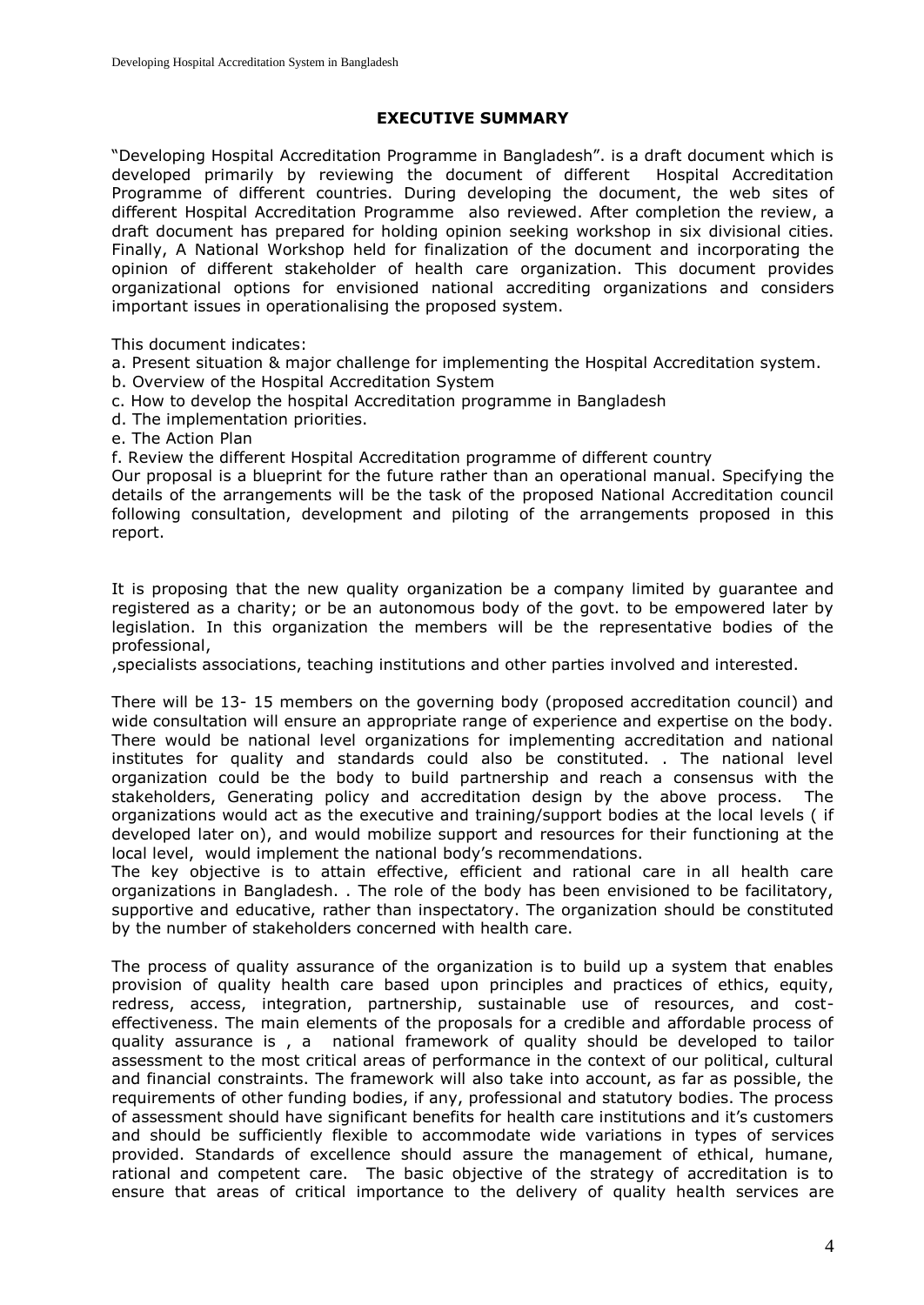evaluated by appropriate methods and methods are developed to confirm their efficacy, validity and reliability. The focus of accreditation should be on continuous improvement in the organizational and clinical performance of health services, not just the achievement of a certificate or award or merely assuring compliance with minimum acceptable standards.

A balanced system of assessment would involve on-site hospital surveys, an ongoing capacity to respond quickly and effectively to complaints and adverse events; development and application of standardized performance measures; and, a mechanism for conducting retrospective reviews of the appropriateness of hospital care. Taken as a whole, the process will assess the extent to which health care organizations are delivering safe health care effectively. It would indicate areas of strength and weakness, including aspects requiring attention; involve an evaluation of the validity and reliability of an institution's internal review procedures, and provide reassurance that each institution has in place effective arrangements for assuring optimal standards in the organization and has procedures securely in place which will enable it to continue to do so.

The assessment process will involve visits to institutions and result in reports published by the accrediting organization. Key performance indicators which will be submitted by the accredited hospital on a periodic basis will be a mandatory requirement to renew accreditation. This will confirm that institutions' internal quality assurance procedures are working effectively. Focus on those issues necessary for the funding bodies to secure their responsibilities for public accountability and public information.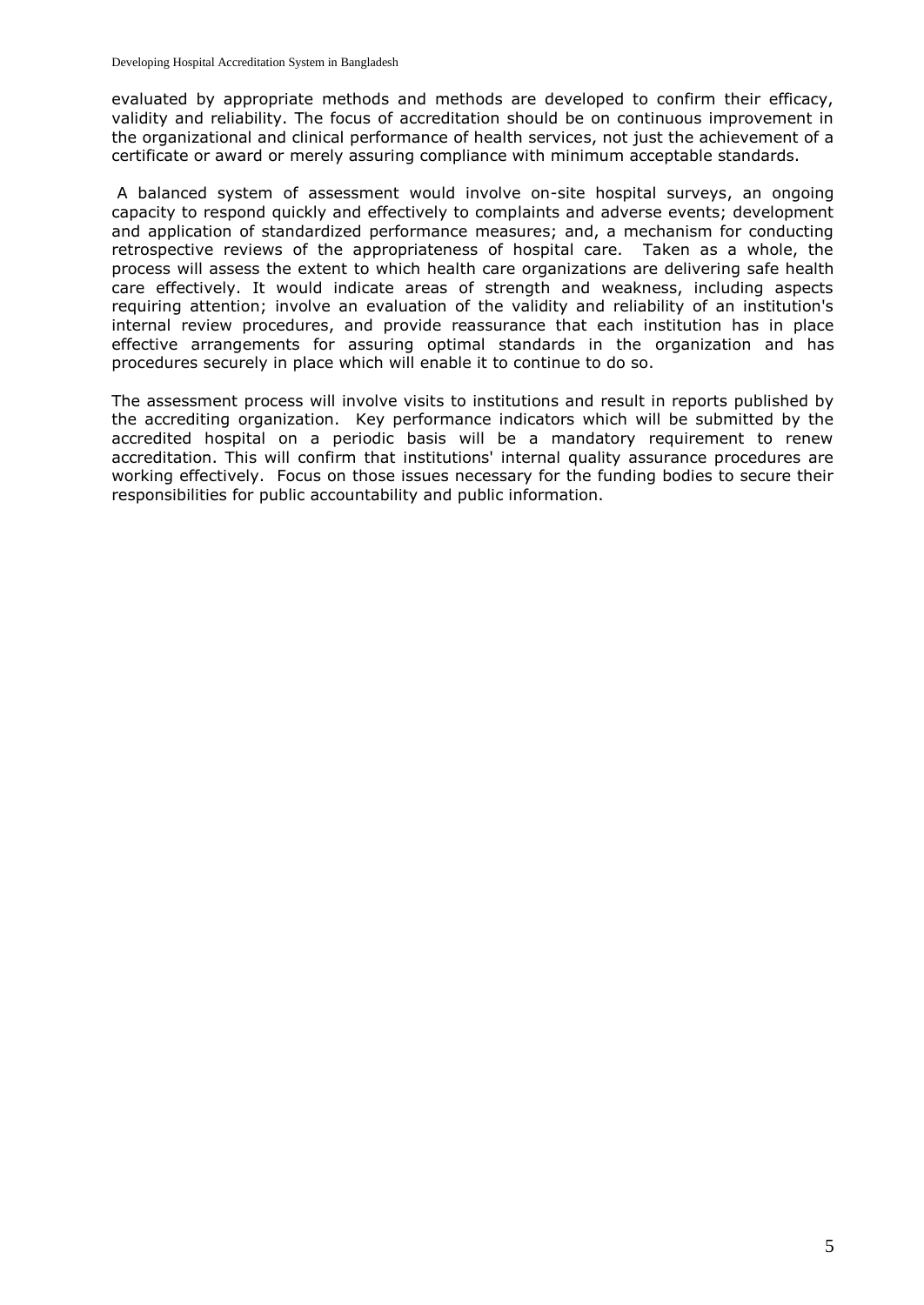# **Section-One**

# **a. Introduction**

Health systems currently operate within an environment of rapid social, economic and technological change. Such changes are expected to continue for the foreseeable future as a result of restructured economic and social policies, globalization of markets and enhanced worldwide communication. New insurance mechanisms, restructuring and health reform initiatives, privatization within the health sector, redistribution of human and other resources, reduced public funding, new technology, and many other factors may raise concern for the quality of healthcare. As a result of these health sector reforms, national health systems are coming under increasing scrutiny with a view to cost containment and quality improvement.

Hospital accreditation has been defined as "A self-assessment and external peer assessment process used by health care organizations to accurately assess their level of performance in relation to established standards and to implement ways to continuously improve" Critically, accreditation is not just about standard-setting: there are analytical, counseling and self-improvement dimensions to the process. Accreditation is a formal process by which a recognized body usually an independent body assesses and recognizes that a health care organization meets applicable predetermined and published standards. . A health care establishment is said to be "accredited" when the disposition and organization of its resources and activities make up a process which results in medical care of satisfactory quality. Accreditation implies confidence in a hospital by the population. In almost all cases this can be achieved without major investments in infrastructure.

Broadly speaking, there exist two types of hospital accreditation

- 1) Hospital and healthcare accreditation which takes place within national borders
- 2) International Health care organization

Accreditation can be the single most important approach for improving the quality of healthcare structures. In an accreditation system, institutional resources are evaluated periodically to ensure quality of services. Standards may be minimal, defining the bottom level or base, or more detailed and demanding. Accreditation standards are usually regarded as optimal and achievable, and are designed to encourage continuous improvement efforts within accredited organizations.

In all developed and developing countries, accreditation helps the hospital enhance patient care through continuous quality improvement process. It also strengthens community confidence by highlighting hospital's commitment to provide safe and quality care to the community. An accreditation decision about a specific healthcare organization is made following a periodic on-site evaluation by a team of peer reviewers, typically conducted every two to three years. Accreditation is often a voluntary process in which organizations choose to participate, rather than one required by law and regulation.

Hospitals are an integral part of health systems; by harmonizing standards in hospitals in line with other institutions and levels of care, continuity of care is improved and the healthcare network strengthened. Hospital accreditation is gaining prominence due to globalization efforts and especially trading in health services. Hospital accreditation is a system of ongoing consensus, rationalization and hospital organization. National ownership is crucial, both to lay the foundation and to maintain, from the beginning, a high degree of integrity and accountability of the national accreditation system.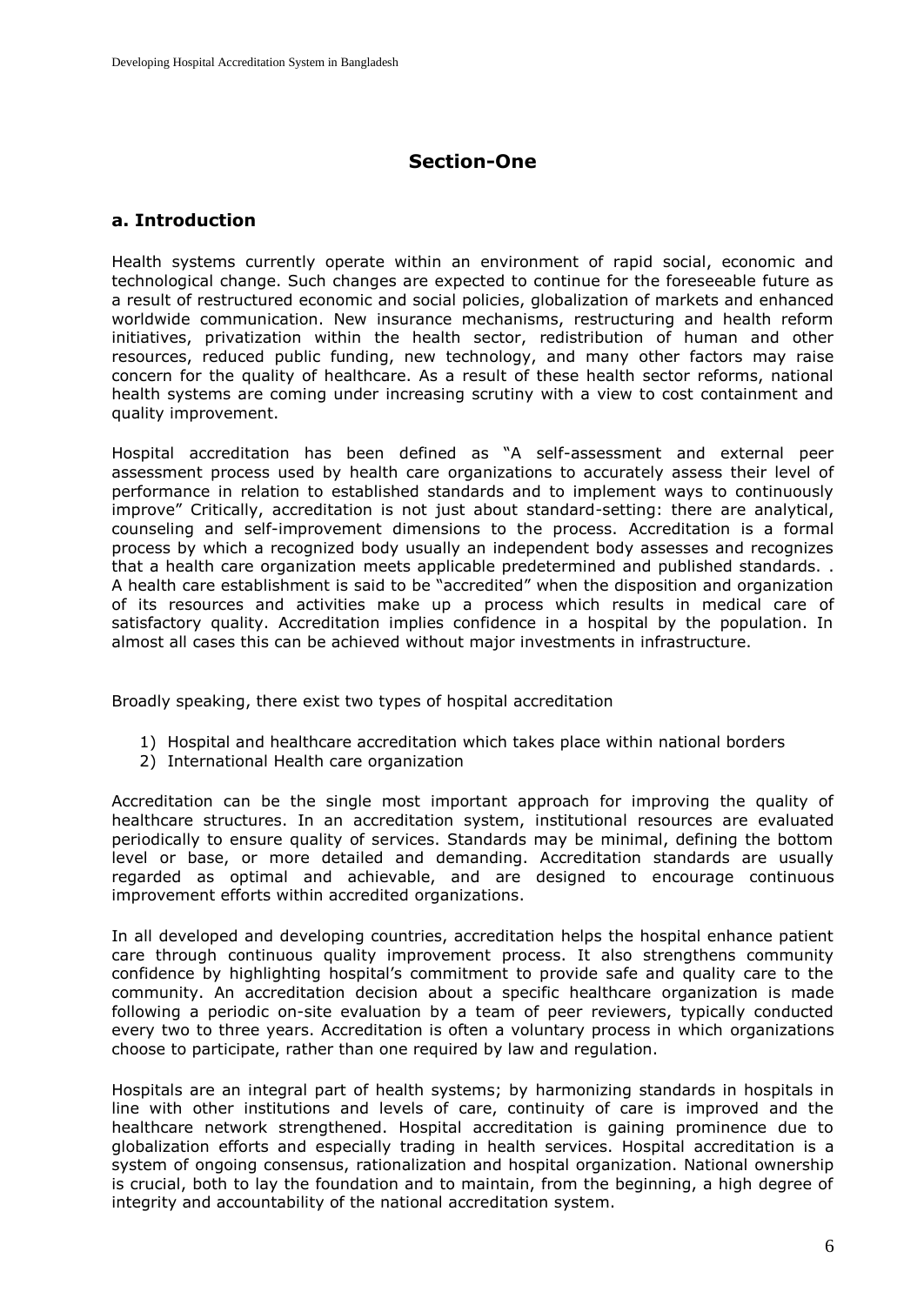While making use of accreditation as an incentive to improve capacity of national hospitals to provide quality care, countries need to work together to ensure that accreditation is protecting the national health system. Establishing national accreditation systems will help to ensure that hospitals, whether public or private, national or expatriate, play their expected roles in national health systems.

In most developing nations, private healthcare industry, though responsible for more than 80 per cent of healthcare delivery, is not very organized. There is no standardization of processes and quality of delivery. Private healthcare players want to evolve accreditation norms that will enable them to compete globally and get a major share of the medical tourism market.

National accreditation ensures that accreditation systems are developed in a way that upholds the principles of health for all. Such strategies include encouraging national debate to reach consensus on accreditation, developing guidelines at country level and establishing an advisory group to guide countries in addressing accreditation issues. Specific goals of hospital accreditation are usually determined by the type of national health system and its policies.

A fundamental tenet of all approaches to health services quality evaluation and management is that every system and process in an organization produces information that when collected and analyzed, can lead to improvement in the system or process. Depending on the scope and philosophy of the individual accreditation programme, accreditation standards may take a "systems" approach that is organised around key patient and processes, such as patient assessment, infection control, quality assurance, and information management.

There are specific features in any accreditation model which differ from other accreditation approaches and that are intended to help make the hospital accountable to the national health system. One of the areas of focus is to make an accreditation model that is comprehensive including promotive, preventive and curative standards wherever relevant. The model should entail a stepwise approach to accreditation, starting with a basic level, to be required for all hospitals, to a more sophisticated level.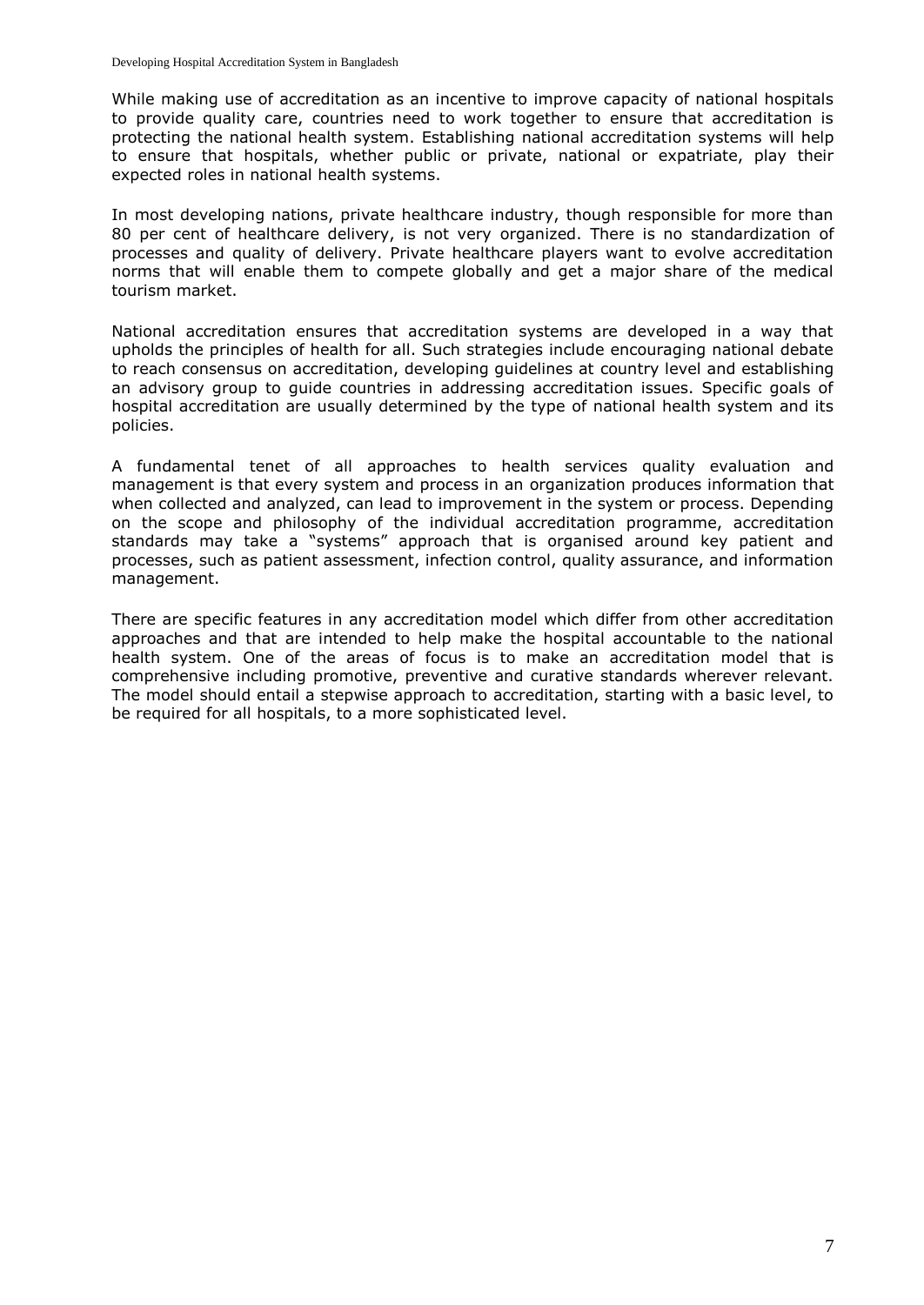# **b. Background**

The most important objectives include enhancing health systems, promoting continuous quality improvement, informing decision-making and ensuring accountability to national health policies. Country and culture-specific accreditation systems not only safeguard the country's primary healthcare, but they also involve fewer costs and are better accepted as compared to external international accreditation systems.

[Hospitals](http://en.wikipedia.org/wiki/Hospital) and [healthcare](http://en.wikipedia.org/wiki/Healthcare) services are vital components of any well-ordered and humane society, and will indisputably be the recipients of societal resources. That hospitals should be places of safety, not only for patients but also for the staff and for the general public, is of the greatest importance. Quality of hospitals and healthcare services is also of great interest to many other bodies, including governments, NGOs targeting healthcare and social welfare, professional organizations representing doctors, patient organizations, shareholders of companies providing healthcare services, etc. However, accreditation schemes are not the same thing as government-controlled initiatives set up to assess healthcare providers with only governmental objectives in mind - ideally, the functioning and finance of hospital accreditation schemes should be independent of governmental control.

How quality is maintained and improved in hospitals and healthcare services is the subject of much debate. Hospital surveying and accreditation is one recognized means by which this can be achieved.

Quality is a crucial factor in health care, initiatives to address quality of health care have become world-wide phenomena. Many countries are exploring various means to methods to improve the quality of health care services. In Bangladesh, the quality of services provided to the population by both public and private sectors is questionable. The current structure of the health care delivery system does not provide enough incentives for improvement in efficiency.

Mechanisms used in other countries to produce greater efficiency, accountability, and more responsible governance in hospitals are not yet deployed in Bangladesh. The private sector health care delivery system in Bangladesh has remained largely fragmented and uncontrolled, and there is a clear evidence of serious quality of care deficiencies in their practices. Problems range from inadequate and inappropriate treatments, excessive use of higher technologies, and wasting of scarce resources, to serious problems of medical malpractice and negligence. Current policies and processes for health care are inadequate or not responsive to ensure health care services of acceptable quality and prevent negligence. A commitment to quality enhancement throughout the whole of the health care system involving all professional and service groups is essential to ensure that high quality in health care is achieved, while minimizing the inherent risks associated with modern health care delivery. One of the methods that is being proposed is accreditation system. The focus of accreditation is on continuous improvement in the organizational and clinical performance of health services, not just the achievement of a certificate or award or merely assuring compliance with minimum acceptable standards. The process of accreditation is envisaged to result in a process of fundamental change in the technical procedures of service delivery, in the appropriate use of available technologies, in the integration of relevant knowledge, in the way the resources are used, and in the efforts to ensure social participation. Quality Assurance should help improves effectiveness, efficiency and in cost containment, and should address accountability and the need to reduce errors and increase safety in the system.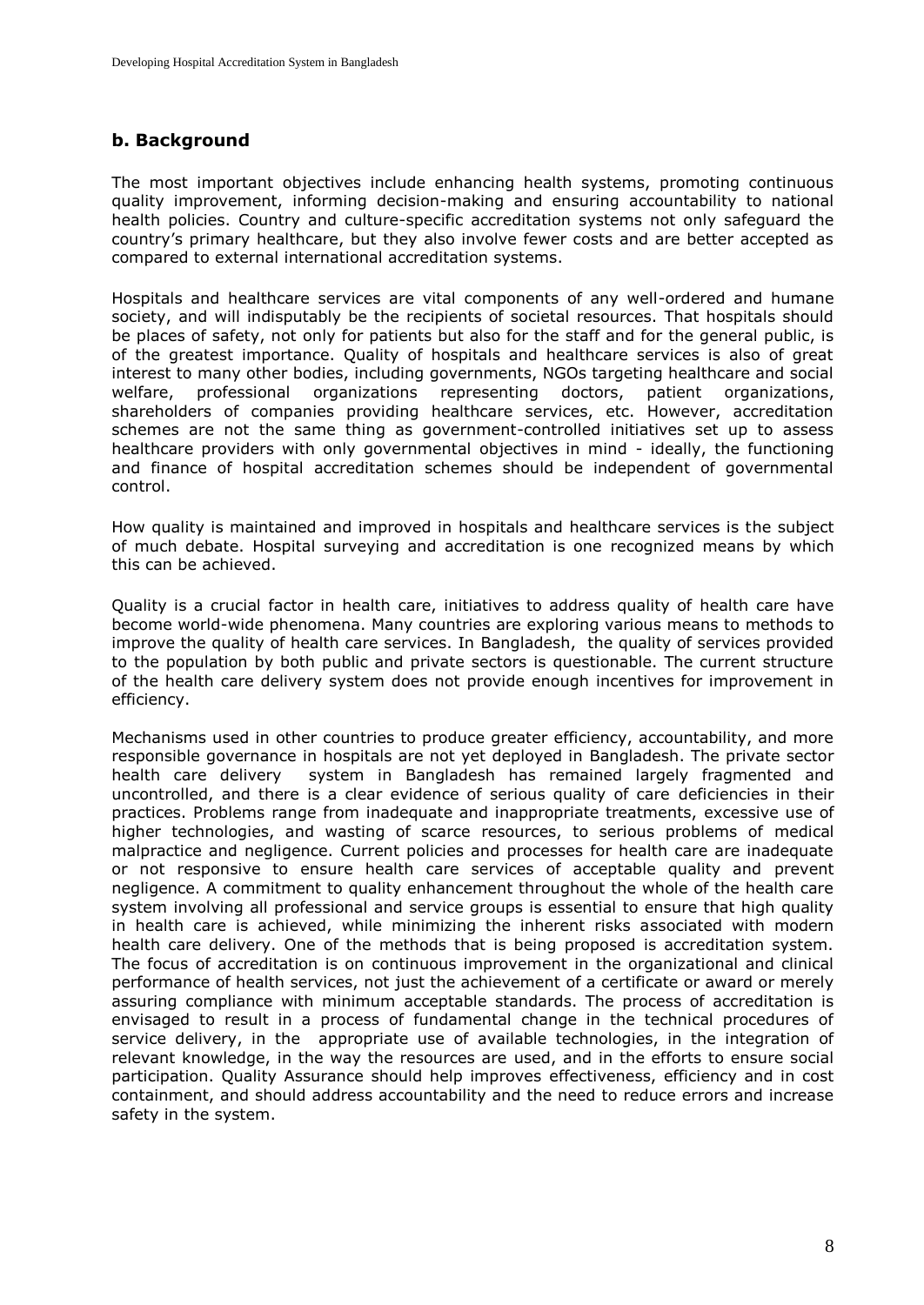In 1951, the American College of Surgeons, American College of Physicians, American Hospital Association, and the American Medical Association cooperated to form the Joint Commission on Accreditation of Hospitals to address the need to improve the quality of care in the United States of America. Today it is the primary instrument used by the United States Health Care Financing Administration to approve the transfer of medicine funds to hospitals.Only hospitals that have passed an accreditation process can receive payments. Countries in WHO regions have also employed this method, such as Egypt and Lebanon (EMR); Brazil and Argentina (AMR); Thailand, Taiwan and Indonesia (SEAR); England, France and Spain (EUR); South Africa (AFR); and Korea (WPR).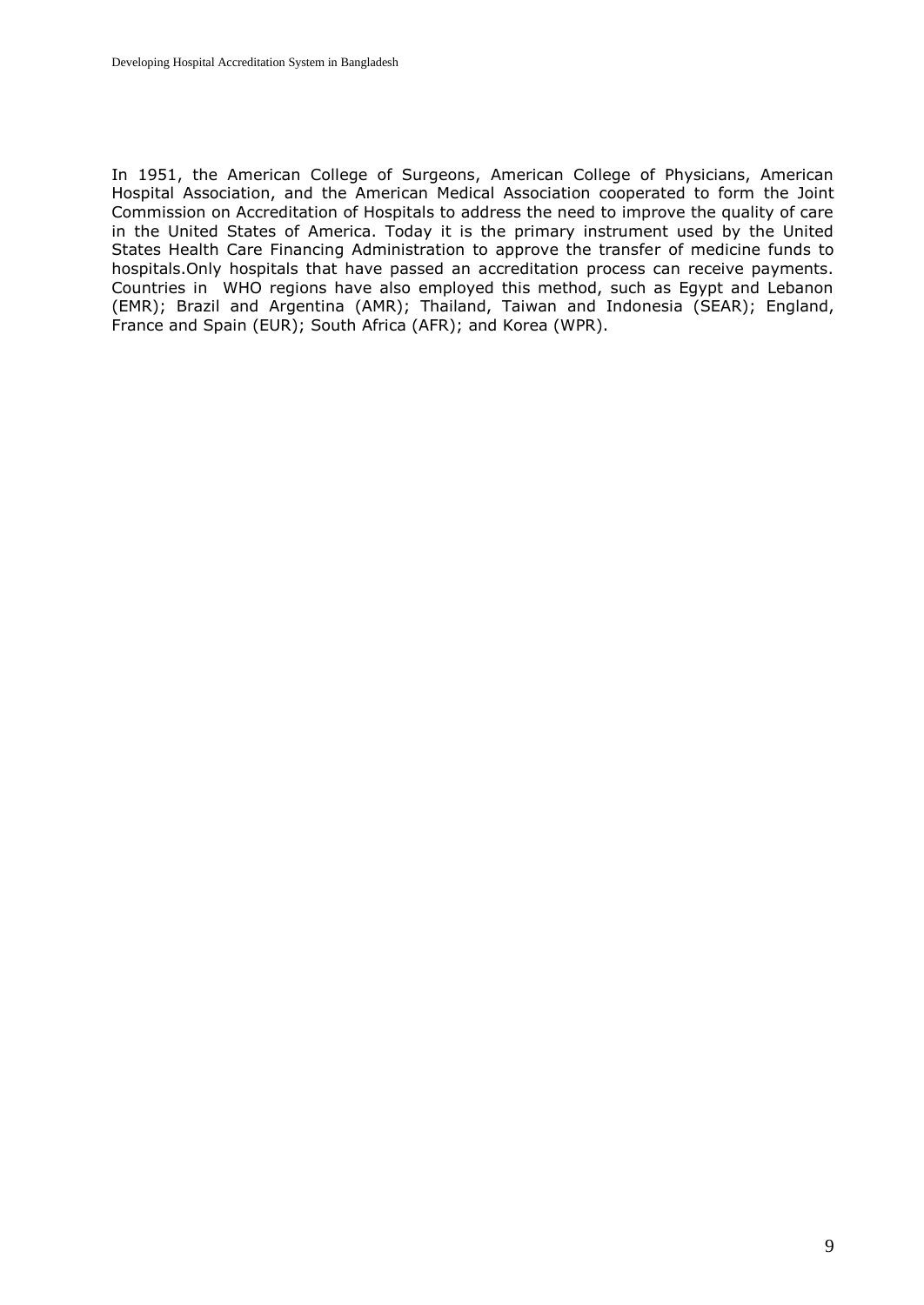# **Section-Two**

## **a. MAJOR CHALLENGES IN IMPLEMENTING HOSPITAL ACCREDITATION**

The challenges in setting and measuring against standards are mostly technical; the challenges in making appropriate change are social and managerial. Accreditation is not an end in itself, but rather a means to improve quality. When implemented appropriately, accreditation can strengthen the fundamental leadership and steering role of national health authorities.

• Legal considerations: Executive orders, laws or regulations of the Ministry of Health & Family Welfare are important and useful, but should not the paramount factor. In some cases, a change in Government can hinder implementation of the policy, even if it has just been announced by decree or through regulations, if the new Govt. does not consider it a priority to encourage the national process of accreditation for political reasons. Thus, the initiative is delayed until another Govt. presses the issue.

• Lack of an inter-institutional and independent National Commission on Hospital Accreditation. Such a commission is always the goal to be reached, although it is not easy to achieve consensus among the different actors in the public and private health sectors to work together with a common goal. Another threat is the appearance of multiple accreditation entities, competing among each other, and setting different standards, priorities, and fees. This can affect the entire accreditation process negatively, leading to the possibility that if a hospital is not accredited by one entity, it may be accredited by another, under different standards. It is essential to have uniformity; therefore there must be a National Commission that applies uniform accreditation standards to the whole country

• Lack of participation by the insurance sector. The role of public or private social security and private health insurance is vital for implementation, since the inclusion of accredited hospitals in their list of providers characterizes the importance of hospital accreditation as an instrument to ensure quality of care for the clients of these institutions. Private insurance companies are beginning to analyze this situation; however, many countries unfortunately do not yet have a process to tie national accreditation to contracts for hospital services.

• The non-application of minimum standards, as opposed to optimum standards. It is necessary to implement basic standards during the beginning of hospital accreditation development. This seems to be the most rational approach, since no country would be likely to have adequate and sufficient human and financial resources to correct deficiencies throughout all of its hospitals, whether structural or process-related, using optimum standards. Since the methodology anticipates that each hospital service will have increasingly complex standards, the highest level of standards would be considered ideal or optimal . Generally, professional associations, such as medical or nursing associations, always strive to establish optimum standards, although when starting to implement the accreditation process, they convince themselves that it is not possible to begin with very sophisticated levels. Consequently, very few hospitals, in the short term, manage to be in a position to implement optimum standards.

• Ensuring standards for all hospital services instead of for a few units. Approval of particular units or isolated programme has been supported by some groups, by those in charge of the programme for prevention and control of hospital infections, or isolated accreditation of hospital laboratories. A hospital may have a good programme in place to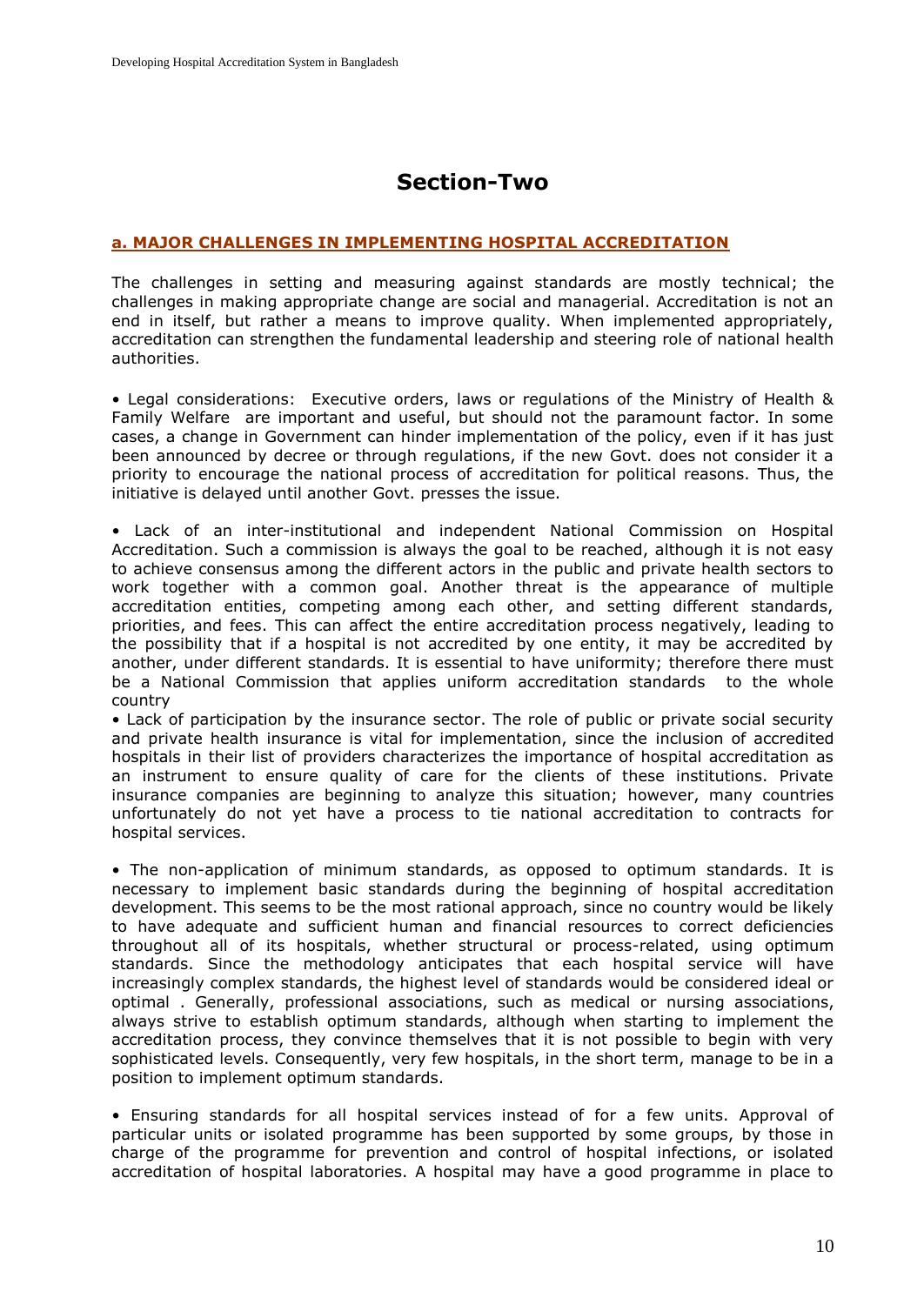control infections or a good clinical laboratory, but this does not always ensure that other services are in a position to be accredited, even using minimum standards.

• Ensuring sustainability of a national accreditation programme. Although accreditation may be voluntary on the part of hospitals, these institutions must have some incentive for accepting the accreditation process. In the United States, for example, the vast majority of hospitals survive as a result of patients covered by Medicare, or social security for the elderly. For a hospital to be contracted under Medicare, it must have prior accreditation from the National Accreditation Commission. Similar incentives for sustainability of this process will be required in country.

• Misperception of the role of surveyors. The accreditation process must always be viewed as an auxiliary and permanent educational activity for hospital staff, never as a bureaucratic inspection or critical audit in search of victims. The basic role of surveyors should always be seen as that of specialized consultants helping the hospital to overcome its managerial or technical difficulties. Assessment teams generally include a physician recognized for his/her skills, a nurse with far-reaching experience in hospitals, and an administrator with a solid background in hospitals. In many countries, most of the hospital administrators are physicians, but in the surveyor team they are only "administrators," leaving the clinical side to be observed by the physician on the team.

## **b. Reasons for implementing Hospital Accreditation**

Currently, there are great discrepancies in quality among different services of the same hospital, independent of the number of beds. Much government, semi-private and private health institutions seek a recognized accreditation system in order to cope with the newly emerging competitive environment of health care service delivery. Hospital accreditation processes have recently begun to be implemented in some countries in the region. Institutionalizing improved quality of care through accreditation requires more than a technical approach; more than the application of tools and methods. Failure to change the behavior of people and organizational attitudes is the commonest cause of ineffective quality initiatives. Sustained improvements often require a change in attitude and acquisition of a sense of ownership with regard to the quality of services provided by an organization. Many supporting factors are required to integrate accreditation into the structure and function of an organization. The challenges in setting and measuring against standards are mostly technical; the challenges in making appropriate changes are social and managerial. Sustainable quality needs a supportive environment of leadership, clarity of purpose and organization, in other words, a strong accreditation programme. Accreditation can be the single most important approach for improving the quality of health care structures.

Hospital accreditation is a method of ongoing consensus, rationalization and hospital organization. The first instrument for the explicit and objective technical evaluation of quality will be the accreditation manual. The creation of the National Accreditation Council should be of great importance. It should be a nonpolitical, multi-representational, and should undertake its work energetically, prudently and periodically. This entity will be responsible for the administration and policy-making of the accreditation system at the country level. It will be responsible for the setting of national standards for accreditation, adopting WHO guidelines for accreditation, identifying and training the surveyors, conducting and monitoring the site surveys and making the decisions related to the awarding of accreditation and maintaining it. It is essential to have uniformity; therefore, this body should apply uniform accreditation standards to be followed by state.

In spite of recommendations that the national accreditation Council will be multiinstitutional, and include the most prominent and active players in the civic, public and private sectors of the national health sector, the presence of the Ministry of Health & family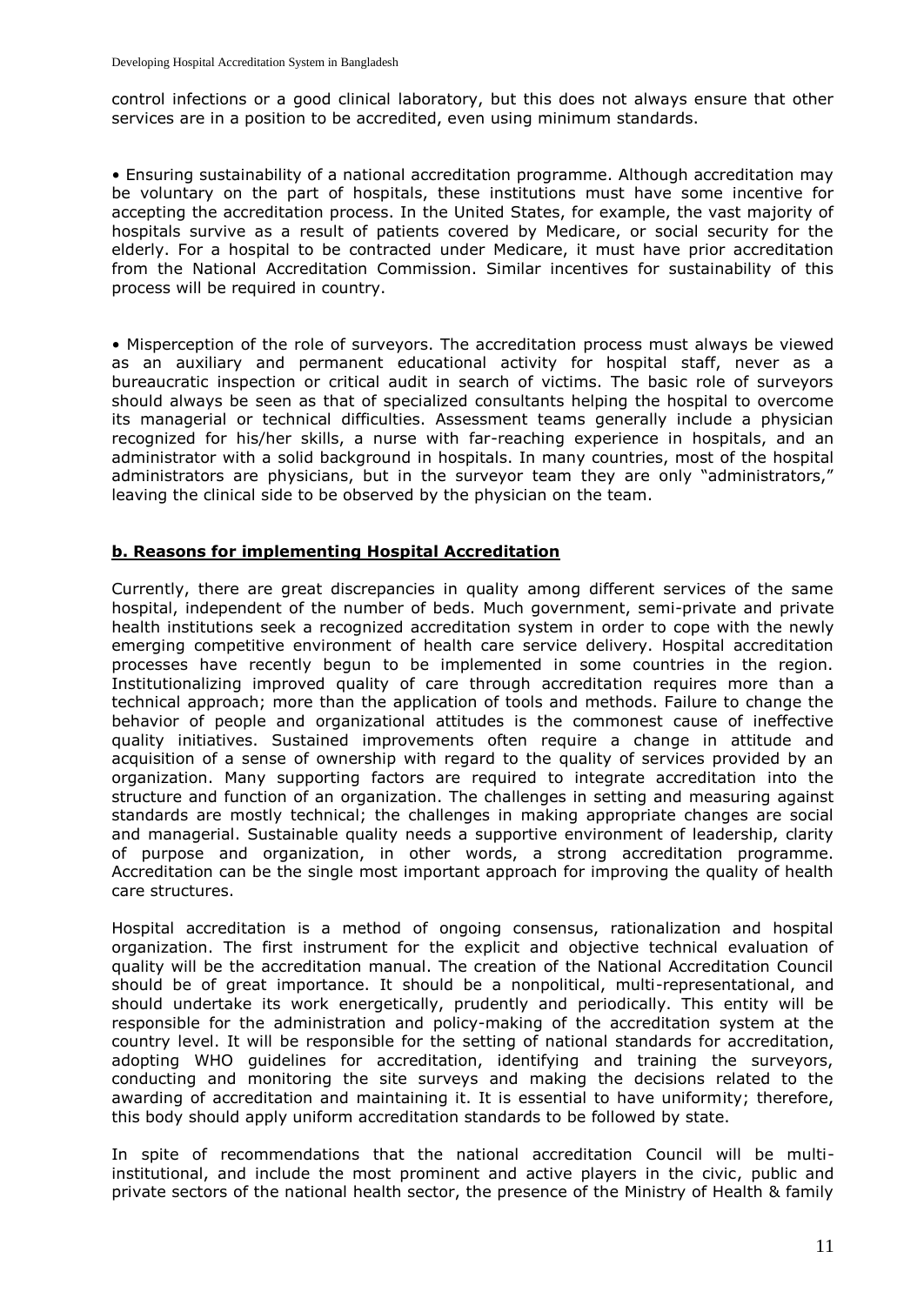Welfare is essential because of its authority and its capability of transferring resources within the process of national hospital accreditation. The mandate of such a l entity would be to ensure that national accreditation systems are competent to: monitor and evaluate adherence to national health system policy and responsiveness to current and future challenges; monitor and evaluate quality performance of health organizations /facilities on various levels; cover managerial and clinical aspects; enhance organizations' learning environment and quality improvement culture; and establish a national framework to take full responsibility for the accreditation initiative.

So, if we would be able to implement the Hospital Accreditation System, the following change would be visible as follows:

- It stimulates the improvement of care delivered to patients
- It strengthens community confidence in its hospital
- It reduces unnecessary costs
- It increases efficiency
- It provides credentials for education, internships, and residencies
- It can protect against lawsuits
- It facilitates acceptance by and funds from third-party payers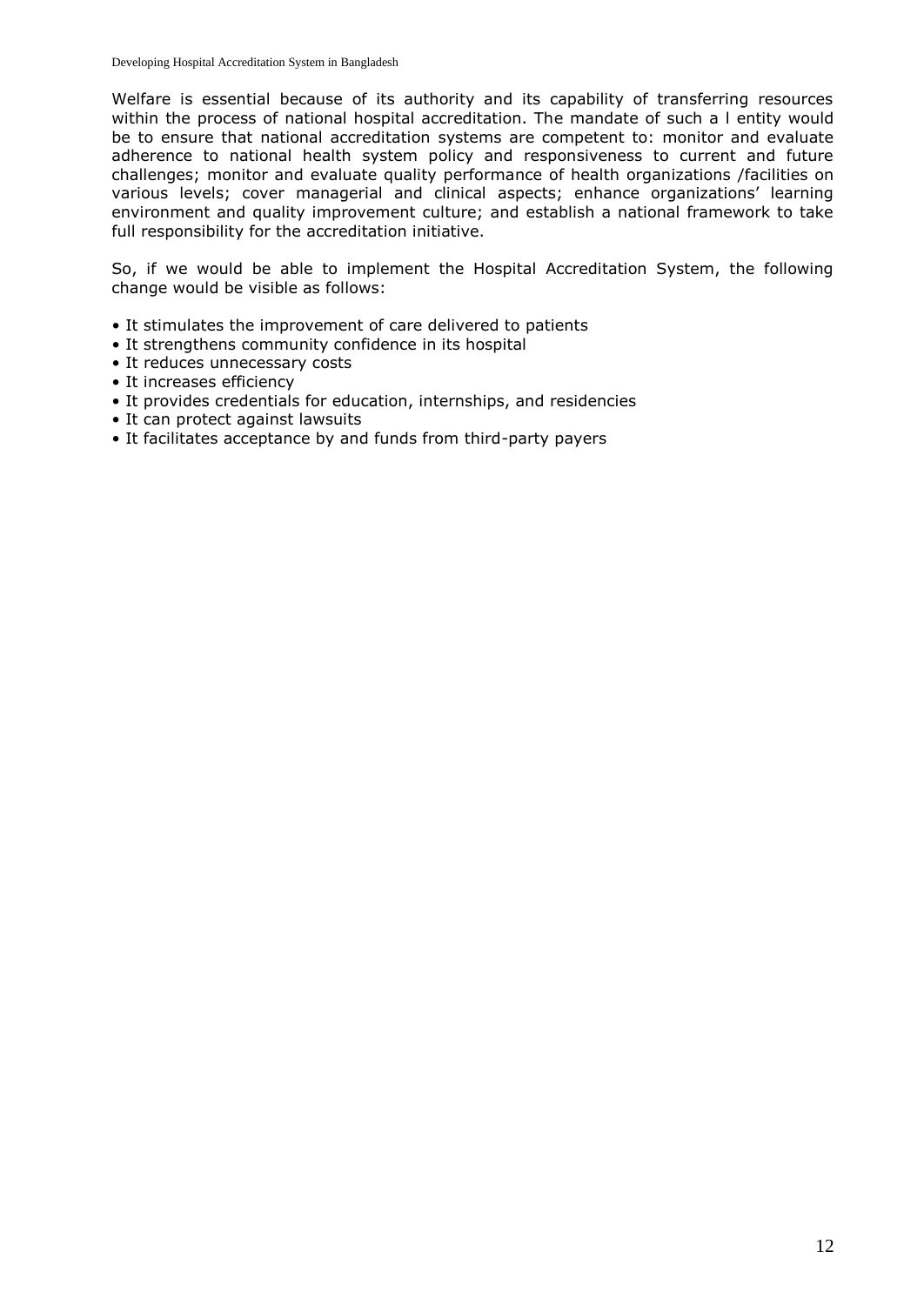# **Section: Three**

# **Overview of Hospital Accreditation System**

There are three main systems to define standards, assess compliance and award formal recognition to successful institutions . These are increasingly used worldwide to regulate, improve and market health care providers, especially hospitals.

**Accreditation**: Public recognition by a national healthcare accreditation body of the achievement of accreditation standards by a healthcare organization, demonstrated through an independent external peer assessment of that organization's level of performance in relation to the standards.

**Certification**: Formal recognition of compliance with set standards (e.g. ISO 9000 series for quality systems) validated by external evaluation by an authorized auditor.

**Licensure**: Process by which a government authority grants permission, usually following inspection against minimal statutory standards, to an individual practitioner or healthcare organization to operate or to engage in an occupation or profession.

Each of these systems is being adapted to meet the changing demands for public accountability, clinical effectiveness and improvement of quality and safety, but the most rapid development is in accreditation.

#### **a. Context**

Current policies and processes for health care are inadequate to ensure that health care delivery is of high quality and malpractice is prevented. The years of neglect and the lack of a comprehensive system for addressing quality issues in the health sector are quite well known.

The Government's commitment to quality health care for all needs to translate into sustainable mechanisms for the delivery of effective health care. It is the intention of this policy framework to put in place a system that will begin to make quality health care a reality for all who require it.

#### **b. Policy Framework**

Constitution and Functioning: Accreditation emphasizing participation of various stakeholders has the potential to be more successful than regulation. This partnership should provide a platform for consensus building based on the principle of sharing, democratic and transparent functioning. The effectiveness of the development and management of the organization will be enhanced through actively staff, key stakeholders, clients and potential clients in decision making about our strategic and service planning, management and service delivery processes and service evaluation. Consensus should be built between the stakeholders around the concept fo the national quality framework. There should be a balance in stakeholder representation on the board.

National Quality Framework: A broad and enabling national framework of quality should be developed to tailor assessment to the most critical areas of performance in the context of our political, cultural and financial constraints. The framework will also take into account, as far as possible, the requirements of other funding bodies, if any, professional and statutory bodies. To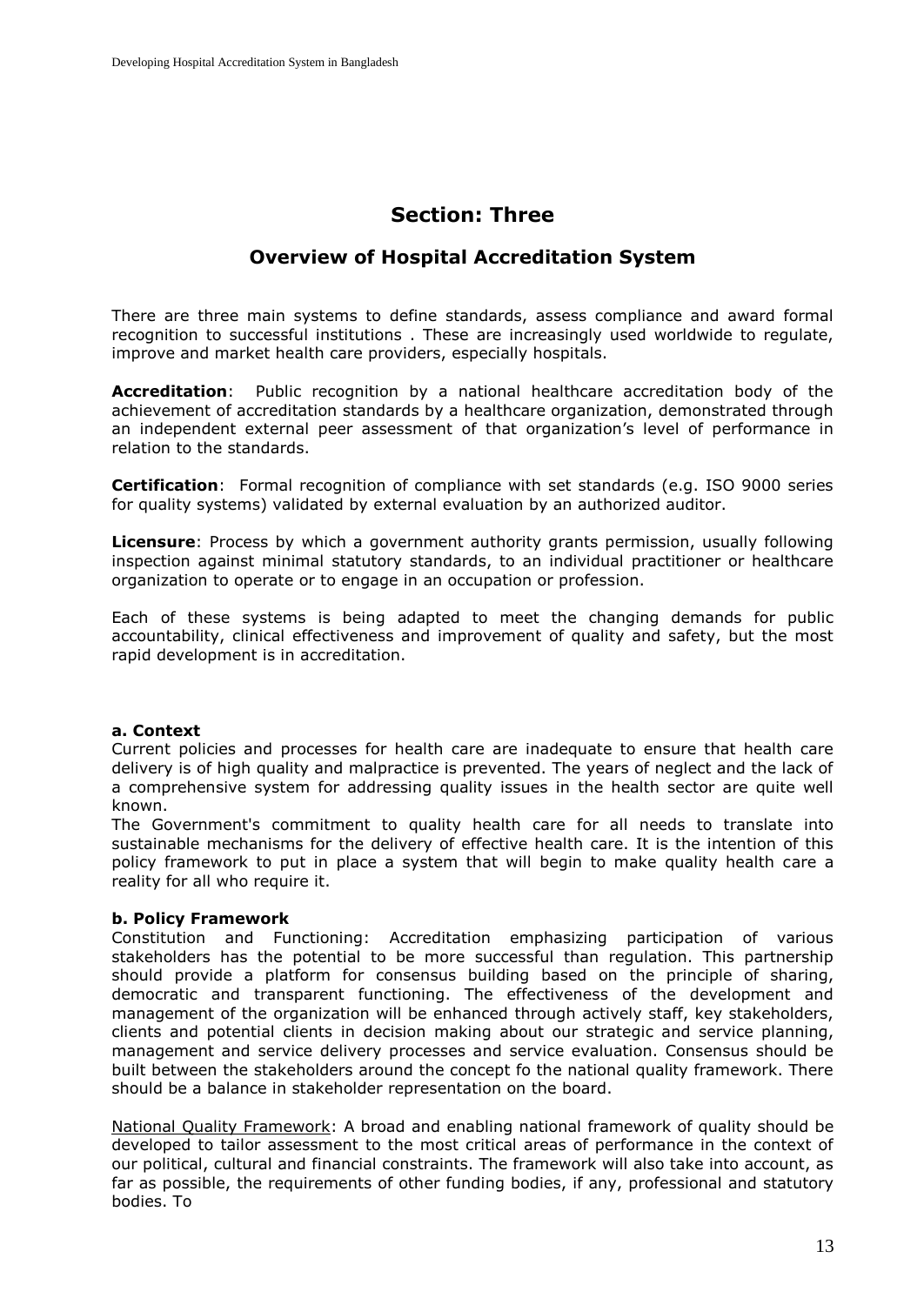develop a general conceptual foundation and framework for a process of quality assurance for guaranteeing commonality of approach to institutions, delineating the domains of quality to be measured and the development of a credible, effective and transparent system of accreditation, meaningful participation of the stakeholders is essential.

Assessment Process: A balanced system of assessment would involve on-site hospital surveys, both announced and unannounced; an ongoing capacity to respond quickly and effectively to complaints and adverse events; development and application of standardized performance measures; and, a mechanism for conducting retrospective reviews of the appropriateness of hospital care. It would also ensure that current systems of audit are maintained. It should promote internal evaluation and assessment processes as well as external assessment processes.

Ethics: Patients are increasingly and appropriately aware of healthcare issues, and desire participation in decisions affecting their health. The ultimate responsibility of a health care system is to the patient. Adherence to high standards, such as those related to timeliness of treatment, diagnostic accuracy, clinical relevance of the tests performed and interventions, qualifications and training of personnel, and prevention of errors, is an ethical responsibility of all hospital staff. Accreditation of health providers should ensure that the owners, managers and staff comply with ethical standards, such as maintenance of confidentiality of patient information, adherence to appropriate technical and professional standards regardless of cost pressures and avoidance of personal, financial and organizational conflicts of interest.

Developing National Standards: Standards should be defined by the national accreditation body and assessed by peer review. The process of developing valid, measurable and reliable national standards should be practical, should take place within realistic time frames and should emphasize transparency.

Stakeholders must be included and need to participate on an informed basis; where necessary, capacity building amongst stakeholders should take place, ensuring skills transfer, so as to achieve this goal. Specialists in fields relevant to quality and training should be invited to participate sensitively in the standard setting process. The use of a cross-section of international examples can be used in order to broaden thinking around developing national standards.

A detailed multi-year plan, which operationalises the process, should be developed. The detailed plan, facilitated by the MOHFW must aim at reversing the historic neglect of the private sector. This plan should, amongst other things, set clear targets, time frames and costing should be done. The

plan should also have a financial strategy. Most importantly, the plan must be a national plan, in which all stakeholders will participate and have joint ownership and responsibilities.

Development of projects or models that will further develop and implement the policy guidelines must be planned and facilitated.

#### **c. Vision**

The following vision will be formulated: A quality conscious and accountable health care system within which all stakeholders have a say and that enables rational, effective, safe and cost-effective provision of care.

#### **d. Mission**

This accreditation organization is committed to and exists to provide leadership in enhancing health care quality and to promote accountability and rationality in health care. This mission will be achieved through

a) Accreditation

b) Partnership and Collaboration - promoting networking, partnership and collaboration between disciplines and organizations at regional, national and international level

c) Research and Dissemination - promoting research which is of a quality and scale to achieve a national reputation in all fields and an international reputation in quality areas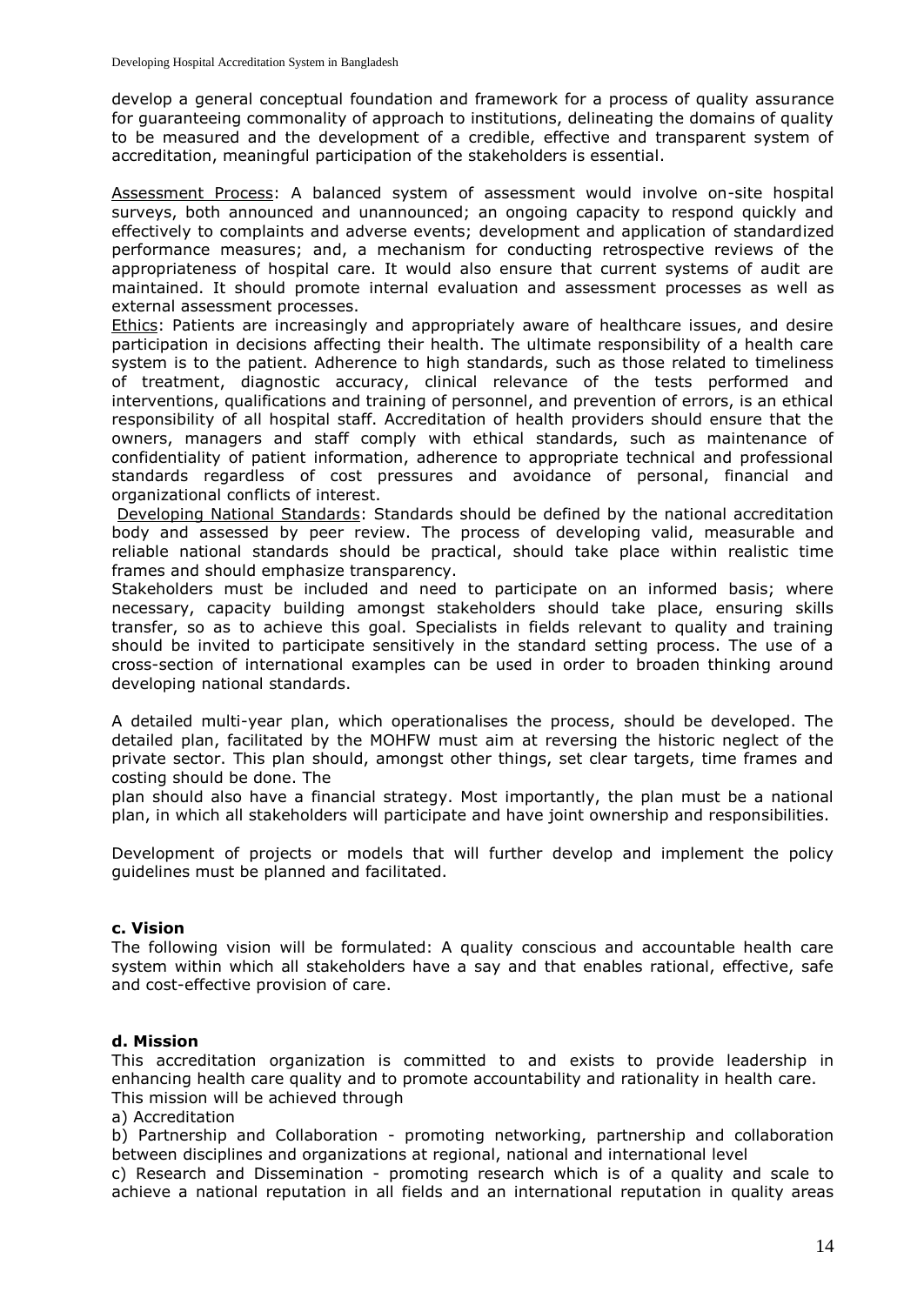encouraging and facilitating the development of multi disciplinary research groups which are of sufficient size and quality.

d) Training

e) Quality culture - Promoting innovative and flexible policies in the employment and development of staff

#### **e. Goals**

The main purpose of our policy is to help planners to promote, implement, monitor and evaluate robust practice in order to ensure that occupies a central place in the development of the healthcare system In doing so it recognizes the roles to be played by a multiplicity of stakeholders from the govt. , non-governmental and private and economic sectors. Quality should be an integral part of the overall national health policy. It is believed that accreditation if sensibly designed can have a significant impact on improving quality and safety in health care; improving health outcomes; ensuring more equitable health service provision; enhancing management practices; and improving decision making. Such a system must be founded on equity, it must respect diversity, it must honour learning and strive for excellence, it must be owned and cared for by the communities and stakeholders it serves, and it must use all the resources available to it in the most effective manner possible. The national organization should promote the practice of holistic medicine and the integration of the various systems of medicine in the most beneficial manner.

Above all, the policy seeks to develop an enabling environment in which high quality of health care can flourish throughout the country. This is to be done through providing guidance to providers, rather than through control and prescriptive measures.

#### **f. Purposes**

- Quality improvement: using the accreditation process to bring about changes in practice
- that will improve the quality of care for patients;
- Informing decision-making: providing data on the quality of health care that various stakeholders, policymakers, managers, clinicians and the public, can use to guide their decisions;
- Accountability and regulation: making health care organizations accountable to statutory or other agencies, such as professional bodies, government, patient groups and society at large, and regulating their behavior to protect the interests of patients and other stakeholders.
- Standards are statements of expectation that define the structures, processes, and results that must be firmly established in an organization so that it may provide quality care. For example, *standard of structure* refers to equipment, physical area, support services, personnel; *standard of process* includes admission, nursing procedures, medical procedures, operational manuals, norms, routines, flows; and *standard of outcomes* covers mortality, morbidity, readmissions, complications, infections and client satisfaction (accessibility, information, personnel and facilities.). All these standards require evidence of performance (or qualitative indicators) that are simple, inexpensive and easy to observe by the surveyors. Currently, as well, many hospitals have a great variation in quality among their services, independently of their size.

## **g. Objectives**

 Conduct comprehensive assessments of health care organizations in consonance with the national framework, for the promotion and maintenance of quality and standards.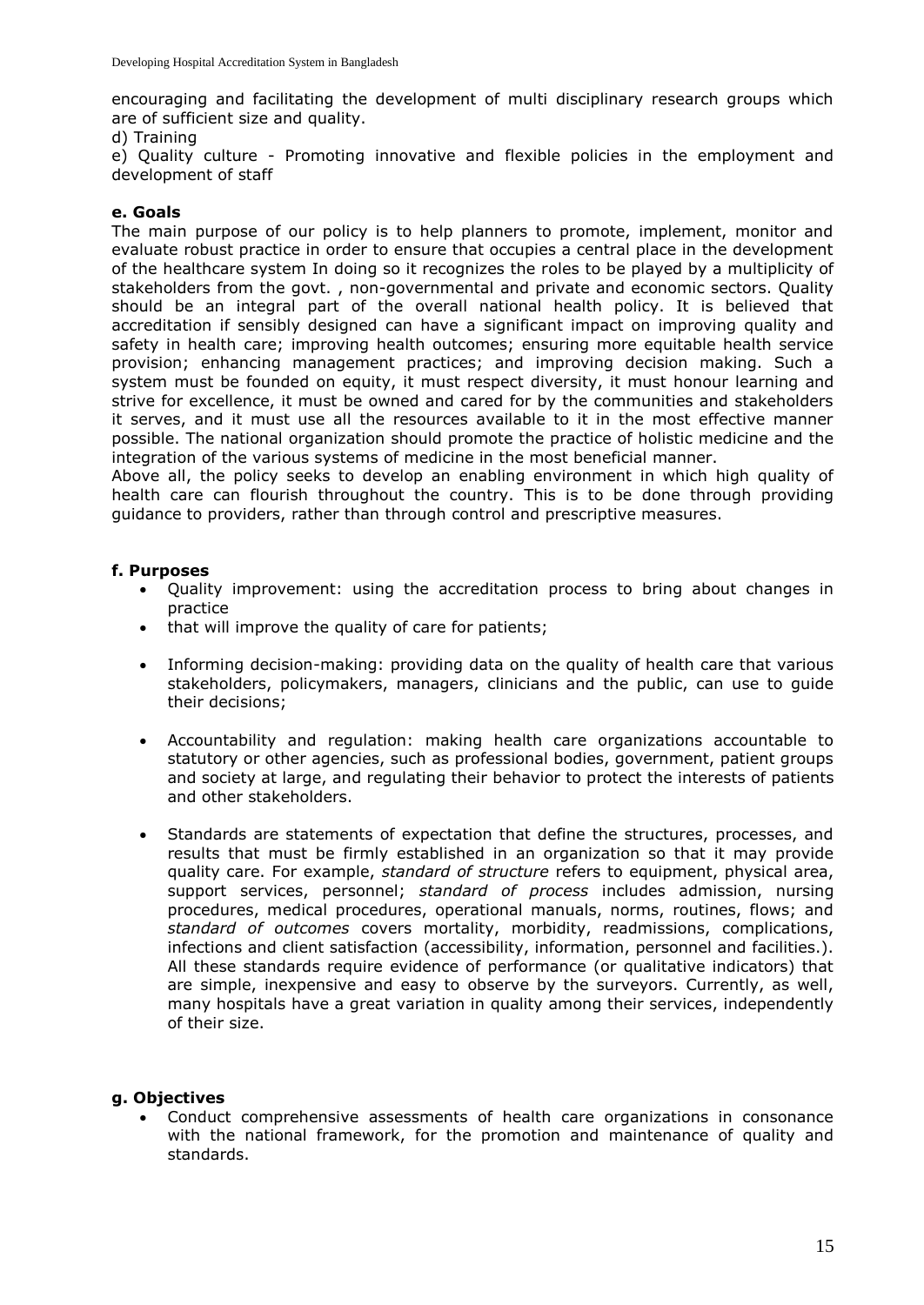- To engage and train conscientious surveyors and to develop training systems generally for accreditation surveyors.
- To promote accreditation, including its values, purpose and results to health care organizations, medical profession, patients and the community.
- To collaborate with relevant organizations.
- To regularly monitor and evaluate all aspects of the accreditation system and accreditation decisions and provide feedback on the standards.

#### **k. Key principal**

During the entire program development, a consensus will rapidly reached that certain principle elements must be present for the program to succeed. For the accreditation initiative to be successful, the program should to be accountable, credible, applicable, consistent, transparent, objective, and impartial of oversight.

**Accountability**: For a national program to succeed and be self-maintaining there must be accountability. Accountability starts with an oversight organization that is accountable/responsible for the conduct, maintenance, and integrity of the program. Accountability also resides at the level of the health care facility director who is to be held accountable for ensuring that his or her facility meets and continues to meet the accreditation standards. Accountability then follows to the individual providers and staff who are held accountable for their part in meeting and maintaining compliance with the standards.

**Leadership**: Leadership must start at the national level with a commitment to make accreditation an integral part of a process to improve the quality of health care nation-wide. Leadership then is partially delegated to a national accreditation board and office to provide direction and guidance by taking the lead role in selecting, training, and certifying surveyors and overseeing the integrity of the survey process and the granting or denial of accreditation. Finally, and perhaps most importantly, is the leadership at the individual health care facility. Since meeting accreditation standards requires change in customary modes of behavior and since most people follow the direction of their leaders, facility leaders can make or break the process in their area of responsibility.

**Credibility:** To ensure credibility certain factors will be considered to be of paramount importance. First, the standards should specifically reflect our cultural and religious mandates. In other words, to simply adopt standards from another country or another area would not work. Second, while reflecting our unique culture, the standards should as closely as possible, reflect international norms and standards. In the future, an accredited hospital and its patients should be able to know that by being accredited in our country, the health care facility has demonstrated that it meets the intent of standards that would be expected of a hospital anywhere in the world. Third, many standards should require effort to be achieved. To simply adopt standards that reflect current practices would be of little value. A health care facility should be required to change and improve. Early in the development of standards there was a tendency to state that a proposed standard should not apply since "that is not how we do it here." However, commendably, these views will quickly overwhelmed by the majority of participants who responded "Yes, we know how we do it now. But how should we do it?" Fourth, the surveyors must be viewed as true experts who are impartial and free from personal or political agendas.

#### **h. Type of Programme**

One of the issues that is still being discussed is whether participation in the accreditation program should be voluntary or mandatory for health facilities. Several key questions are raised when addressing this issue: If voluntary, what is the incentive for a facility to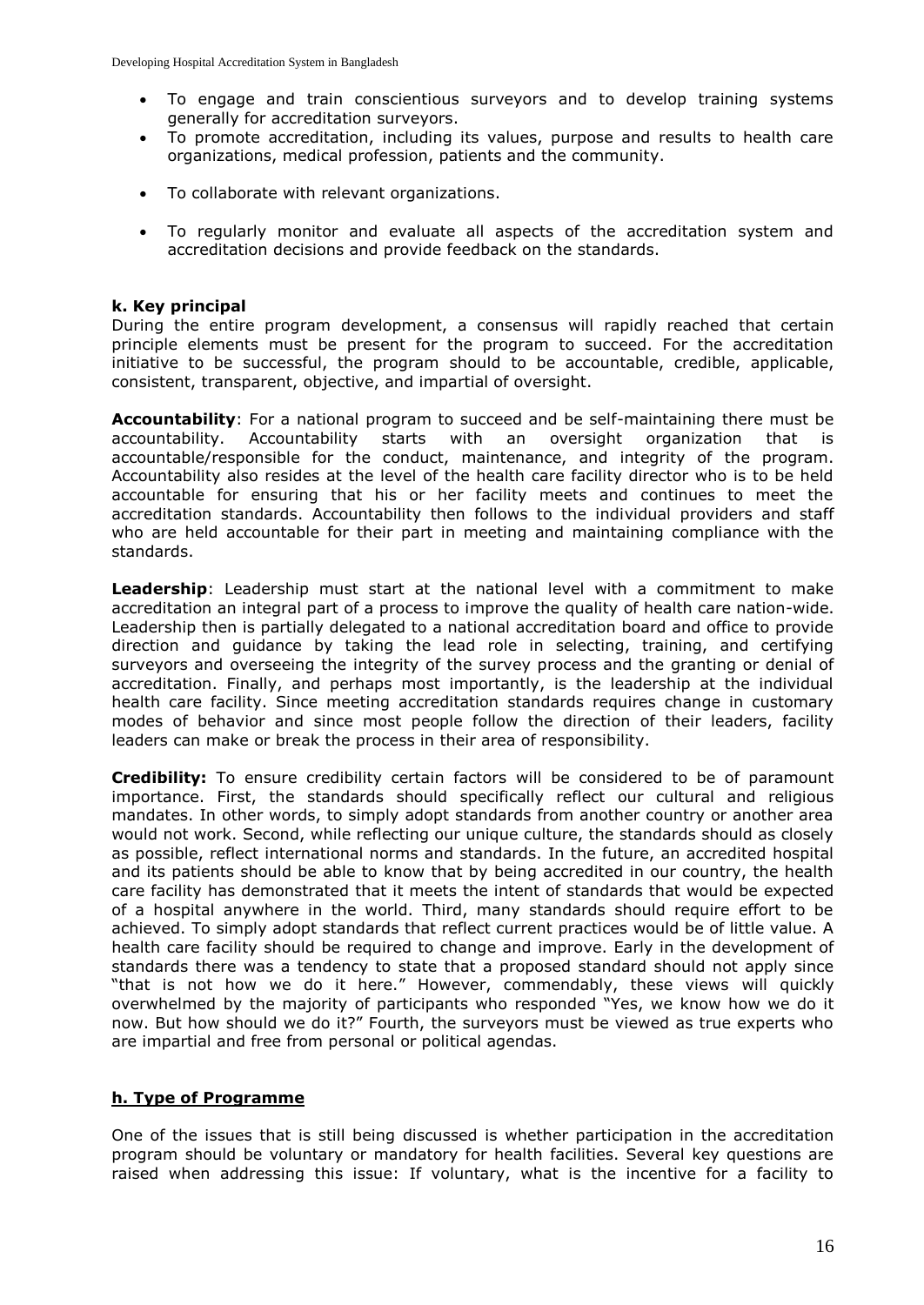participate? If mandatory, should the mandate be to participate or to succeed? Should there be recognition only for success, or also for efforts even if not yet successful?

In most developed countries with a mature health care accreditation program, accreditation is voluntary. However, in these countries there are federal and local laws and regulations that ensure oversight of the quality of the care and the facility even if it is not accredited. In fact, in many countries much of the health care regulatory structure is modeled on the accreditation standards.

Therefore, even if a health care facility chooses not to seek accreditation, they are not free from some form of regulatory oversight. Thus, the incentive for becoming accredited is both philosophical (a desire to be measured and receive the recognition of meeting a rigid set of standards) and pragmatic (by being accredited some or all governmental inspections are eliminated).

However, in developing countries, this formal and universally applied government regulatory oversight does not exist. Therefore, except perhaps for private facilities that view accreditation as a "market advantage," there is little incentive to participate in a voluntary program.

Since the overall goal of the programme is to create a self-sustaining culture of improvement in health care, voluntary participation may well allow many facilities to cling to the status quo and deny that improvement is needed. The risk of the program being voluntary is that it will be embraced by only a few facilities and nation-wide improvement and change in culture and practice would not occur. For example, should a university or teaching hospital choose not to participate, then future generations of health care professionals trained there will continue to behave and practice in the "old" way and nationwide improvement will be significantly delayed, potentially for many years. If, on the other hand, accreditation were made mandatory, all health care facilities would be required to participate. This approach would eliminate the question of incentives since it

would be a requirement and the facility director would not have the opportunity of electing not to participate. However, not all health care facilities may now have the resources to meet all standards. In this case, the accreditation program may be introduced gradually and in stages. It may be advisable in the early stage of the program to provide a different level of recognition other than full accreditation to those facilities that are meeting the standards as best they can within the constraints of their resources. However, full accreditation should be reserved for those facilities that fully meet the accreditation standards. Patients should have the right to understand the accreditation status of the facility where they receive care.

For all the factors listed above, making participation in the accreditation process mandatory may be the preferable option. To accomplish this, several steps have been taken towards achieving legislation that will mandate accreditation for all health care facilities in the future

## **i. ROLES & RESPONSIBILITIES**

It would be the ultimate authoritative body responsible for health care quality in Bangladesh. It could where possible involve and evolve it's strategies in consultation with the stakeholders. It would monitor quality improvement in the country and would support and guide the functioning of the organizations.

## **Roles**

Policy making in consultation with stakeholders

I The national quality framework and accreditation process, in consultation with stakeholders

I Training, information dissemination, conducting relevant, problem based research

developing implementation plans and monitoring.

Co-ordination and supervision.

Facilitate sharing of experiences and skills transfer.

Mobilizing the human, physical and financial resources to strengthen state implementation plans.

Making recommendations to the MOH&FW concerning quality aspects and matters relating and

falling within their terms of reference.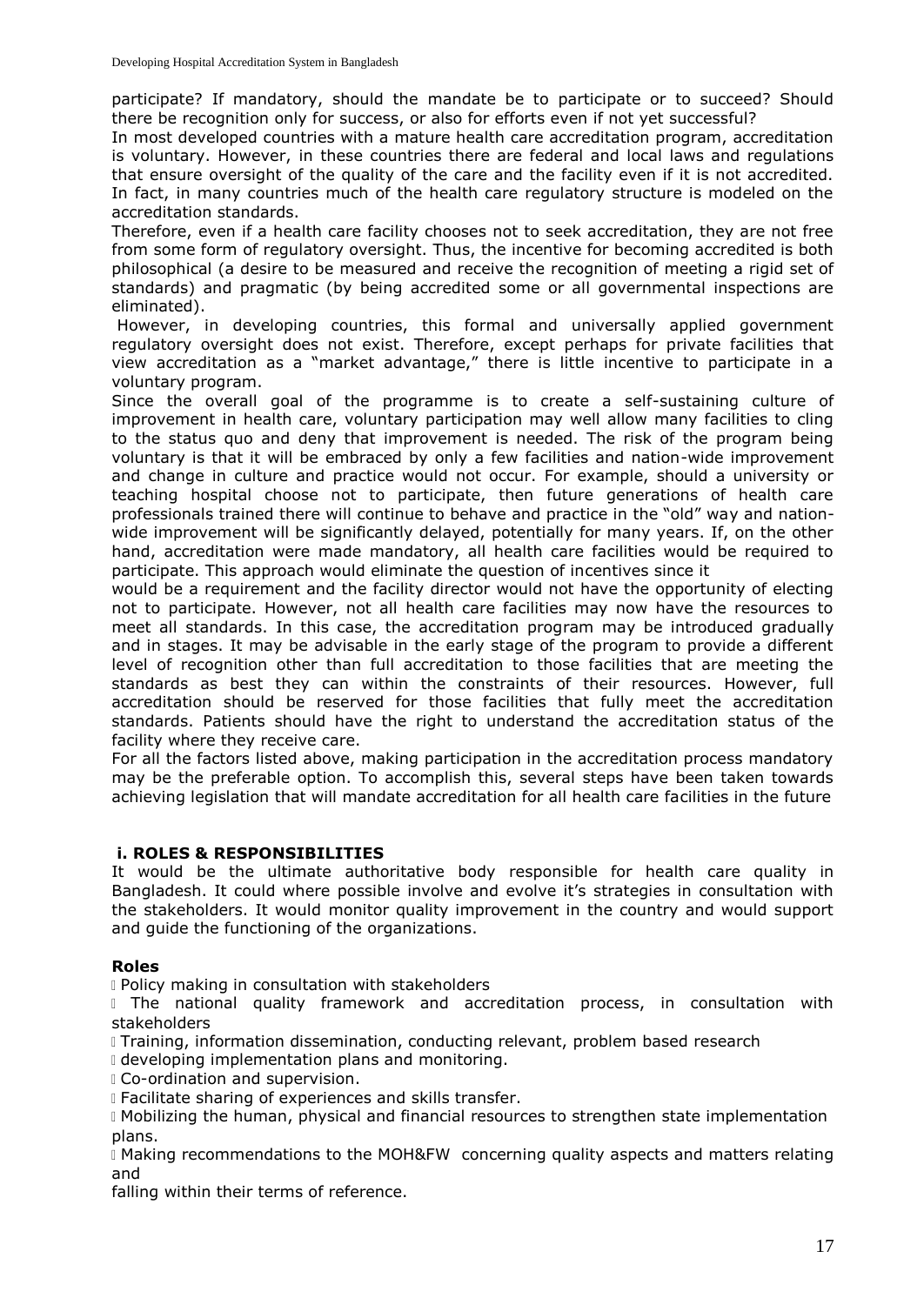#### **j. CONSTITUTION & MEMBERSHIP**

The establishment of a credible accreditation body calls for representatives from the various stakeholders will be involved in the health care delivery system. This is necessary in order to make this system acceptable to all and to ensure its creditability since its inception. This partnership should provide a platform for consensus building based on the principle of sharing, democratic and transparent functioning. Care should be taken to allow each of the stakeholders to be equally represented.

The organization should be composed of representative from various groups concerned with health care. These groups include consumers (i.e. potential and actual users of health services), clinical service providers (mainly doctors, nurses and other health professionals), boards of governance and health service managers (predominantly at the hospital/network/area level) and purchasers

**Representatives from specialists associations**: The specialists associations should be involved as they have the required expertise. The specialists associations that need to be involved should be both from the medical (OB/Gyn., Surgeons etc) and non-medical fields (hospital administrators, x-ray technicians etc.). They would help in the setting up of standards and processes. At a later stage they could assist in providing inputs to the participating hospitals in upgrading their standards.

**Representatives from professional associations**: Representatives from the medical profession should be involved as they have a pivotal role to play in the provision of health care services. The representatives could be from among the association of consultants, general practitioners, nurses, technicians, etc.

**Representatives from consumer organizations**: As the consumer is the end user of a health care facility, any system which looks at quality should involve them especially when increasing attention is being paid to the issue of consumer rights.

**Representatives from Non Governmental Organizations (NGO's):** An accreditation body should represent an amalgam of interests. There is a need to involve NGO's doing work related to the hospital-based care as they have the expertise and knowledge of the present systems operating in the hospital.

**Representatives from MOHFW:** There is a need to involve the government level to ensure legitimacy of the accrediting body. The govt. should participate in these bodies to the extent necessary to ensure acceptance and public accountability of the accreditation system.

Representatives from insurance companies and financial institutions, legal professionals could be included. This in turn would help establish the creditability of the body.

**Individual Membership**: They may be drawn from the ordinary public with no more than an interest in supporting quality initiatives. These could include, among others

- Hospital managers and administrators
- Clinicians
- Nurses and other paramedical
- Chartered accountants
- Social Scientists
- **I** Proactive social workers
- Environmentalists
- **Public health specialists**
- Research specialists
- Educators
- Students
- Any other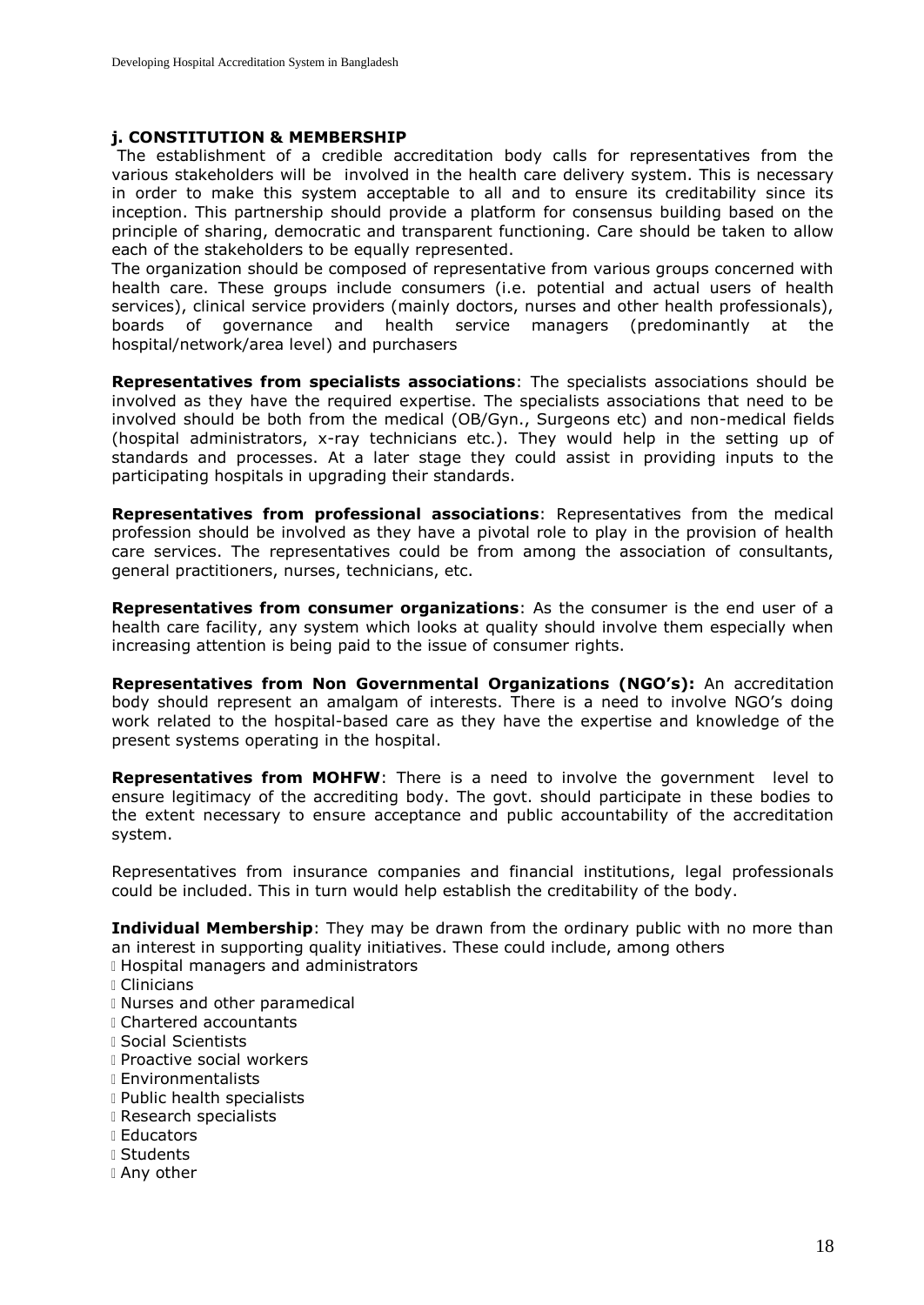Those educated with professional qualifications and trained can be subdivided further to indicate recognition of individuals who are professionally qualified and those who are not. The former may be granted rights not available to the others. In other words there may be restrictions placed on those possessing only education and training but with no professional qualifications with regard to voting or such matters as holding high office. Categorization of the personal membership file can separate these two groups if it is so desired. Subscription rates may differ primarily to reflect the different requirements and range of services required by them.

**Honorary**: The organization may well wish to honour distinguished individuals who have made a major contribution to the profession or the organization itself. The methods open to it are limited. One, however, is the award of honorary membership. It usually carries with it free membership and certain other benefits.

**Institution / Organizational membership**: usually with a subscription rate much higher than individual rates. Care should always be taken to ensure that the national influence exerted by large bodies is not permitted to overwhelm the functioning of the state organization. Types of institutions that can become members are the following:

Health provider, health professional and consumer organizations, medical and nursing colleges willing to support quality in health care and accreditation can become members:

## **Professional organizations**

- Medical and surgical councils and other such similar professional associations
- Teaching institutes
- Hospital owner's associations
- Consumer organizations
- NGO's working on quality
- Health insurance companies
- Pharmaceutical companies

Hospitals interested in accreditation could have a separate fee structure, incorporating costs of providing materials and training etc.

It will be found that some elements accrue to a body as it develops in size and the range of services it provides and the activities undertaken on behalf of its membership. The problem is to assess these elements and to reduce them in the interests of keeping a stream-lined and efficient operation. A useful maxim to apply then is - are they nice or necessary? The former can be dumped the latter cannot.

Suspension of membership: It is essential to ensure that a rule or bye-law exists and that it is operated to strike from membership those individuals, or institutions that delay beyond a stated period their payment of subscriptions. The organization may also consider the application of the practice of denying voting rights to those who have not paid the current year's subscription.

#### **Membership Entitlements**

#### **Personal**

- \* Provide continuing professional development opportunities for relevant persons;
- \* Provide channels of communication through the publication of a journal or newsletter.
- \* Entitlement to become surveyors on demonstration of competence.

#### **Institutional**

\* Serve as a centre for information on quality & related activities;

\* Encourage and promote regional and international co- operation between institutions and between the professional organizations. and interests representing them; Health Care Institution interested in accreditation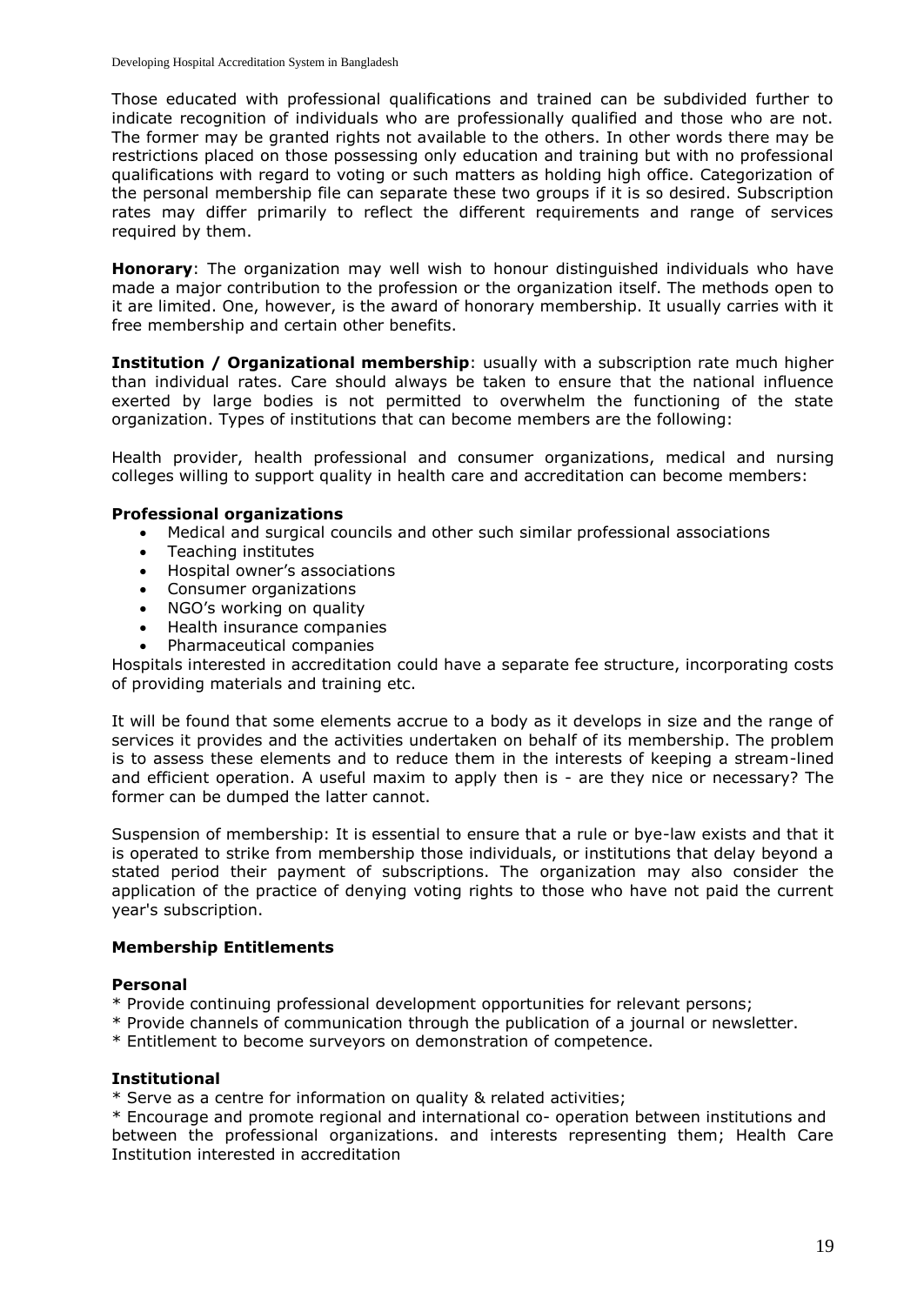The membership fees should be based on the size and complexity of the organization. However, as a non-profit independent organization, the membership fees will be as low as possible.

Membership could provide support to health organizations in achieving accredited status.

The options could be the following:

Self-assessment support

- o Quality planning workbooks
- o Tailored self-assessment tools
- On-site planning visit and education session for staff on accreditation
- One Organization-wide survey could be offered free for members
- Assisted development of quality action plan
- **Progress visits**
- Discount on scheduled workshops, conferences and publications
- Public relations support
- **I** Access to the information services offered
- I Internet membership support network

Additional surveys and education sessions are at the member organization's cost. Membership could entitle the organization to one survey in a two year period. If no accreditation is awarded after the survey and another survey is required within the two year period, that survey will be at a cost to the organization equivalent to an additional one year's membership fee. This will cover the direct costs of the survey only.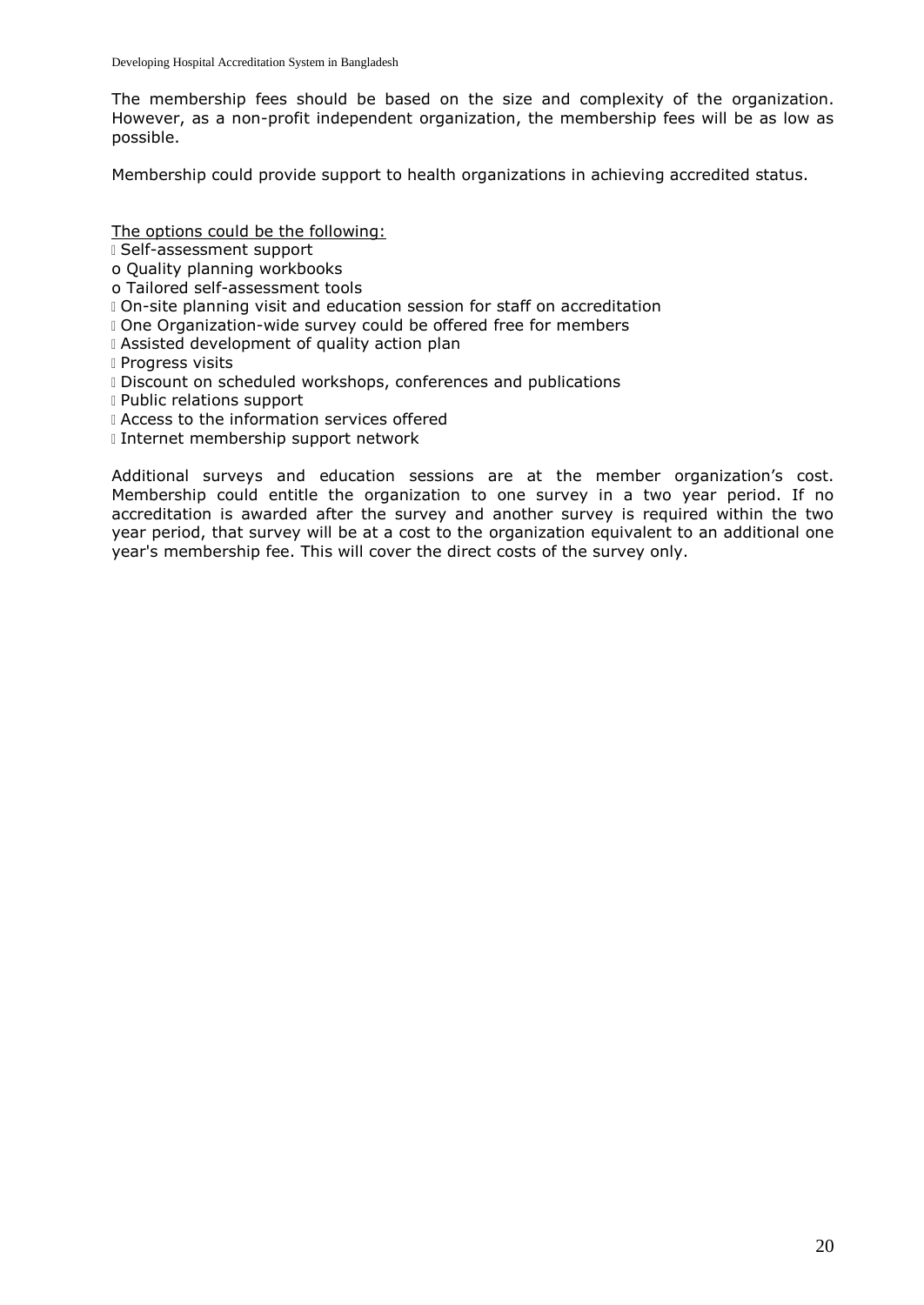# **Section- Four**

# **Establishing a National Accreditation Council**

From this point, at which a country has decided what accreditation is expected to achieve and how it would fit into the future healthcare system. The roles and responsibilities will be dandified initially to facilitate the structuring of the organization. Develop and evolve in establishing training institutions and modules for the accreditation process and liaison with other accrediting bodies. It could develop national level standards, guidelines & protocols. It could conduct research, documentation, information dissemination.. The accountability and audit of the accreditation bodies in terms of its functioning, relevance needs to be incorporated within the existing system.

**a. Governing Body for Accreditation Council:** The council would be the supreme authority, which would be the statutory body, entrusted with the responsibility of managing the organization. The basic premise of this framework is that it would be a result of discussions, debates on areas of concern, collaboration and transparency between related parties, and open communication among all the stakeholders.

It would be the final authority in decision-making and an arbiter of major issues.

If would provide a platform for the various stakeholders to meet.

Democratic participation of all members that allow expression of differing points of view is essential, with each member given equal voting rights. The participation of all stakeholders is to be ensured and mechanisms could be worked out for meaningful participation of consumer representatives also. Any member may raise issues of importance; issues may be graded in importance and be taken up in their order of importance. Evolving a consensus would be the guiding principle of all decisions. When serious differences of opinion occur, however, the decision of the majority would stand. The governing body would have to meet at least four times a year, with invited observers from the Government Health Departments, including Public Health.

**b. Constitution of the National Accreditation Council** : In it's composition, it would allow each of the stakeholders to be equally represented. This would prevent the council from being monopolized- and overtaken by dominant stakeholders. The composition of the body should be changed every year with a fresh set of nominations.

A chairperson and a secretary will be elected by this group would have tenures of 3 years each.

## **c. Structure of Accreditation Council**

The member of the council will be included from various professions of health care services. When fully functional, the council should have a formal structure including:

p Chairperson

p Secretary

.

p Executive committee

p Subcommittees such as:

Standards development/revision to judge, approve, reject, or modify suggested changes by the accreditation management office. Survey process to review the results of survey and surveyors performance and recommend modifications to the process as needed based on experience Accreditation decision to approve, modify, or reject recommendations of the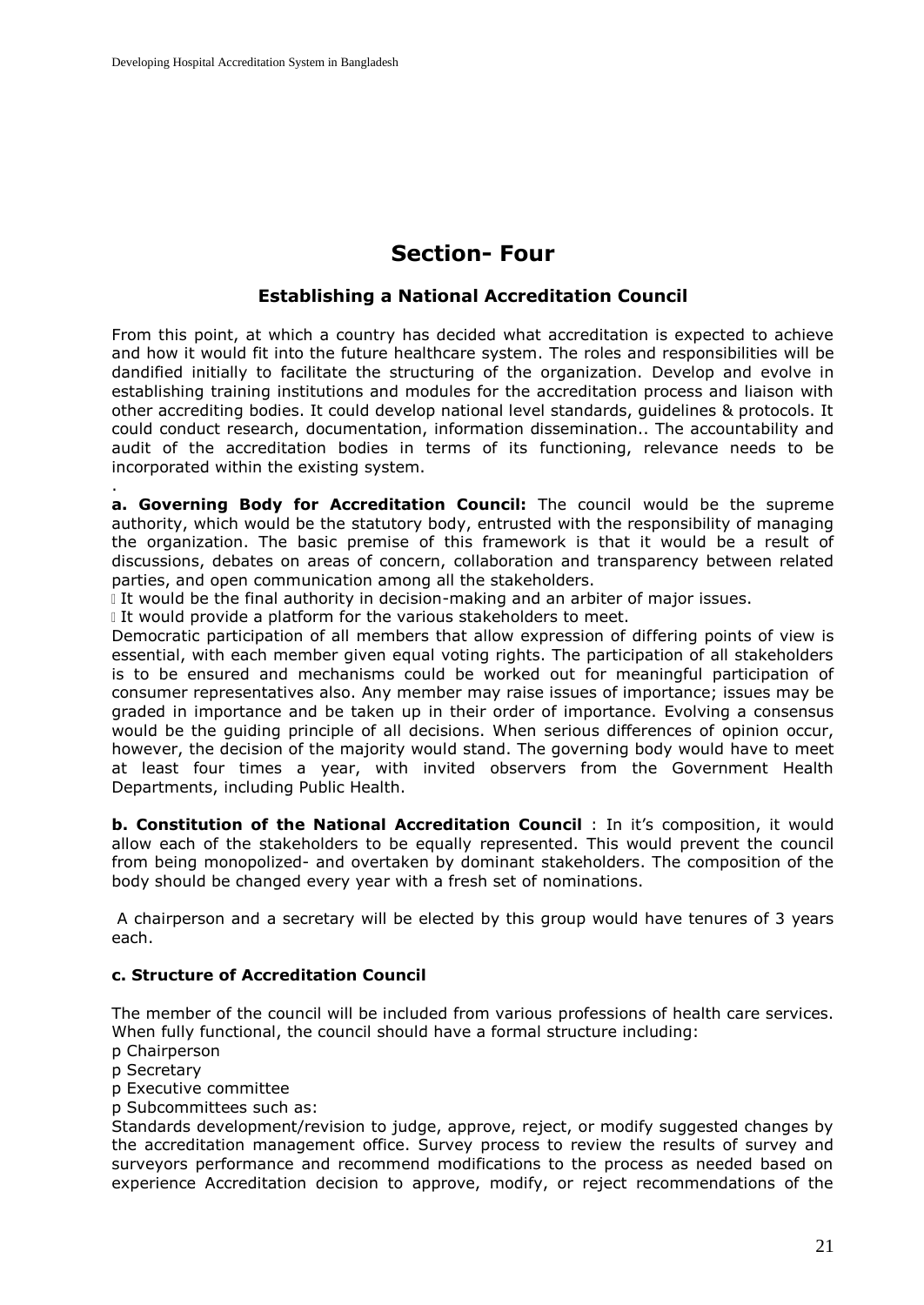accreditation management office Budget/Finance to approve fees and other financial fiduciary responsibilities.

## **d. Roles and Responsibilities of the National Accreditation Council :**

The main responsibility of the National Accreditation council ( NAC) is to oversee all health care accreditation programs and ensure the integrity and credibility of the accreditation process. To accomplish this, it should have the final authority on:

p Accreditation decisions and authority to grant or deny accreditation to a health care facility

p Selection and certification of surveyors

p Approval of new or modified standards

p Interpretation of standards

p Scoring methodology

p Weighting of individual standards

p Determining the importance of individual standards as critical, core, or non-core (this is discussed in more detail later in this report)

p Overseeing the accreditation management office

10 Developing and Implementing an Accreditation Program

## **e. Accreditation Management Office**

Since the council itself may not have the technical skill or professional knowledge to accomplish all these responsibilities, it should establish a formal accreditation management office. This office should have a full-time director reporting to the council and a support staff sufficient to fulfill the following functions:

- Provide administrative support to the NAC
- Manage the daily operations of the accreditation program
- Provide ongoing review of standards and proposed updating when needed
- Ensure quality control of survey reports. This involves reviewing the draft reports submitted by the survey team to ensure that they are complete and that all standards scored by the survey team as not fully met have adequate documented evidence to support this conclusion
- Make recommendations to the NAC about the proposed accreditation decision for surveyed organizations
- Formulate official interpretation of standards in response to questions from surveyors or health care facilities
- Train surveyors and recommend to the NAC those qualified to be certified Process applications for surveys
- Schedule surveys and determine duration of survey process
- Recommend to the NAC the fees for accreditation surveys, training courses, and publications
- Provide proposed annual budgets to the NAC
- Provide logistic support (travel and accommodations) to survey teams
- Provide and/or support training courses, including the preparation of printed materials for staff of health care facilities to learn about the standards and the accreditation process

## **f. Representation**

Setting up the formal structure to advise and manage the Accreditation programme

- The structure of the council may be developed by the multidisciplinary representation for the council. The following bodies may be involved.
- One representative each from hospital owner's associations;
- One Representative from Diagnostic Owner Association
- One representative from BMA
- One representative from BPMPA
- One representative from BMDC
- One representative from Medicine associations
- One representative from Surgery associations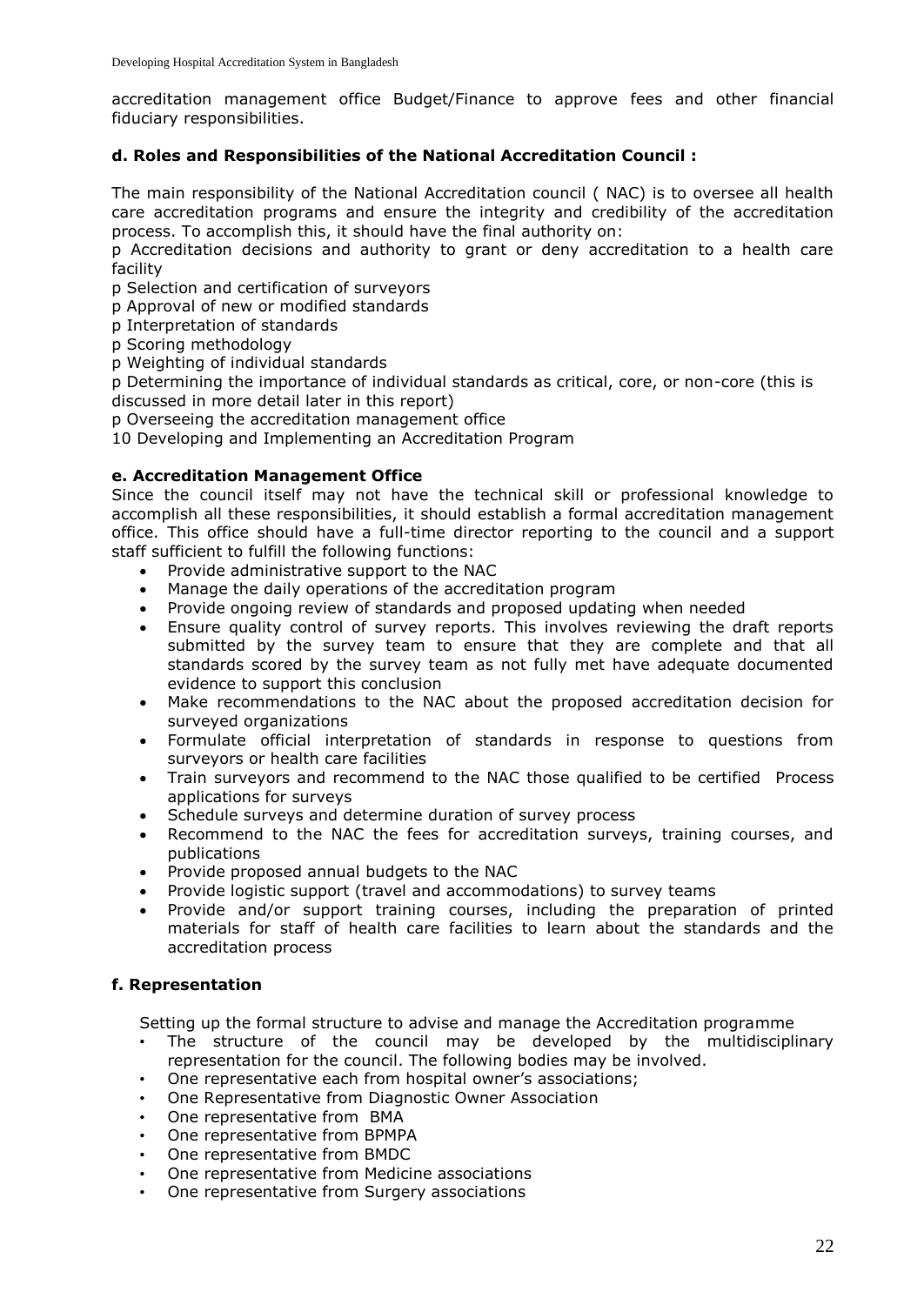- One representative from Dental associations;
- One representative from Society for Hospital Administration ( SHAB)
- One representative from OGSB
- One representative from the nurses association;
- One representative each from two consumer's associations;
- One representative each from two NGOs;
- One representative from the MOHFW
- One Representative from DGHS

Other than the representatives of the hospital owner's associations, none of the other nominees are associated with private hospitals.

The chairperson and secretary's terms of office would be limited, as would the number of times they might be re-appointed.

**Balance of membership:** In respect of both initial and subsequent appointments to the council, we believe that it will be important to ensure that a balance is achieved, and maintained, among the various stakeholders. With this in mind a representative subcommittee could be appointed by the council, chaired by a member of the council, to be responsible for ensuring wide consultation concerning the appointment of members to the council.

**g. Executive Body**: The executive body would consists of the director of the accreditation body, assistant directors of various divisions and cells. This would be the constitution of the Executive Body. The Executive Body would be accountable and answerable to the council. It would be entrusted with the responsibility of implementing the decisions of the council. Reporting and financial-decision mechanisms will need to be established leading to the ultimate authoritative body. Its terms of reference could well include responsibilities for policy overviews and their planning and coordination and the allocation of resources. The executive body would be entrusted with the responsibility of implementing the decisions of the council. It would be accountable and answerable to the council. There could be separate chief executives appointed by the council to carry out the diverse functions.

Administrative Division with responsibility for statutorily - required activities - e.g. organizing elections, meetings and managing the financial affairs of the organization. It would be responsible for the general administration, which would include finances, human resources, operations, documentation and legal issues. The manner in which the body works, its terms of reference and its administration and servicing etc should receive careful attention. The creation, arrangement, appraisal, maintenance and preservation and access to the records forming that archive are tasks often overlooked in an organization and for which guidelines would be a useful tool. There is a need to develop effective processes for strategic planning, and integration of key management information. Separate sections need to be developed to meet management information needs. Plans to be developed to ensure greater availability and integration of consistent data for management information purposes. Assess major risks and prepare risk management strategies.

**h. Advisory committees and Task force**: The Council should also served by advisory committee specially formed with specific terms of reference as per the need. It could be to define and review standards, assess applications, recommend surveyors and advise on major decisions. For matters relating to accreditation design, there could be disciplinespecific Specialist Advisory Committees (SACs), constituted by the council as and when required. The Advisory Committees would provide advice to the Board as and when necessary. For matters relating to research and development, there is a multi-disciplinary Advisory Committee fulfilling a similar role. These committees rely on a major input from relevant specialist societies which have the right to nominate members. The specialty committee Chairmen will be appointed by the council. These committees report to the council and their recommendations would have to be approved by the council, which could also make the necessary clarifications and recommendations.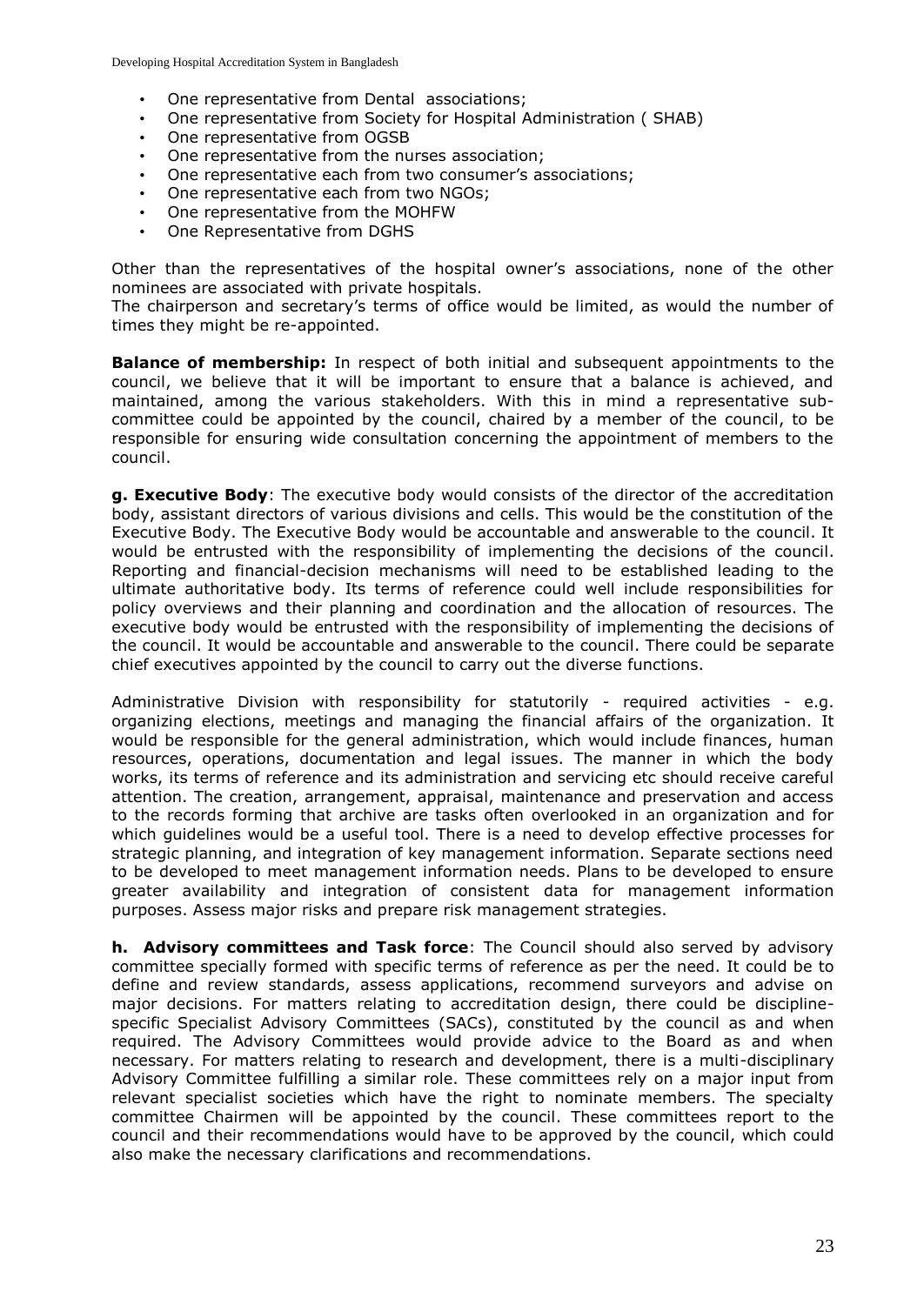The purpose of these is to serve as task forces to bring together members with relevant knowledge and expertise to help to formulate policies and to provide advice on the conduct of activities.

Ideally they will draw on the reservoirs of expertise represented in the local specialist groups. These national level sub-organizations should be linked with the main board through cross representation of memberships. The size of the committees, sub-committees, task Forces will depend on the work they are established to perform.

# **Section: Five**

## **Developing the Accreditation system**

At this stage it is useful to set up a number of working groups to finalize standards and procedures in detail. All of these have already been defined in other countries and many of them are in the public domain, but local working groups are important:

- To review and modify external examples to local laws, organization and expectations;
- To demonstrate a commitment to consultation, transparency and inclusion;
- To harness the enthusiasm of potential quality leaders;
- To identify and involve pilot hospitals in developing and testing standards;
- To develop a cadre of informed representatives;
- To identify people who would be able and willing assessors.

#### **1 Standards development**

Here the best guidance is in the ISQua Principles, which describe key steps in the design, drafting, consultation, testing, authorization and revision of the standards and criteria, which will be used by the Governing body for assessing hospitals. Using these, the body should define its own principles for developing standards e.g.

- To map the scope of the hospital standards and define the boundaries;
- To adopt a patient-focused (horizontal) or management-focused (vertical)
- To exclude standards which are not relevant, understandable, measurable and achievable
- To introduce each group of standards with an overarching principle or statement of intent
- To follow each standard with criteria or measurable elements;

• To integrate or to separate the standards, the criteria, the self-assessment, the external assessment and the report format.

#### **2. Guidance on selection**

Principles and standards need to be:

- Relevant to hospitals nationally;
- Understandable by staff and by assessors (internal or external);
- Behavioural, referring to what people do and how activity is organized;
- Achievable now or within the near future.

Criteria, by definition, must also be measurable ; any assessor should be able to test the criterion by direct observation, by interviewing staff or by reading documented evidence. "Documented evidence" might include inspection of Standard Operating Procedures (SOPs), which give detailed specifications for routine work, but compliance with SOPs is not directly audited by assessors; having written SOPs does not itself prove compliance with standards – assessors must also find evidence that they are disseminated, understood, applied and effective.

For the purpose of developing a first draft manual of standards, these guidelines should be applied first to the principles, then to the standards and finally to the criteria.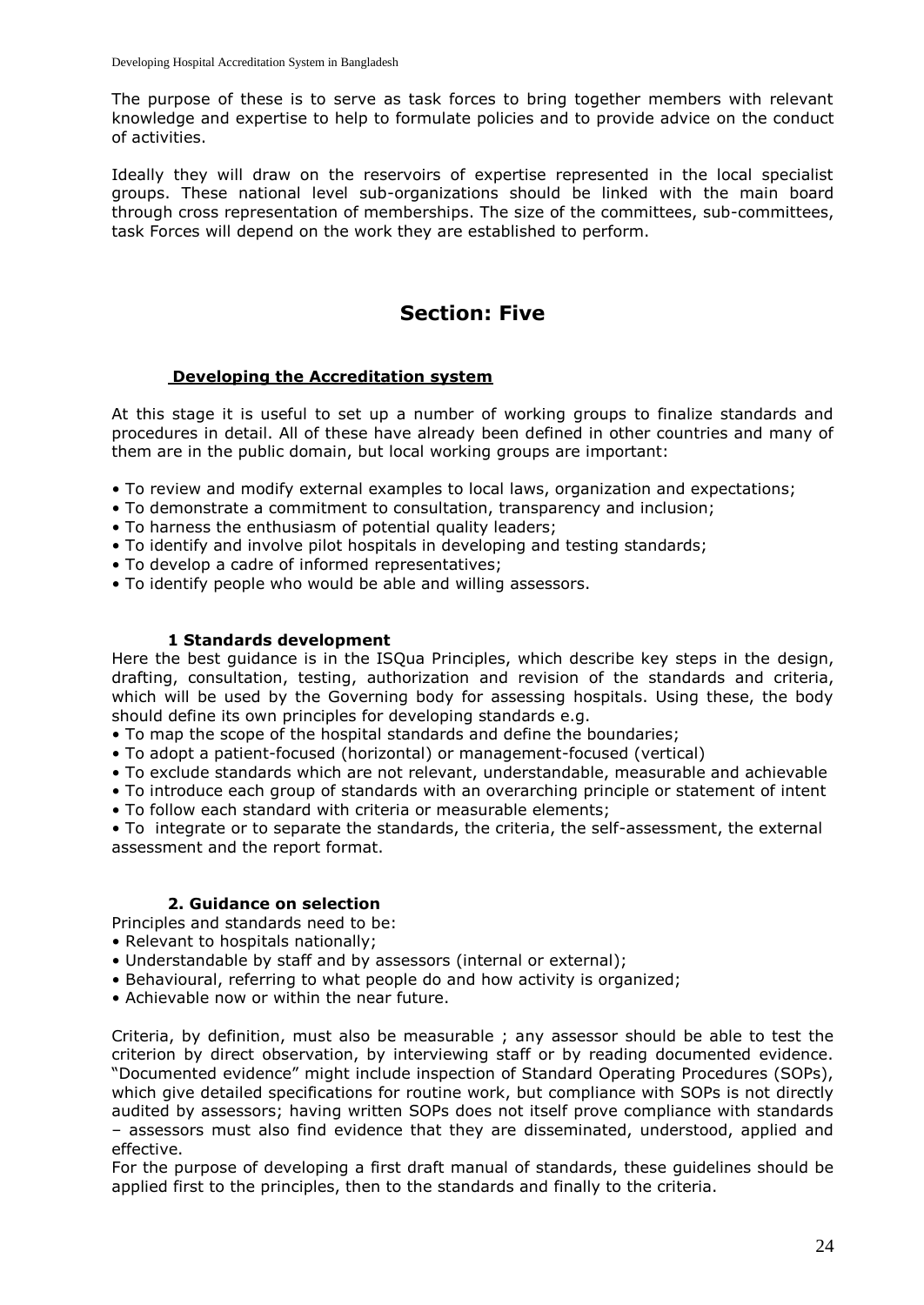The Agency should:

• Review available options for adapting existing international standards

• Define and publish the process and timetable for the development of standards, consultation, testing, and evaluation

• Develop a policy and procedures for reviewing and updating standards, weightings, ratings/scoring and supporting guidance.

#### **3. Types of Standards**

- Consensus may reached on dividing the standards into three categories: critical, core, and noncore.
- Critical standards are those that were considered so important to quality of care and the correct functioning of a hospital that no hospital could be accredited unless 100 percent of these standards were fully met.
- Core standards are those that were considered to be of great value, but that a hospital would not be expected to have to fully meet all of them to become accredited.

Non-core standards are those that represent laudable goals for the future, but that may take considerable time and gradual change in traditional approaches to reach. In other words, the non-core standards were "stretch" standards. Because it was recognized that every one of the core and non-core standards was not of equal importance, each was assigned a numerical weight from 1-5 with 5 being the most important and 1 being the least important.

#### **4. Proposed Standard functional area included in the accreditation survey design for a hospital**

- a) Admission and Assessment
	- ❖ Admission Process
	- ❖ Admission Assessment
	- Medical Assessment
	- **Mursing Assessment**
	- Other Assessments
- b) Laboratory Services
	- Laboratory Processes
	- Blood Transfusion Process
- c) Radiology Services
	- ❖ Radiology Processes
- d) Pharmaceutical Services
	- ❖ Pharmacy Processes
	- ❖ Emergency Medications
	- Essential Drug List
	- ◆ Medication Use Data Collection
- e) Patient Care
	- Clinical Practices
	- Treatment Planned and implemented
	- Patient Education
- f) Patient Rights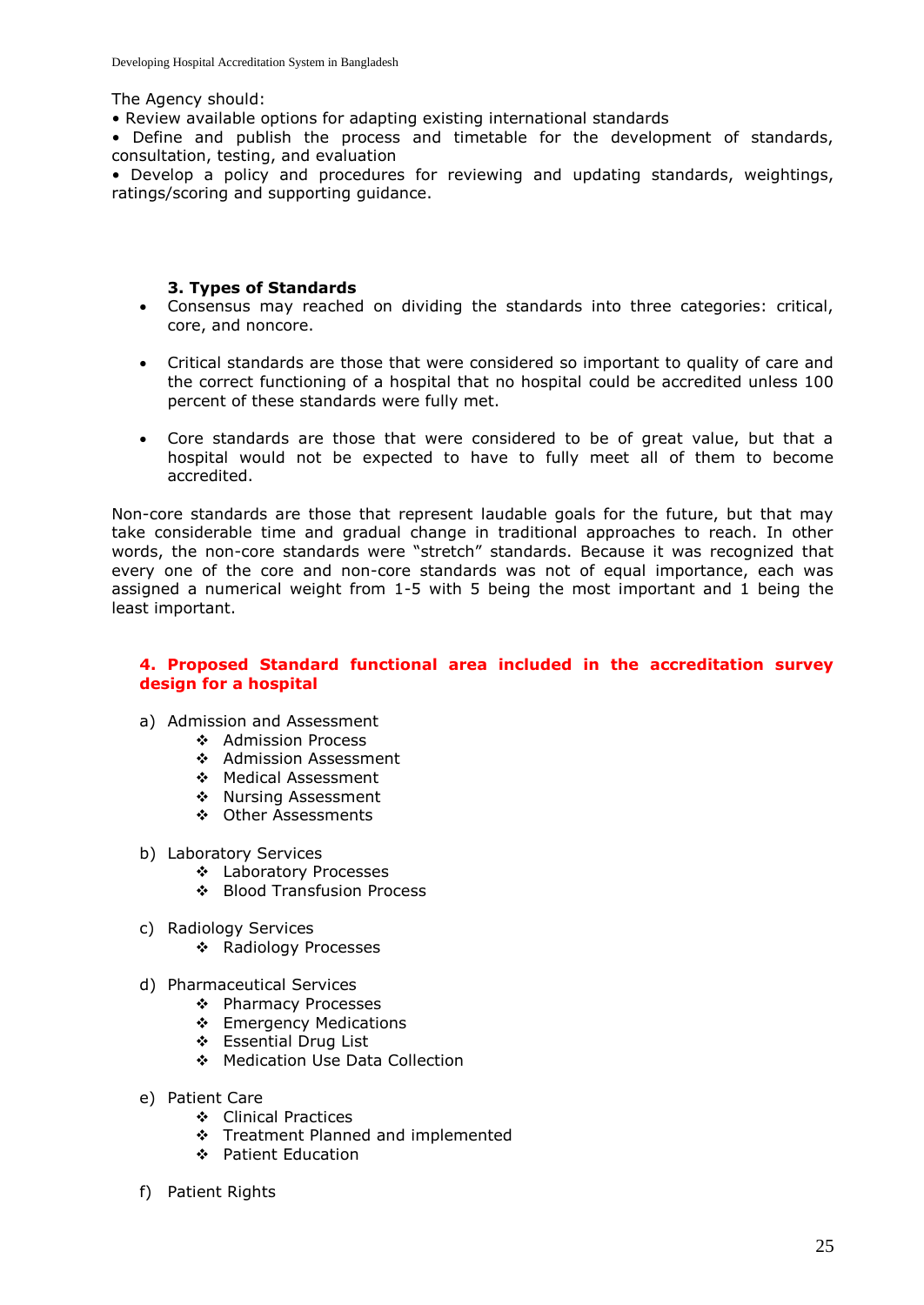- ❖ Patient respect and clear directions
- ❖ Patient rights and responsibilities
- Patient Satisfaction
- g) Continuity of Care
	- \* Transfer Processes
	- Continuity of Care Process
- h) Management of the Environment of Care
	- ❖ Fire Safety
		- Emergency Processes for Power
		- ❖ Epidemic and disaster plans
		- ❖ Potable water
		- ◆ Medical Equipment Management
		- ❖ Hazardous Material Management
- i) Infection Control
	- Infection control processes
	- ❖ Surveillance System
	- Staff Education on infection control
- j) Leadership
	- ❖ Operational Policies and Procedures
	- ❖ Resource Planning and staffing
	- ❖ Financial and Material Resource Management
- k) Quality Assurance
	- ◆ Quality Assurance Program
	- Staff participates in quality assurance
	- Data Collection and analysis
	- Surgical, OBGYN, and Other Invasive
	- Blood and Blood Components
	- ❖ Incidents involving patients or staff
	- ❖ Quality is improved
- l) Human Resources
	- Staffing Meets patient needs
	- ❖ Hiring processes
	- ❖ Staffing
	- ◆ Professional Licensure or Registration
	- ❖ Orientation
	- ❖ Ongoing education
	- ◆ Performance Appraisal
- m) Management of information
	- Patient Record
	- Anesthesia Record
	- ❖ Data collection with health management
	- **5. Scoring Methodology and Accreditation Rules**

Each individual standard is scored on a three-point scale of 0, 1, and 2 or not applicable. A score of zero means that there is no compliance with the standard. A score of 1 means there is partial compliance and a score of 2 means full compliance. If based on its services, a standard does not apply to a facility, it is listed as non-applicable and this standard does not reflect on the final score.

Each individual standard also has a weight from 1-5. Therefore, each standard has a maximum attainable score, which is the weight times two. At the conclusion of the survey, each standard will have been assigned a score by the survey team. This score times the weight of that standard is the actual score for that standard. Then, the aggregate total of the actual scores for all the core standards divided by the aggregate maximum attainable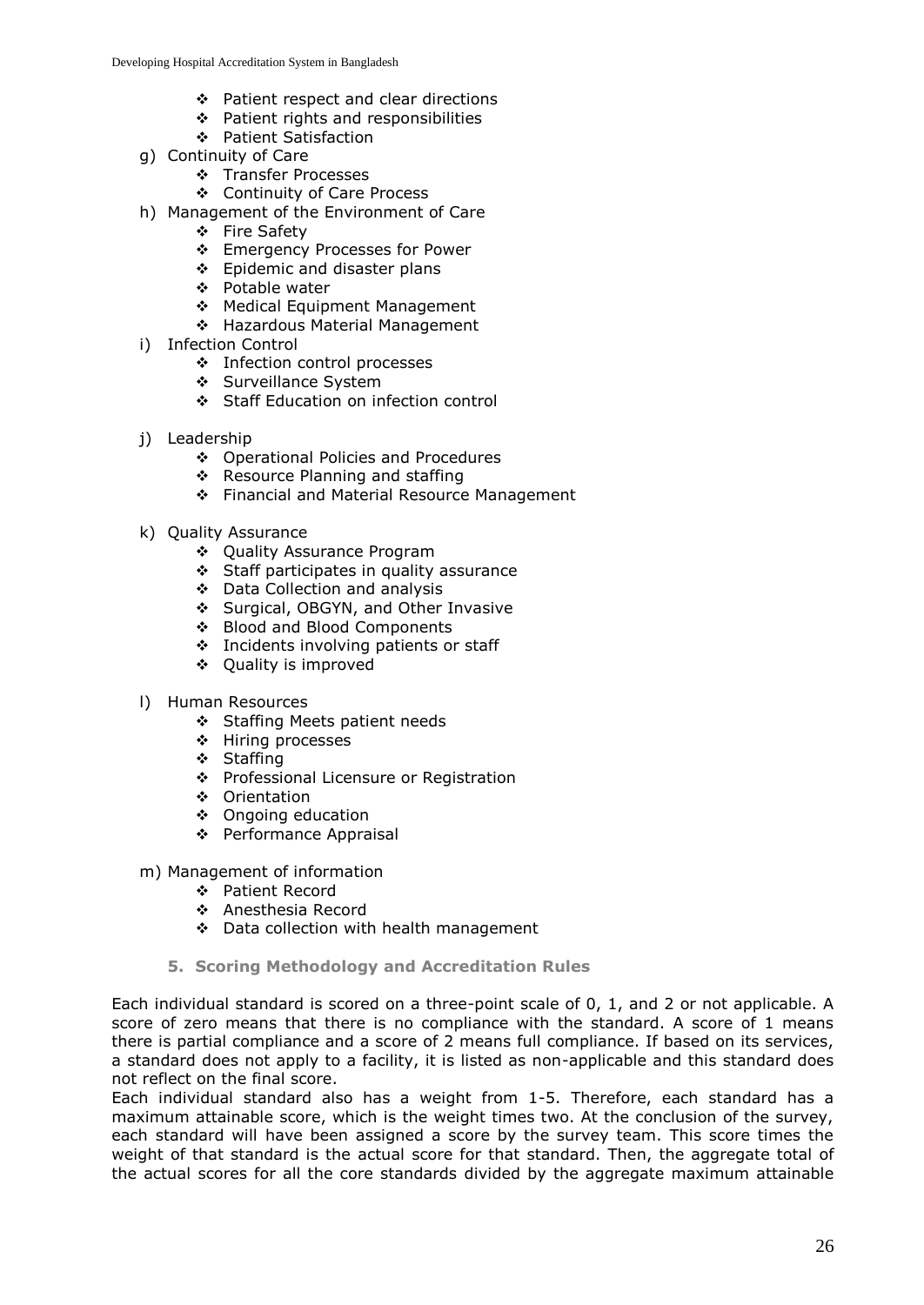score for all the core standards becomes the aggregate percent score for the core standards. The exact same process is used for the non-core standards.

To be granted accreditation the facility must meet the following criteria:

p One hundred percent of all critical standards must be fully met (score 2).

p The aggregate score, as defined above, for the core standards must be 85 percent.

p The aggregate score for the non-core standards must be 40 percent.

This scoring methodology gives maximum flexibility to the Accreditation body to foster continued improvement in health care facilities. For example, in the future, the Accreditation body could determine that some current core standards should be moved into the critical category and some non-core standards should be moved into the core category. The Accreditation body can also revise upward the weighting of standards. This flexibility allows the Accreditation body to gradually "raise the bar" and make accreditation a progressively more valuable tool for fostering improvement and change in traditional patterns of practice.

In addition to the numerical scoring rules, for the initial survey the facility must demonstrate that it has been in compliance with the requisite percent of the standards for a minimum of the six months prior to the survey. The intent of this "track-record" requirement is to ensure that the facility maintains compliance and does not view it as a one-time effort. Accreditation will be granted for two

years. As the program matures, the track-record requirement will be expanded to at least one year and the duration of accreditation lengthened to three years.

## **6. Selection, Training & Certification of the Surveyor**

#### **.Surveyors**

The role of surveyors is crucial to the credibility and sustainability of accreditation. The expert group recommended the following criteria for selection of the surveyors:

- Experts in the field (medicine, administration, nursing)
- Skills for interpersonal relationships
- Management experience
- Knowledge of standards and methodology
- Knowledge about quality assessment methods.

Surveyors should be trained in the following areas:

- Visits and teamwork, not inspection
- Handling of a daily agenda-time management
- Knowledge of standards and indicators
- Communication skills
- Handling difficult situations.
- Skills to describe findings in detail and precise summaries
- Ethical issues such as confidentiality and others.

#### **Selection Criteria**

To be selected as a candidate for training as a surveyor, the individual should meet at least the following criteria:

p The individual should be a volunteer with interest in and enthusiastic support for the accreditation process. Surveying experience should not be a requirement of the job.

p The individual must have credible experience, such as at least 10 years of experience working in a hospital or PHC setting or both. If surveyors do not have actual "hands-on" experience, or experience was in the distant past, it becomes very difficult for them to relate to the "real world" of health care.

p Must have good interpersonal and interviewing skills.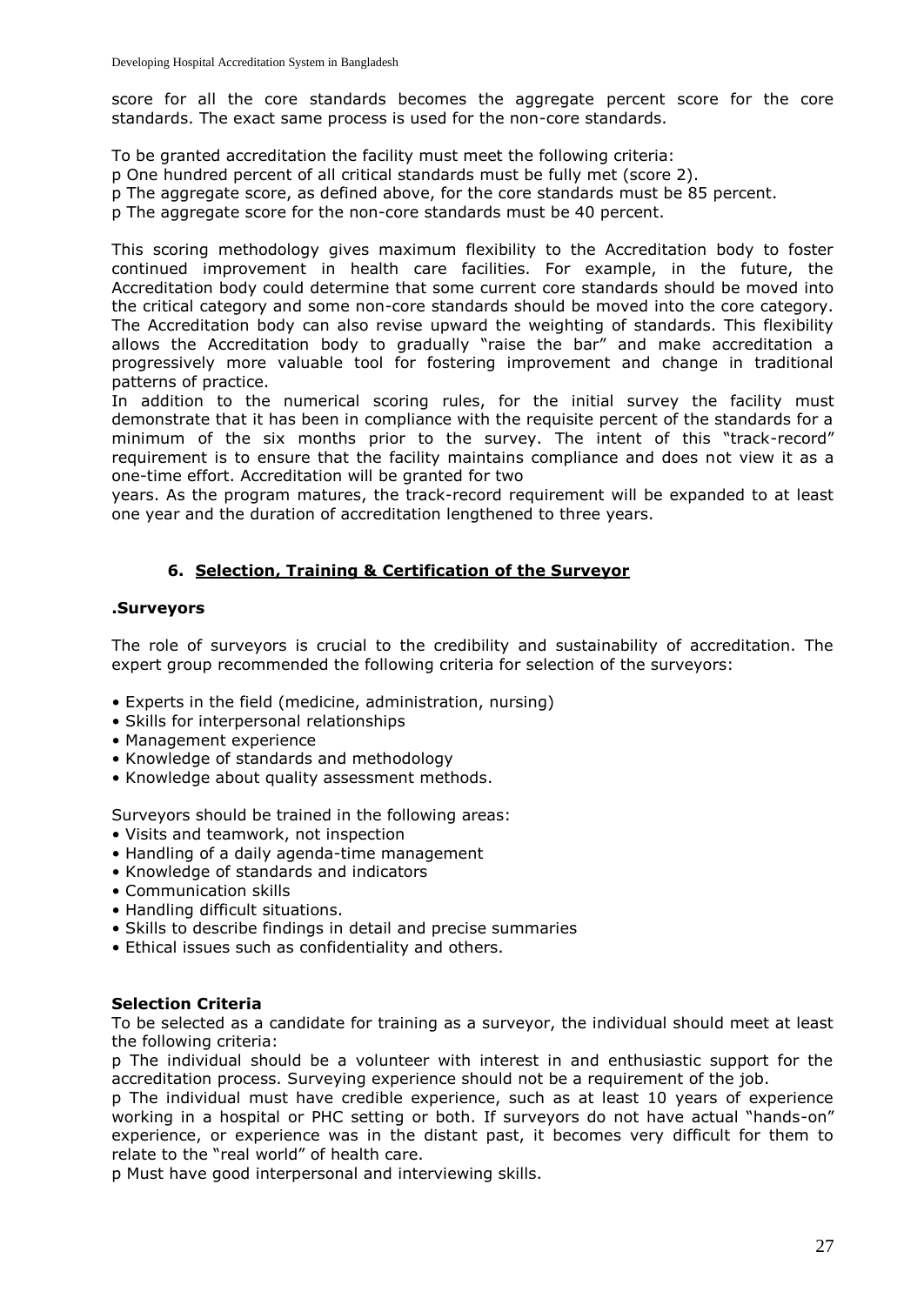p Must have demonstrated ability to be an effective teacher. A surveyor is not just an inspector. They must be able to instruct staff how to meet the standards and effectively gain the confidence of the hospital personnel. In addition to these personal attributes, the selection of "candidate surveyors" should ensure representation from all health care sectors (university, teaching, specialty, private and PHC).

The selection should ensure a broad representation of health care professionals and not just doctors.

## **Training of Surveyors**

To ensure accountability of the program it needs to have a rigorous surveyors' training program that includes several steps. Each "candidate surveyor" should go through the following training steps:

1. Attendance of formal didactic course on the standards, the survey process, the surveyor guide, and the scoring methodology

2. Observation of at least one practice survey conducted by an experienced surveyor

3. Conduct at least one (or more if needed) practice survey under the observation and tutoring of an experienced surveyor

4. Conduct one evaluation survey under the supervision of experienced consultants

5. Pass a final written exam on standards and the use of the survey guide

Evaluation of their practical survey skills is based on evaluation of the following factors:

p Ability to work cooperatively in a group situation

p Ability to actively participate

p Ability to listen without interrupting

p Ability to convey a positive and helpful attitude

p Knowledge and understanding of standards, survey process, and scoring rules

p Interviewing skills

p Correct interpretation of standards

p Ability to teach

## **Certification Process of Surveyors:**

To receive National Accreditation Council certification as a qualified surveyor, the following steps must be completed:

1. Successfully complete steps  $1 - 3$  (above) of the training curriculum.

2. Successfully pass a written test on the standards and the survey process. It may be possible for highly motivated individuals who do intense self-study to meet these criteria without attending a formal didactic course required by step 1.

3. Have the endorsement and recommendation of the supervising experienced surveyor.

4. Conduct one final evaluation survey.

5. Selection, Training, and Certification of Surveyors

5. Obtain final NAC approval.

The initial group of surveyors recommended for certification will be classified as either qualified surveyors and/or as qualified trainers for future surveyors. Yet to be determined is whether there

should be a third category – those who are qualified only to assist health care facilities prepare for accreditation, but will not conduct actual accreditation surveys themselves.

## **7. Surveyor Guide**

One of the problems the accreditation programs around the world is lack of consistency between surveyors. Although it is clear that surveyors must exercise judgment, the consensus was that some method should be developed to reduce the variability in the surveyor's interpretation of whether a standard was fully met, partially met, or not met.

A guiding principle incorporated in the surveyor guide is that surveyors should look for actual evidence of compliance with standards and not be content to simply accept a description that it is present.

A surveyor guide will be developed and reviewed with an expert committee from the DGHS and other sectors and consensus was reached on its format, content, and value.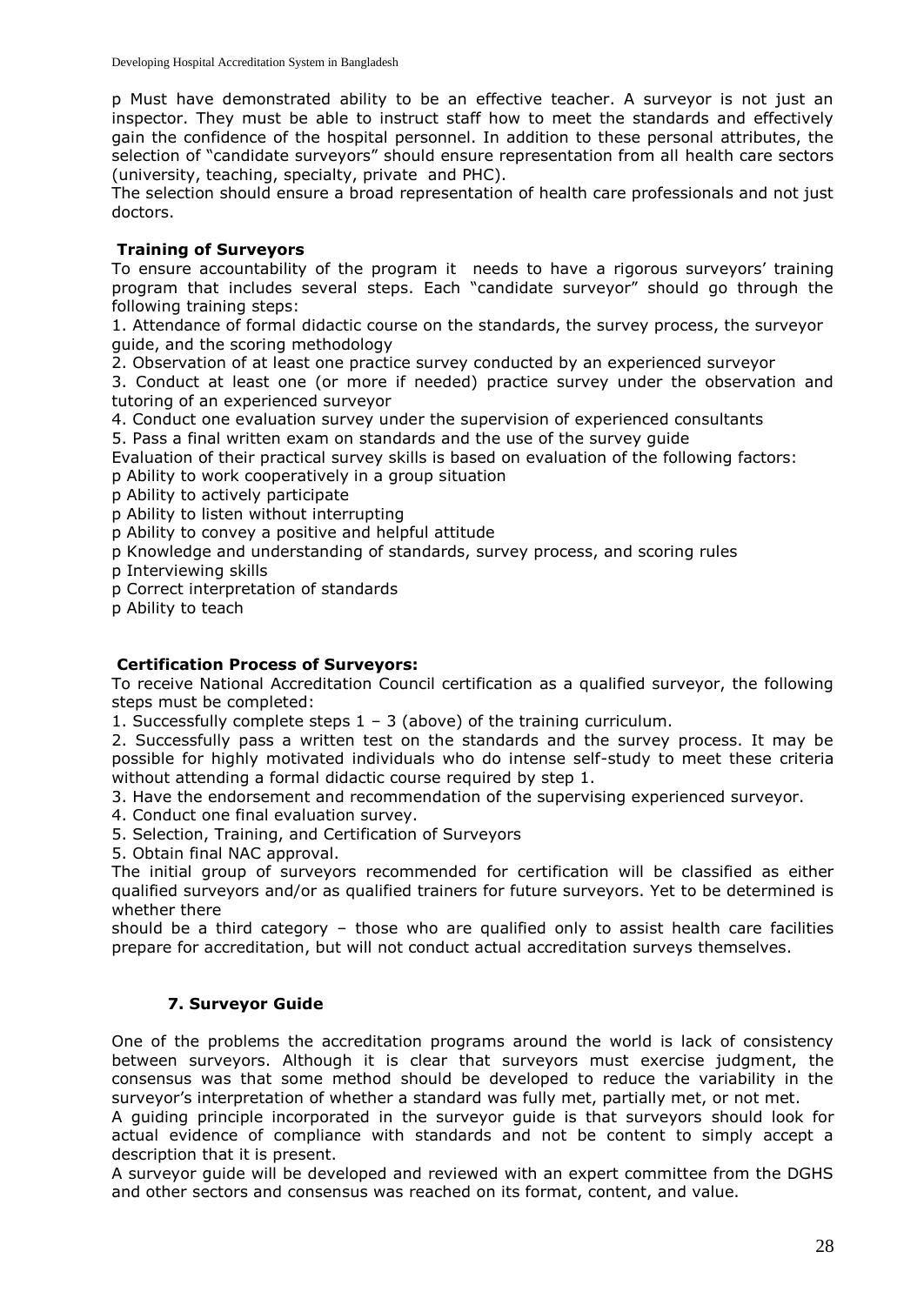The survey guide will follows the chapter outline of the standards themselves. For each chapter there shall be an introduction describing the survey activities, such as interviews and observations as well as any documents that should be reviewed. To guide the surveyor in reaching conclusions about the status of compliance with each standard there is a description of what evidence the surveyor should look for and how this evidence can be obtained or found. Following the description of the process the surveyor should use to obtain evidence about compliance with a standard is a detailed description of what evidence must be present to score the standard as fully, partially, or not met. The adherence to the rules found in the survey guide will reduce the variability of interpretation between individual surveyors and will guide the accreditation office in quality control of the survey reports to ensure that survey findings accurately reflect the scoring rules .

## **8.Survey Tool and Report Template and Automation**

Because facilities may require multiple consultative visits as they prepare for the actual accreditation survey, a survey tool and report format will be developed for survey/consultation visits. During preparation visits to a health care facility, the surveyor/consultant team is expected to score the current status of each standard that is applicable to the facility. For each standard that is not fully met, i.e., scored as zero or one, the surveyor/consultant team must document the specific findings that led to this conclusion and provide recommendations on what the facility might do to correct the deficiency. The survey tool and report template is similar to the actual accreditation survey except that only findings must be documented and recommendations are not required.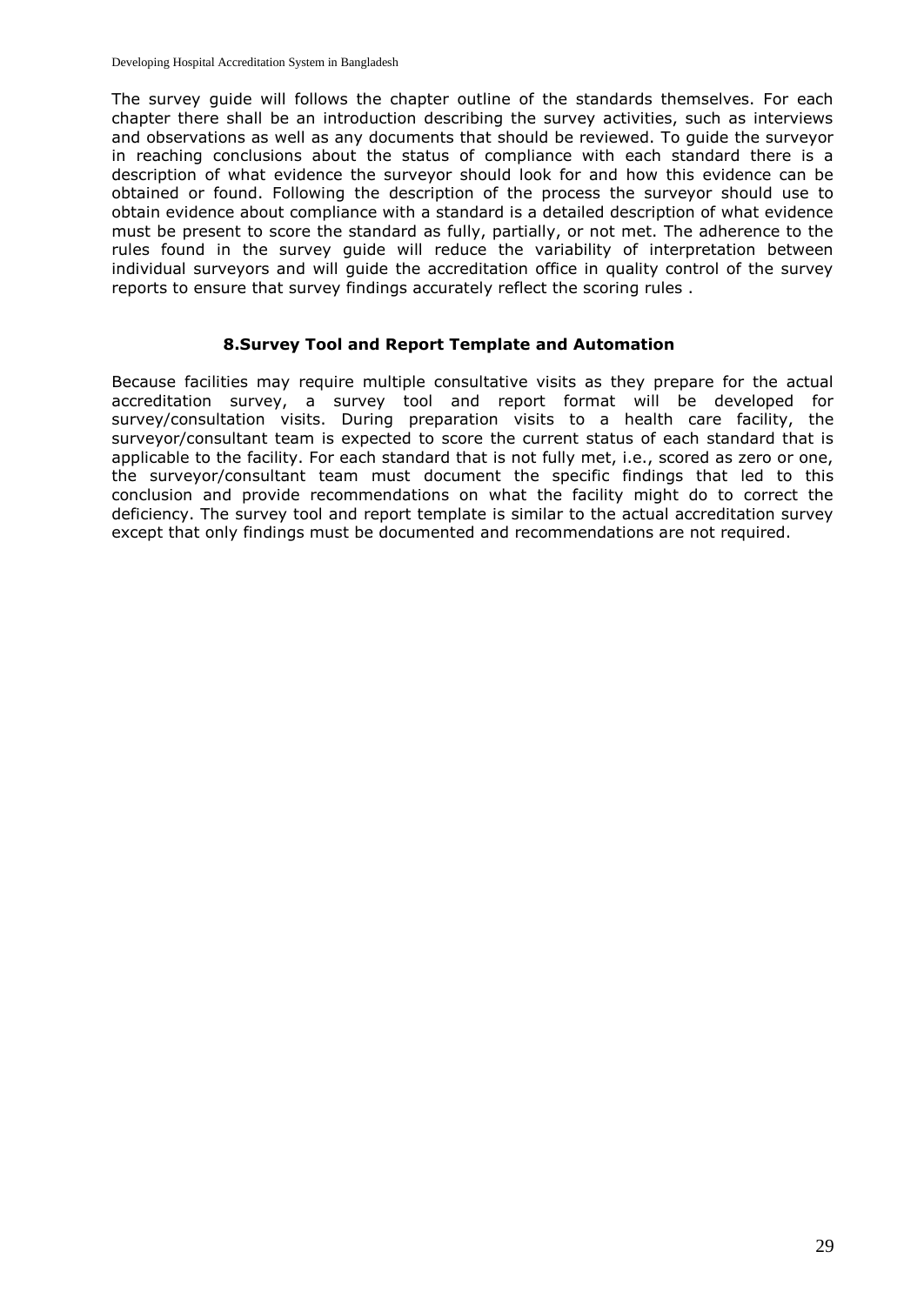# **Section- SIX**

## **Framework & process for accreditation**

This section of the report contains a more detailed discussion of the proposed system of quality assessment, and sets out a number of recommendations for its future operation. It is divided into the following sub-sections:

Assessment

- Principles of assessment
- Registration
- The pre-assessment program
- The self assessment
- The documentation required for quality assessment
- The assessment visit
- Period of accreditation
- The assessment cycle
- Maintaining Accreditation.
- Public disclosure
- Fee structure.

The stakeholders should have significant benefits from the process of accreditation, the significant benefits being based on the priorities of each stakeholder. Priorities for the potential accreditee are that it should experience accreditation as helpful, it should have a continuous relationship with the accrediting body, and the process should be minimally intrusive and expensive (Schyve, 1995).

Getting quality of care on to the agenda in a shared arena which brings together policy makers, professional bodies and service users. To facilitate continuous quality improvement by support health care institutions in discharging their responsibility for the maintenance and enhancement of the quality and standards of their health care provision To assure the safety and effectiveness of medical practice.

#### **a. Assessment Principles**

I Sufficiently flexible to take account of the dynamic and diverse nature of health care institutions, the variety of sources of evidence, and the changing environment within which they operate.

I The assessment process should recognize the positive aspects of the existing system, stimulate considerable debate on the strengths and weaknesses of practice, be a positive experience and identify areas where it can act to remedy particular problems or deficiencies.

I The quality assurance process itself should be under assessment and to ensure its continuing appropriateness to the achievement of the purposes of quality assurance set out above.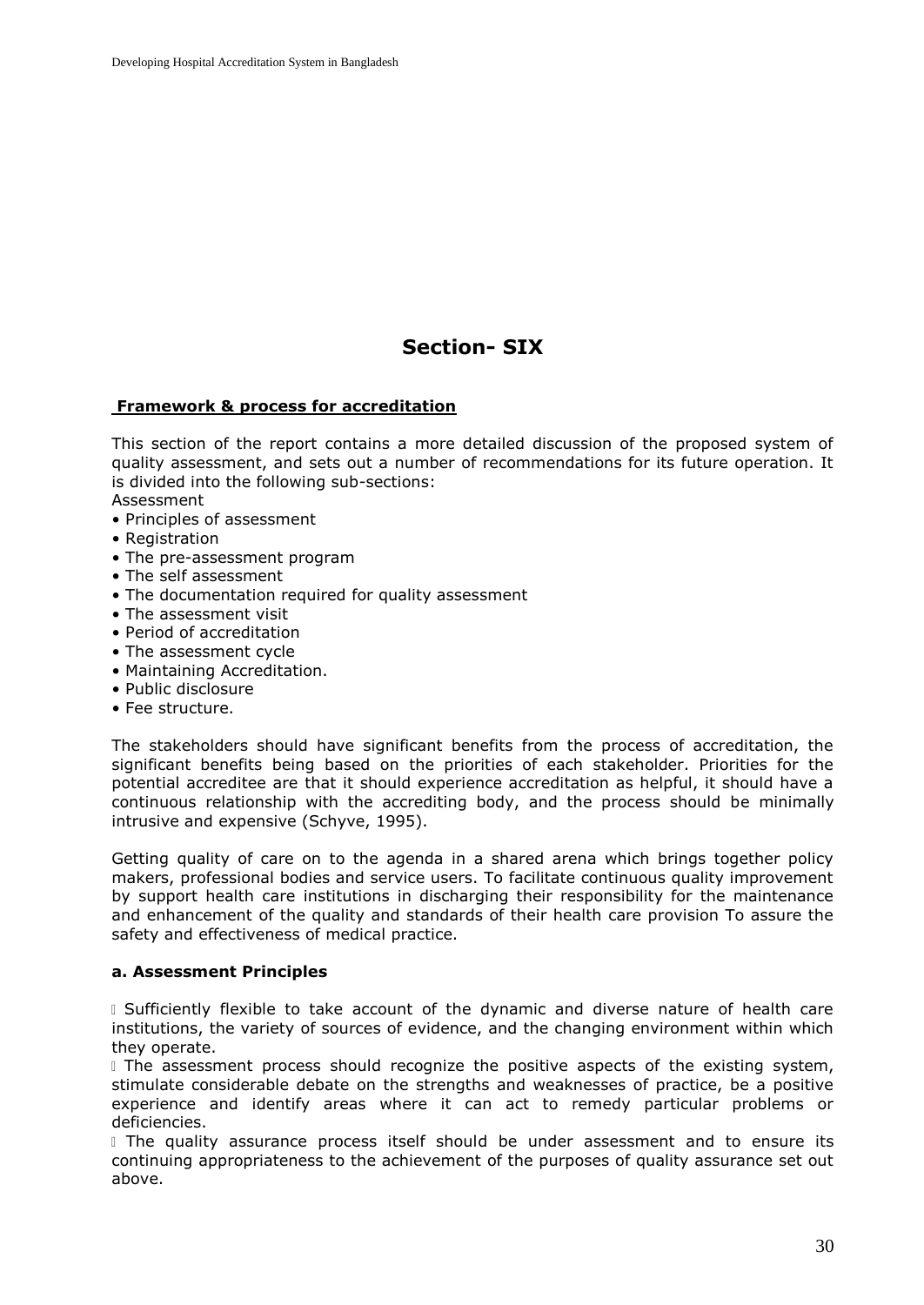Operate as cost-effectively as possible in order keep to a minimum the level of external demands on institutions.

The assessment experience should be developmental rather than judgemental and foster a sense of 'ownership' and 'partnership' among all those involved.

I The assessment process should be integrative, relevant to all the stakeholders, and transparent.

**I** Systems should be available for moderation of assessment.

## **b. Registration**

Application by hospital and dispatch of :

Application

Self-assessment materials,

Questionnaire (basic data on staff and activity, comprehensive checklist of criteria for compliance with standards)

Detailed report on preparation for the survey for achieving compliance with the standards (optional) and the set of internal documents to be submitted-resource and activity data, internal audits, policies, procedures.

#### **c. Pre-assessment Program**

To provide effective support required by hospitals to be able to implement the quality program.

Induction programme which introduces them to quality and the assessment procedures Development of opportunities for experience

Provision of manuals, self assessment workbooks, information sheets on key assessment areas, survey visit information.

Self assessment support

Training of in-hospital staff to form a steering group/quality action team

Provision of a professional service manager who provides support for survey preparation Mock survey

Progress visits by a surveyor to support ongoing quality improvements.

## **d. Self-Assessment**

Self-assessment is regarded within the discipline of accreditation as a critical first step and as a developmental instrument. It gives an organization the opportunity to undertake a structured, critical and comprehensive assessment of its performance, improve the efficiency of its operations, enhance staff morale and teamwork and demonstrate to the facility's peers and the public a conscious and active effort to maintain high professional standards of care. Internal organisation and management needs can also be identified during this process. Self assessment will therefore provide the basis for continuing quality improvement - an integral part of the accreditation cycle. In addition, as the second cycle of assessment begins, institutions should use the initial self-assessment to describe how they have responded to their earlier quality assessment experience.

Self-assessment of this sort is consistent with practice in industry and with total quality management. Self-assessment also has the potential to play an important part in the enhancement of quality by encouraging staff to identify opportunities for improvement and to reflect critically on their part in ensuring the quality of health care.

The self-assessment document should set out clearly the aims and objectives of the assessment and give an account of how these aims and objectives are met. The document should be structured using the aspects of provision contained in the National Quality Framework which will be used also in determining the form of assessment visits, and in governing the structure of assessment reports.

The self-assessment should give an opportunity to the institution to identify any problems which may exist in health care delivery in a particular area of care, and to describe how it is addressing these problems. There should be no invitation to institutions to assess the overall provision in the cognate area, or individual aspects of that provision, in terms of any rating scale as organisations usually tend to overrate themselves and it has no value in the overall rating process. The selfassessment should highlight recently introduced or proposed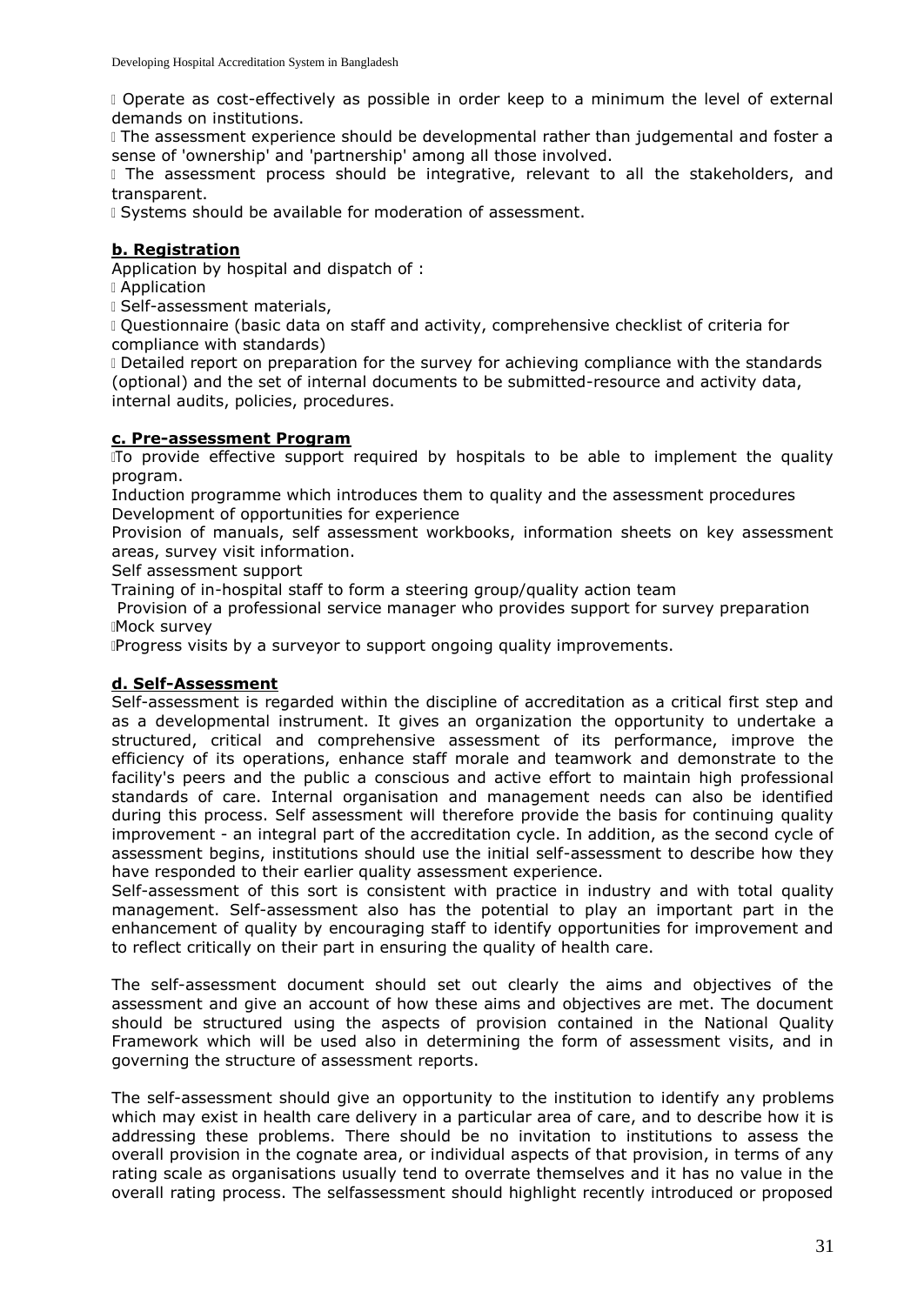developments in the organisation of health care. The format of self-assessment should reflect institutional variations in each cognate area such as size, type and structure. In the second cycle of assessment visits, institutions should be invited to use the self-assessment to provide an account of how they have responded to their earlier Assessment experience.The length of time between the submission of the self-assessment document and the assessment visit should be as short as possible. Support services may be provided during the period of self assessment.

#### **Documentation Required for Quality Assessment**

Review of documentation should include organizational policies and procedures, minutes, care plans, clinical records.

#### **Recommendations**

The requirements of documentation made should be clearly able to enlighten the assessors and not result in loads of paper work.

Such documentation should not be requested where the burden on institutions is not clearly balanced by the enlightenment of assessors.

#### **e. The Assessment Visit**

The Assessment division will devise a standard programme for visits. A timetable based on this programme it to be agreed between the assessors and the institution at the pre-visit meeting. Certain features of the programme will be determined by the nature of the cognate area and the institution's organizational arrangements.

The on-the site assessment will include review of documentation; interviews with directors, managers, committees and service teams; observation; assessment of client care through reading clinical notes; discussions with clients and families; and discussions with managers and health practitioners to verify any provisional findings. The surveyors hold a summation conference for management and staff at the end of the survey to outline their major findings and suggestions for future action.

All institutions should be subject to an institution-wide review once in each two year cycle, involving:

Observations of care

I Meetings with groups of staff, including, for example, probationary staff, more senior staff and administrative and secretarial staff;

Meetings with various support services – labs, x-ray, counseling etc;

I A meeting with a representative group of patients;

Meetings with the head of the institution and managers, and

Reading other documentation.

Taken as a whole, the process will assess the extent to which an institution is discharging its responsibilities for safe and effective health care effectively. It would indicate areas of strength and weakness, including aspects requiring attention; involve an evaluation of the validity and reliability of an institution's internal review procedures, and provide reassurance that each institution has in place effective arrangements for assuring academic standards in the institution.

## **f. Recommendations**

The programme should be flexible enough to allow assessors to give adequate consideration to complexities.

Review cycles for individual subject/speciality areas could be different in order to maintain speed and simplicity of the process. During the assessment, areas of duplication and overlap should be avoided.

Aspects of review could be classified as those that require continuing reassessment every few years and those not requiring reassessment at every visit in order to reduce the quantum of work and also to simplify the process.

At all times visits should be conducted in a spirit of co-operation and dialogue between assessors and institutional staff with clear communication and explanation of the assessment process. A distinction should be made, in the assessment of central services, between 'speciality specific' services and those services which are common to other areas. While it is appropriate that the first group should be assessed within the assessment of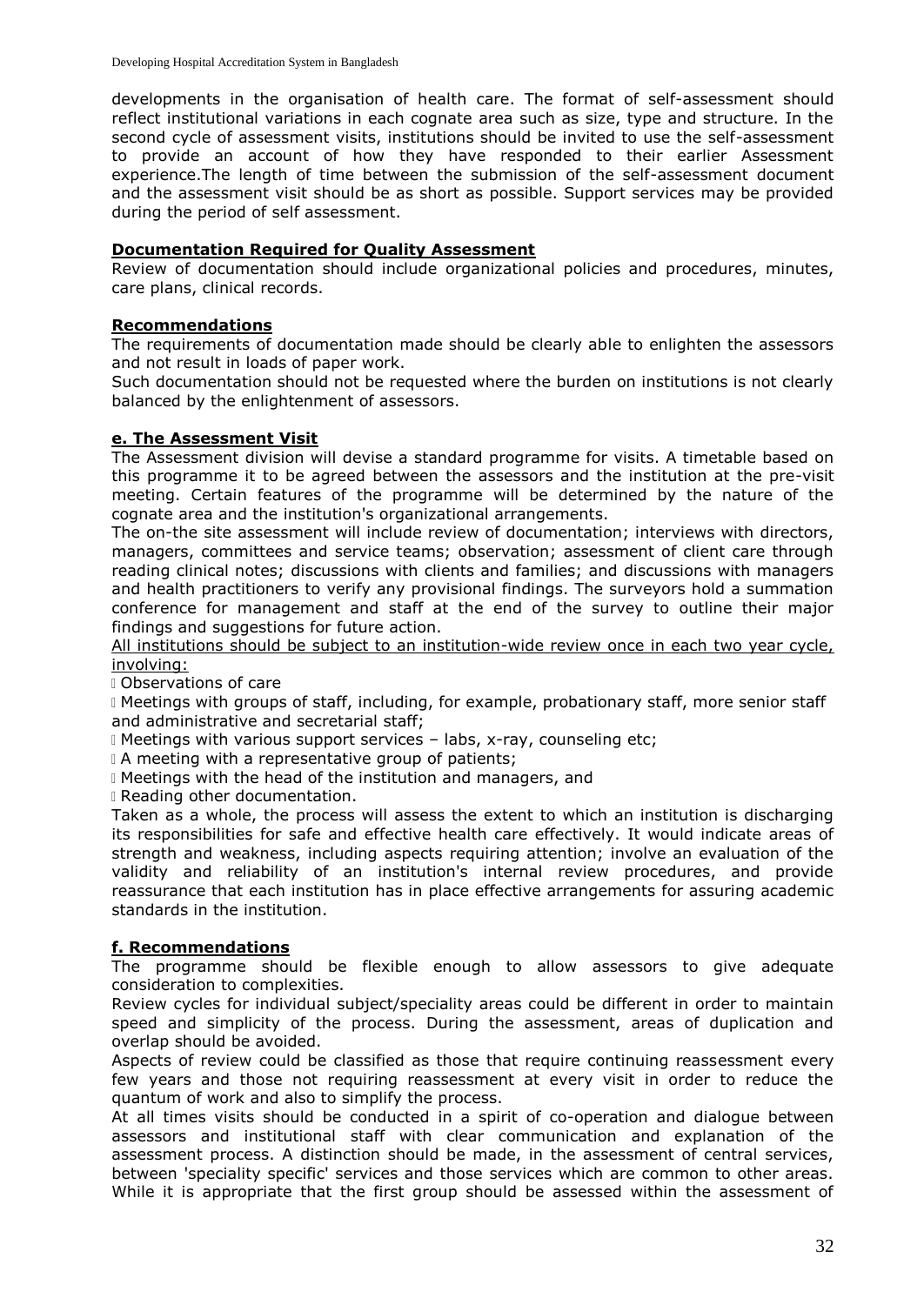each cognate area, the assessment of common services should be conducted without unnecessary duplication of effort or burden on institutions.

The introduction of a method for the systematic evaluation of the experiences of the major participants in the assessment process. Assessors and representatives of the institution are asked to complete a questionnaire which allows them to report on their experiences with the quality assessment process in each individual visit. Such feedback could be very helpful both in evaluating particular visits, and in monitoring the operation of the system as a whole.

## **g. Period of Accreditation**

Accreditation is for two years, subject to continued implementation of the agreed Quality Action Plan (optional), and the maintenance of standards. If a survey reveals that there is a major risk to client, staff or visitor safety or there are significant deficits in a number of key areas, no accreditation status will be awarded. If there is an area of risk or a limited number of significant improvements needed to achieve the standards, and these can be actioned in a short timeframe, accreditation may be deferred until the risk is eliminated or the improvements have been made.

For those few applicants with major problems, approval of any sort is withdrawn until the difficulties have been corrected, and re-application is required.

If a provider is not granted two year accreditation it may appeal this decision on the grounds that the survey report is inaccurate or incomplete and that those inaccuracies or omissions were not due to shortcomings on the part of the provider during the survey.

## **h. The Assessment Cycle**

The second cycle of assessment visits should be arranged initially on the basis of a two year cycle, but the length of the cycle should be reviewed in the light of the survey report. Where particular area is considered to be 'deficient' as a there would be a requirement for a further review visit in accordance with procedures to be laid down by the organisation.

Consultation with institutions on the definition of the cognate areas in which second assessment will take place should be undertaken.

Two years is a long period between reviews; a good deal can happen in that time. Having shorter cycles would greatly add to costs. Progress visits could instead be arranged as in New Zealand, to oversee developments

Progress Visits are made 12 months after the survey by a Quality Health surveyor (larger services will require more than one surveyor) and are designed to support ongoing quality improvements, confirm standards are being maintained or exceeded, review the organisation's achievements and outcomes in relation to its quality action plan, and assist with interpreting the intent of the standards. It also provides an opportunity to advise the client on new or revised standards pertinent to their next survey, and discuss significant changes in service delivery. The organization receives a report containing the findings of the progress visit and suggestions for improvement.

## **Maintaining Accredited Status**

A self declaration form stating continuing compliance with the standards will be required. It is also incumbent upon the applicant to notify immediately of any substantial or important changes in staffing, service provision, organization, resources or performance as failure to do so may jeopardize the accreditation status. Guidance on what is considered "important" in this context should be available from the organization.

## **Options to ensure compliance:**

A system of minimal reporting by participating hospitals could be arranged which could be half yearly/yearly. This would go into an MIS and a regional monitoring team could monitor progress. Interim reports by accrediting body every year on progress made in the quality initiative (optional) By using a limited core-group of indicators, with more frequent lessintensive visits (eg.six monthly or annually), the focus could be on achieving incremental and continuous quality improvements.

## **i. Quality Action Plan**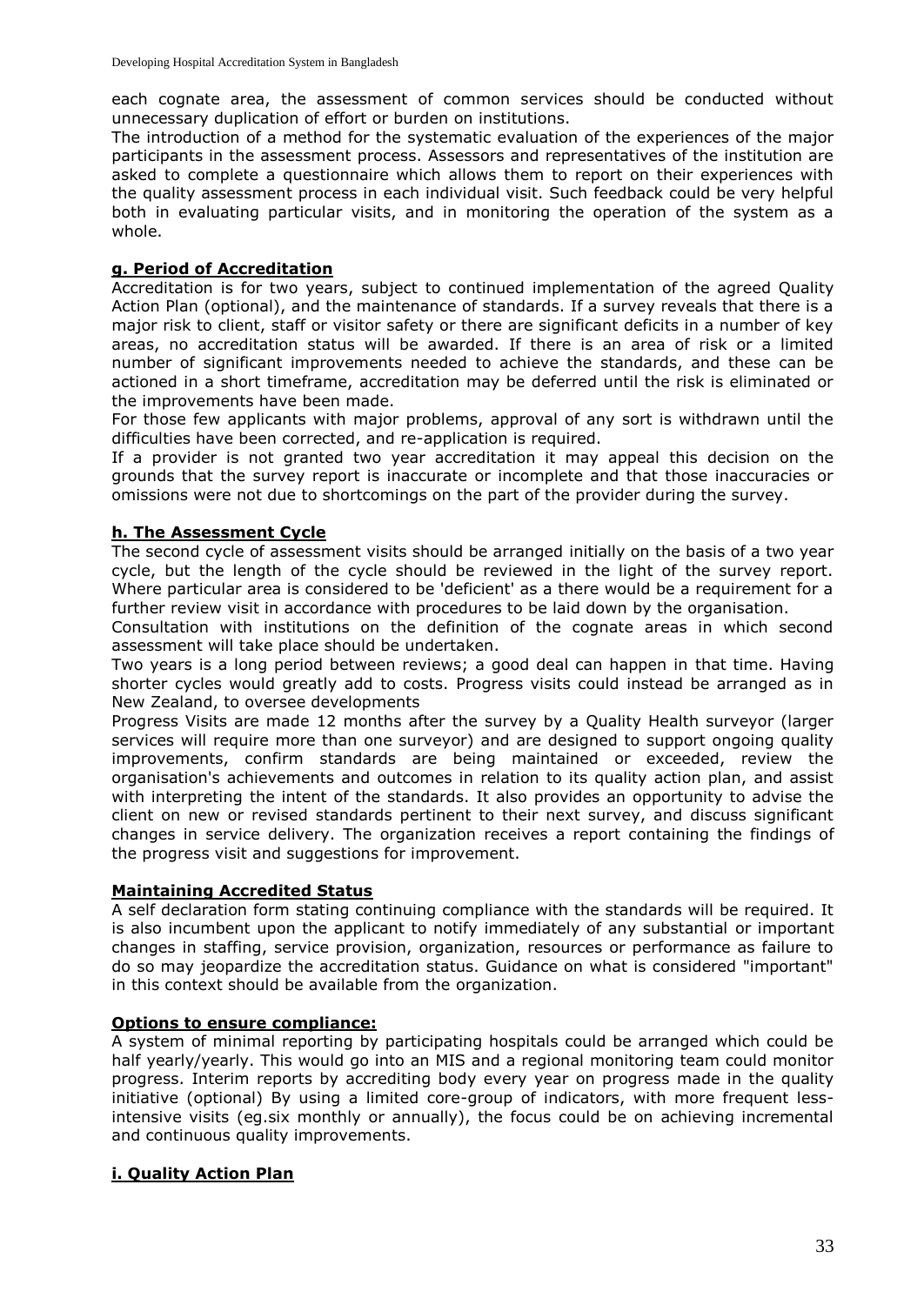After receiving the survey report, organizations are requested to draft a Quality Action Plan (QAP) that specifically addresses the surveyors' recommendations within a timeframe. This Quality Action Plan becomes an agreement between the organization and Quality Health. Accreditation may be withdrawn should action not be taken to address recommendations within the agreed timeframe.

#### **Public Disclosure**

Careful attention would needed to be given to how information in individual providers is handled, so that accreditation is not perceived by them as a punitive tool or as a way for taxation authorities to assess tax liability. Accreditation is not a substitute for regulation ; using the former as a tool for identifying and taking action against poor or dangerous PPs risks je opardising its aims (Salisbury, 1997). In South America and the Caribbean, accreditation combines public dissemination of whether or not a facility has complied with a minimum set of standards, for which it receives accreditation, and confidential communication to the organization of its performance against higher standards (WHO, 1993). Where relevant, and in the light of the procedures of individual professional and statutory bodies, accreditation reports could be placed in the public domain by an institution.

## **J. Fees**

#### **Accreditation Fees**

The accreditation fee structure could be composed of four elements: the application fee, the annual fee, the cost of a comprehensive on-site survey every three years, and the on-site education session. These four elements are detailed below(adapted from CC)

#### **Application fee**

An initial one-time fee upon submission of the application form. This amount covers the administrative overhead costs related to the processing of the application and the shipping of standards documents and CCHSA related material to the applicant. This fee also signals the seriousness of the intent of the organization applying for accreditation.

#### **Annual Fee**

The annual fee paid by health service organizations is based on the operating budget that they submit to the organisation each year. This fee supports the cost of the activities involved in operating the accreditation program and is not directly related to the cost of conducting surveys. The activities associated with operating the program are: research and development, representation, and office overhead.

#### **Survey Fee**

Participating organizations undergo a full accreditation survey every three years design an approach to the survey to ensure that the objectives of both parties are met. As well, the type of organization and the range of care and services provided determines the size and composition of the survey team and the time required to conduct the survey.

#### **Education Session Fee**

It is recognized by health service organizations that an education session is an essential component of achieving the most benefit from participation in the program. Participation in an education session, developed by the organisation in consultation with each institution undergoing assessment should be strongly encouraged. These sessions are provided on a cost recovery basis and include a small administrative fee for the development of customized materials and agenda. Accreditation is a resource-intensive process and pilot programmes should focus on those, possibly a minority of, private clinics and hospitals that offer a range of inpatient and outpatient services, have a high turnover of patients and indicate an interest in participating. Because accreditation visits require external teams of trained surveyors, and focus on organisational indicators of practice, it is unlikely to be feasible or suitable for small facilities or single-handed practices. A two-stage process may be undertaken to phase in accreditation at both the outpatient and in-patient levels.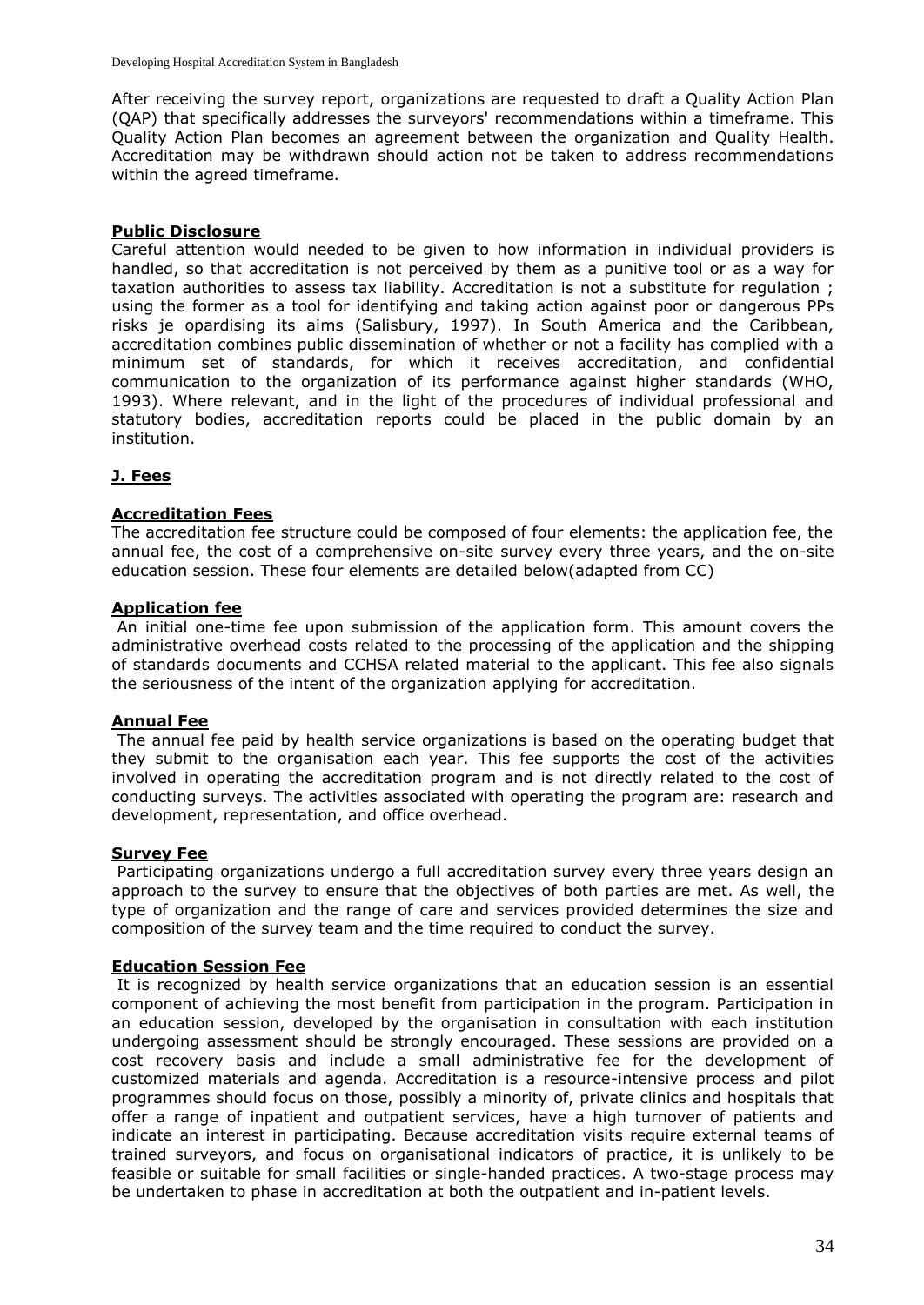Principles which characterise the successful introduction of accrediation systems include : a process of consensus-building between government, professionals and purchasers, and the application of concepts of quality and implementation processes which are appropriate to the local context and current performance of the health services. Perhaps, the biggest initial obstacle to introducing accrediation is the resources necessary to initiate the process. The organisation should publish a timetable for assessments. This timetable would assist institutions in planning their monitoring and assessment arrangements.

## **h. OPERATIONAL PRIORITIES**

The immediate priorities for creating an enabling environment and infrastructure are the following:

1. The resourcing of the organisation and developing a resourcing policy

2. Analyzing cost implications and developing budgets and projections including strategies to obtain the necessary resources

- 3. Facilitating the development of a legislative framework for the provision of quality care .
- 4. The governing board of the council is to be established
- 5. The first board would appoint the first chief executive after advertisement of the position.
- 6. Piloting projects
- 7. Create and implement a multi-year plan.
- 8. Implementation to be phased after prioritization
- 9. Establishing operational goals and targets within clear time frames

10. Clarifying roles for stakeholders that are appropriate and the context in which these functions are to be performed

11. Establish a National Institute for training and national standards bodies;

## **i. RESEARCH AND DISSEMINATION**

Research would be an essential activity in order to ensure credibility of the assessment process and to keep abreast to the changes in the regional and international health, technology and quality scenario. The dissemination of issues regarding accreditation would play a vital role in the development of quality consciousness in the health care system of the country.

## **Objectives**

• Develop and refine methods of assessment including scientific, economic and social tools

• Develop and refine tools of assessment.

• Detect changes in medical practice, consumer perceptions, and give renewed direction to the assessment process

• Conduct comprehensive assessments of medical technologies considering their scientific, economic, social, ethical and legal implications and to perform evaluations at the request of providers and third parties

• Surveillance of use of drugs, devices and medical interventions

Develop an agenda of problem-oriented research topic alternatives on which the members could vote and prioritize. This should lead to a comprehensive research agenda. Advisory councils/ Research committee- may be set up for research into priority areas, with representation of the specialists associations, may be set up for on-going research responsive to needs. Working in partnership with a range of research agencies and institutions.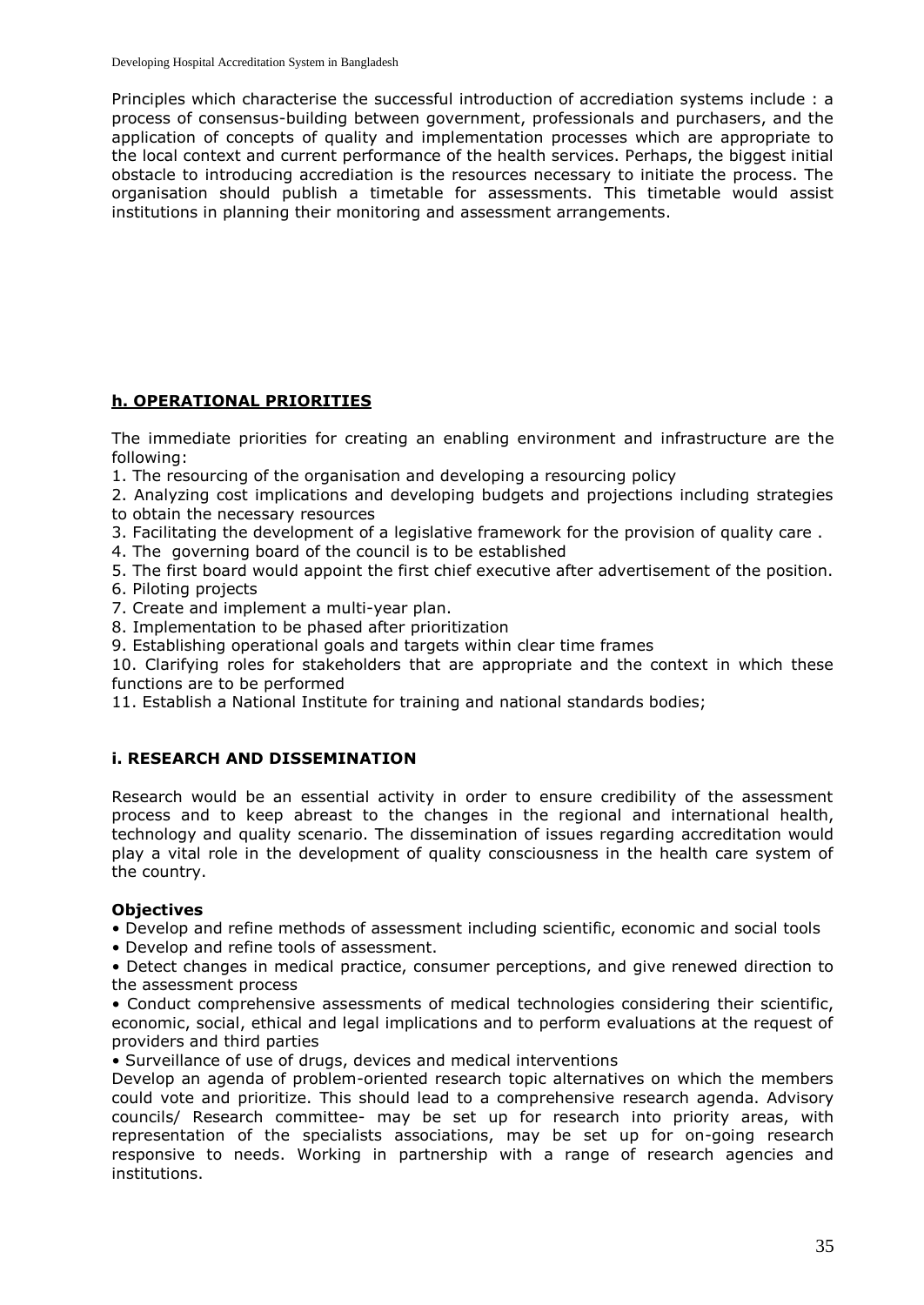## **Dissemination Objectives**

• To provide, in explicit public format, information on the quality assurance program, standards, their development etc.

• Creating a reliable database on identified quality issues to facilitate interventions • To enable staff, members and trainees to have access to all sources of published information on quality to support their learning, teaching and research activities, using a range of means including access arrangements with other institutions, electronic access, and any other appropriate means.

- To encourage the development and use of more extensive resource-based learning.
- Production of high quality publications on identified issues.
- Develop book and journal stock in quality and areas of particular need

• Develop electronic resources in order to extend range and coverage by providing a high quality and fast network infrastructure

• Provision of access to electronic resources in the form of bibliographic, numerical, scientific and full text databases, either locally or remotely located. The active management of the collections (acquisition, withdrawal, stocktaking and optimal deployment), by Information Services and academic staff in partnership, to ensure that the resources are relevant and appropriate to the training and research programme.

#### **Web Site**

Responsibility for maintaining and developing the hardware and software environment of the web site lies with Information Services, who also train departmental contributors. Departments are responsible for maintaining their own entries. The immediate priorities are to have a wide base of contributors while maintaining and improving the quality and currency of the information content, to encourage use of the web as a platform for innovative learning and teaching applications, and to develop the web site as a powerful external marketing tool for the courses, research activity of the organisation.

#### **Publications**

To develop comprehensive audio-visual media and communication materials for the support of all educational, meeting and conference activities, and training in they're effective use.

• Accreditation manual and survey protocols for all programs recognized and notification of revisions;

- Self assessment manuals and workbooks
- Listings of accredited providers, including accreditation status and survey due date;
- Immediate notification of serious situations that may jeopardize patient safety identified upon survey;

• Notification of organizations placed in conditional, preliminary accreditation, or nonaccreditation status, including follow up plan of correction;

• Educational opportunities, staff and/or provider briefings;

• Input into standards development process and representation on the organisation's Task Forces or work groups as available;

• Active information-sharing practices that can include survey findings, complaint tracking and so forth.

• Serious complaints or sentinel event information

## **j. MONITORING AND EVALUATION**

Assessment and review of performance is essential, because knowledge of performance stimulates improvement. Monitoring and evaluation of institution's efforts to integrate quality systems will be monitored by monitoring teams. There could be a minimum necessary MIS which could guide the process. It would involve selection of key indicators and also submission of the involved health care providers of minimum essential information to the organisation on a periodic basis.

## **Objectives**

• Oversee implementation of quality systems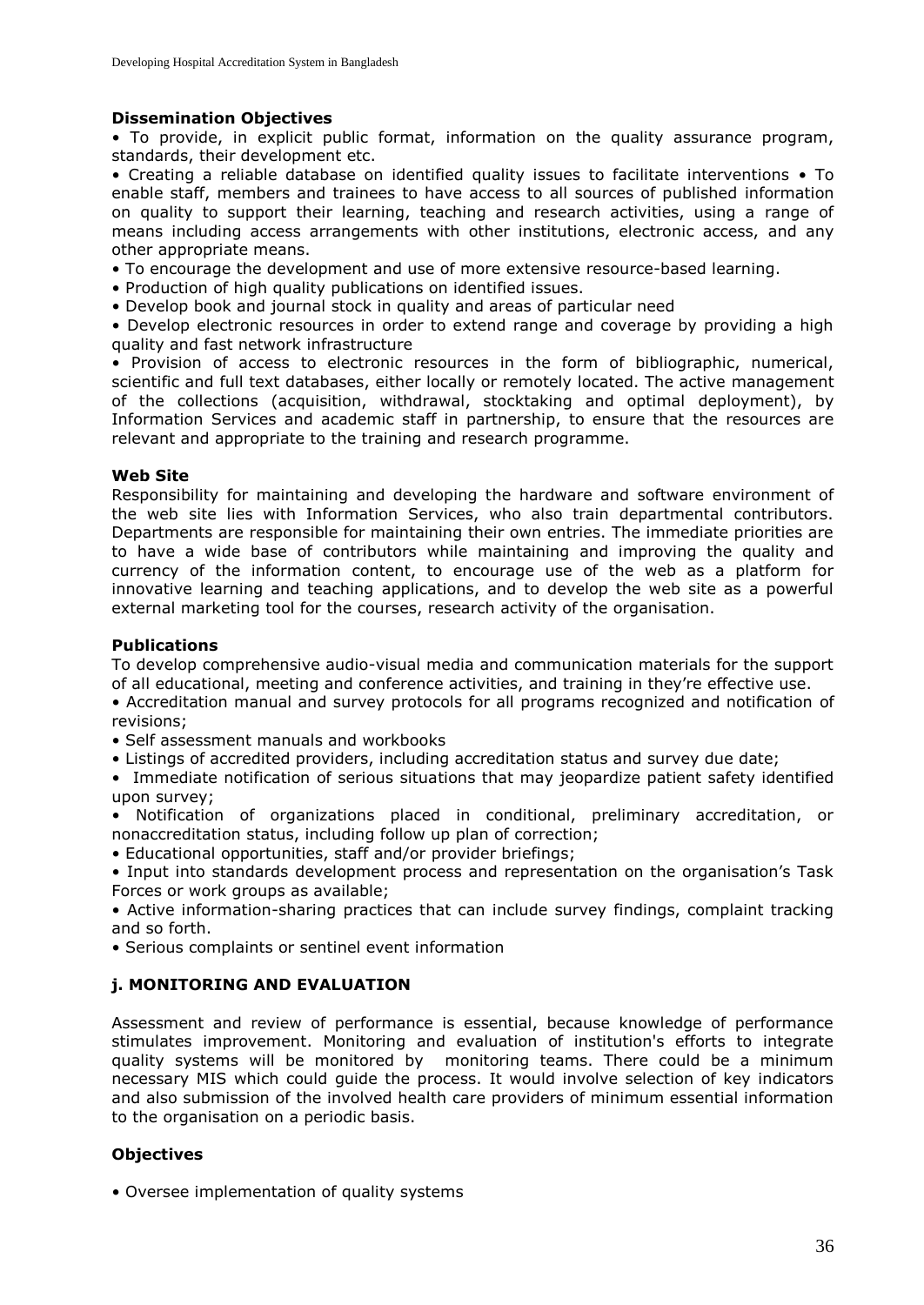• Monitor the quality of accredited organizations through the prioritization and investigation of complaints received from various sources, reports of sentinel events, and

out of compliance notifications

Regional monitoring team will oversee quality systems implementation in hospitals. Whilst the institutions will assess their own performance, the regional team monitors performance over time

and therefore can compare institutions, rank them and give feedback at the regional forum.

Monitoring should be carried out using a comprehensive checklist.

The regional monitoring team will provide supportive supervision by:

- Frequent monitoring of institutions
- Assisting in problem identification, analysis and solution
- Advising on implementation strategies,
- Responding to new problems

• Encouraging high performance by comparing institutions and promoting best practice. Members of the regional monitoring team should be trained as QA facilitators. Members of the team should be drawn from the regional levels so that there are resource people available in the districts.

Key performance indicators which will be submitted by the accredited hospital on a periodic basis will be a mandatory requirement to renew accreditation. This will:

• Confirm that institutions' internal quality assurance procedures are working effectively.

• Focus on those issues necessary for the funding bodies to secure their responsibilities for public accountability and public information.

## **k. MANAGEMENT INFORMATION SYSTEMS**

A comprehensive MIS for the storage and retrieval of descriptive and evaluative data and information flowing from participating institutions is useful and is a priority. The MIS could also pull together the fragmented and duplicated health related data collection activities currently practiced. MIS for

- Documentation and information systems
- Drug information system for doctors
- Newsletters, journal publications, conferences organize regular for quality
- Information skills training to staff
- Organizing seminars and conferences.

#### Performance Indicators

A set of minimum indicators of the achievement of the goals of the organisation should be defined to ensure a standardization and uniform analysis of data collected by an MIS.

#### Influencing Public Policies

• Carrying out policy research and analysis on issues identified for influencing, which have a major bearing, positive or negative, on quality, rationality and accountability in health care.

- Networking, coalition building
- Capacity building
- Information dissemination

## **l. Funding:**

Stable financial resources are critical to the existence of the body and for the proper functioning

of the body. Therefore it is important that the organization operates programs with sustainability

in mind. Initial funding for the organization could come from grants.

Ongoing financial support could include

Survey fees for assessment paid by participating providers. The advantage of this option is that it would capitalize on the private sector initiative and interest. Disadvantages of this option include potential problems with funding.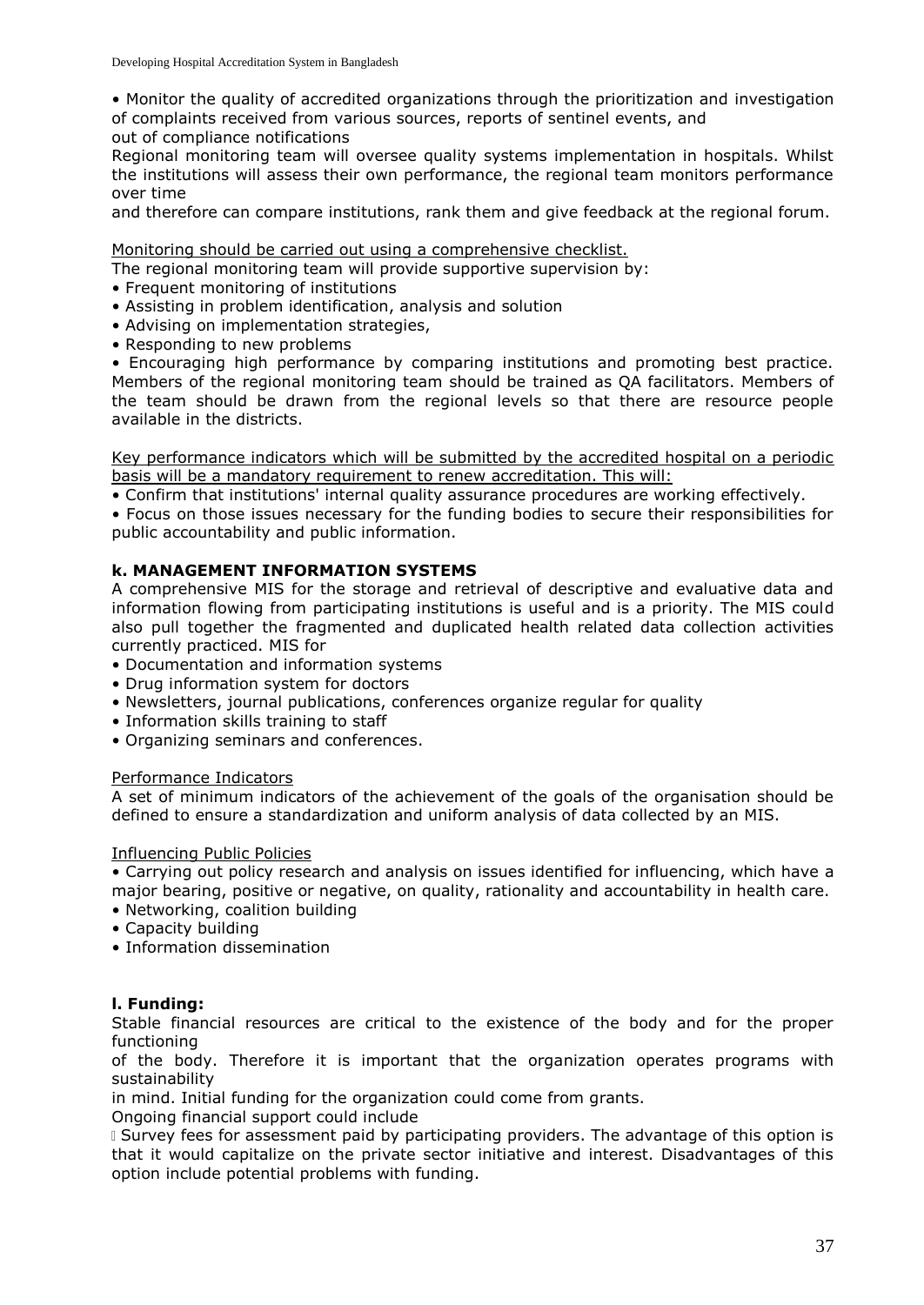Possible public funding: A combination of private and public sector involvement could be essential for any system of accreditation of hospitals.

Membership fees: Contributions from medical associations, member pharmaceutical companies, leading corporate hospitals? Such contributions raise important questions about the influence that such bodies may have on the accreditation process.

Third party payers: In the near future, third party payers would be interested in paying for relevant information. Also, if the accreditation system proves itself to be credible and reliable, insurance companies may use accreditation as tool to decide which health care organizations to reimburse. Therefore it could be a priority that such information that could inform these also should be available and its quality should be ensured.

I Grants from various bilateral / multilateral funding agencies, state governments, philanthropic organizations, corporate sponsorships etc.

Other options could include Public share holding, alliance with international quality organizations, and income generating activities.

# **Section- Seven**

## **SCOPE AND LIMITATIONS**

This document is not a blueprint for establishing organizations for accreditation at the national level since this document provides a framework and suggests options for establishing them. Some major aspects that need to be understood are that this concept is new in Bangladesh due to the elements of no legislative support, involvement of stakeholders, voluntarism and absence of such an organization in the country.. Various factors affecting the functioning of an accreditation system, such as the group dynamics among the stakeholders as well as the existing social, political and economic ground realities need to be taken into account while implementing it. Much would depend on the involvement and initiative of the stakeholders. The accreditation system itself should be an outcome of discussions and debates on issues of concern among all the stakeholders. Collaboration, transparency between related parties and open communication are the hallmarks of the system whose framework we are proposing. Only then would it be meaningful and viable.

This document is an attempt to lay down principles and guidelines for implementing the formation of an accrediting body that is credible, and transparent. The policies and processes related to the development of a credible, effective and transparent system of accreditation has been discussed in the various sections of the document. Within this framework, the group has sought to identify critical areas of weakness. Options have been proposed that would best serve the needs of implementing quality systems keeping in mind the nuances of the health care system in our country. Further there is no time frame suggested since it would be based on the initiative and support the panel receives from various quarters. It should be noted also that this document provides only the organisational and policy options and broad framework for implementing accrediting systems. This is not attempting to provide a complete framework required in implementing a quality program.

Strong leadership and clear aims for improvement are the need of the hour. Commitment by the MOHFW will provide important national leadership in coordinating and focusing ongoing safety and quality enhancement efforts so that all of us receive the highest quality health care achievable. A commitment to quality enhancement throughout the whole of the health care system involving all professional and service groups is essential to ensure that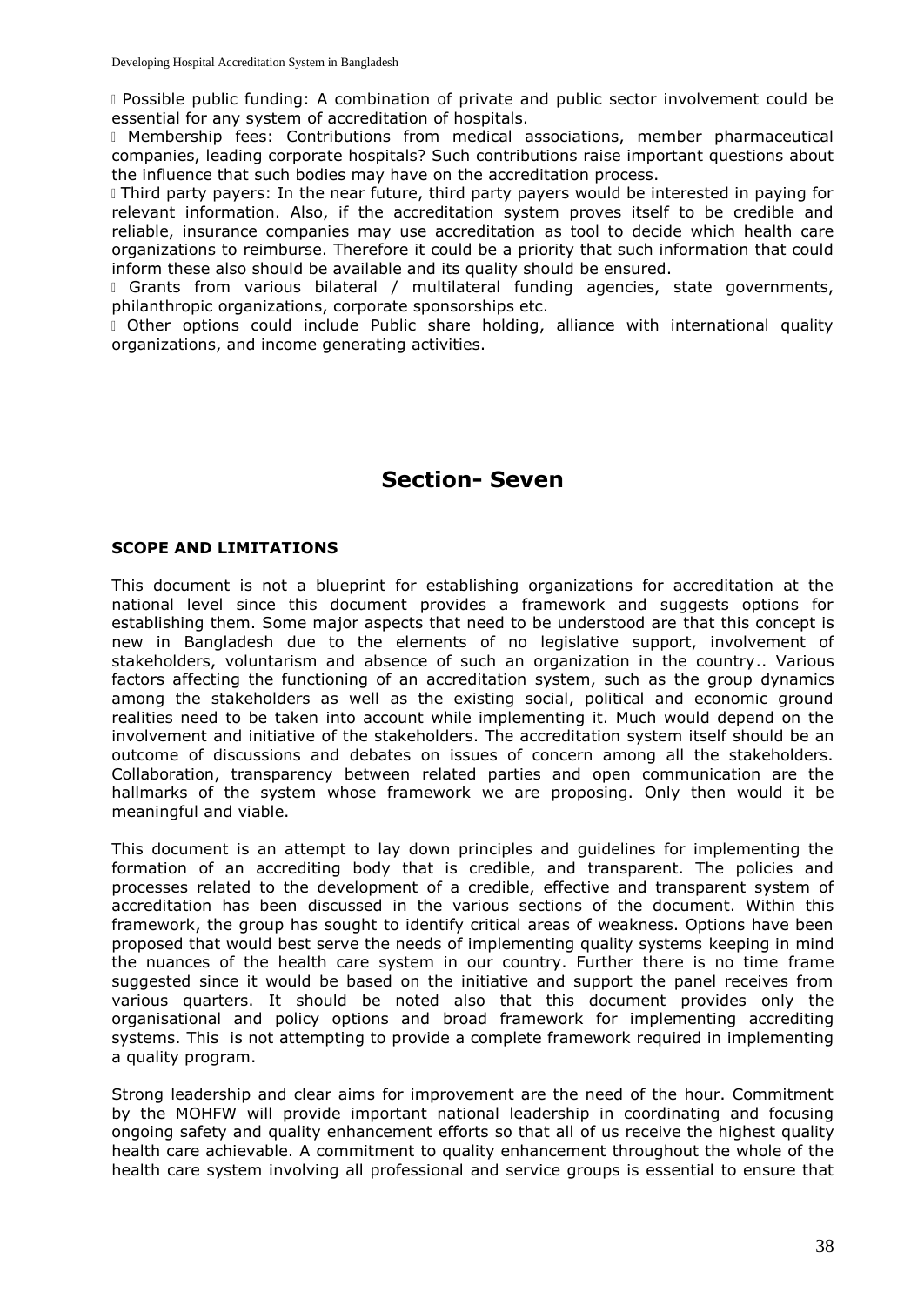high quality in health care is achieved, while minimizing the inherent risks associated with modern health care delivery.

# **Section-Eight**

## **Immediate action & Recommendation**

**Implementing hospital accreditation** The following steps are suggested further :

1. Orientation of national authorities within the Ministry of Health & Family welfare and other stockholders on concept, methodology, benefits and expected outcomes of Accreditation

2. Launching of the accreditation process by establishing a National Accreditation Council (NAC) by the Ministry of Health & Family welfare.

3. Presentation of the accreditation draft policy to the national accreditation committee

4. Contact with the country leadership by the national accreditation committee.

5. Review and adaptation of the WHO manual by the national accreditation committee.

6. First national seminar on hospital accreditation, "Validation of standards and evidence of performance (qualitative indicators)".

7. Selection of public and private, large and small hospitals as pilots.

9. National seminar on hospital accreditation, "Presentation of the accreditation process in pilot hospitals"

10. Establishment of a permanent multi-institutional national commission/council representing health care providers, independent or semi government organization, universities, insurance companies and/or community representatives.

11. Initial formal surveyor training.

#### **RECOMMENDATIONS**

1. Conduct an intensive programme awareness-raising campaign, including capacity building, dissemination of concepts and seeking commitment, to promote accreditation of health care delivery services.

2. Exert all possible effort to include accreditation in strategic national health plans.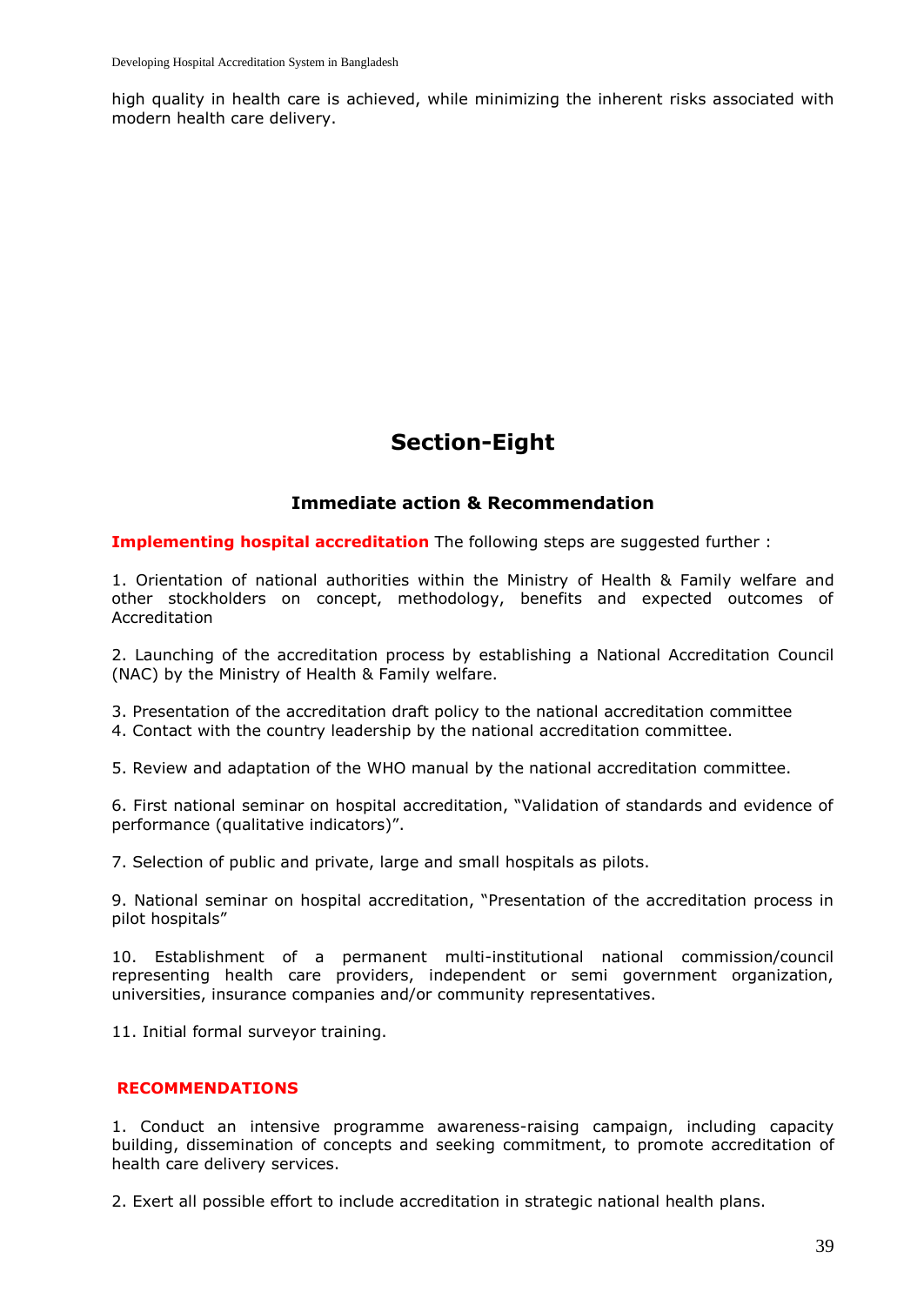3. Issue regulations necessary to ensure credibility of the national accreditation programme.

4. Determine the requirements for financing and sustainability of the national accreditation programme and identify necessary financial resources and potential funding sources.

5. Develop national expertise in quality improvement and accreditation.

6. Organize an expert group meeting to address: surveyor training package; awareness package; and development of the manual.

7. Facilitate exchange of information on country initiatives and progress in accreditation programmes among countries of the Region.

# **Section-Nine**

## **Proposed Action Plan for Hospital Accreditation**

#### **Step -1**

- Review the existing hospital Accreditation system in different countries of the world with an aim to formulate draft proposal for the implementation of Hospital Accreditation system in Bangladesh
- Holding workshop with different stakeholder to seek opinion
- Development of proposal on Hospital Accreditation with the incorporation of different stake holder's voice / opinion.
- Sharing the proposal with the professional organization like BMA, Nursing association etc and finalization
- Sending complete proposal to the MOHFW for approval.

#### **Step-2**

• Developing of policies, procedure and rules by the MOHFW on the basis of proposed proposal

#### **Step-3**

- Setting up the formal structure to advise and manage the Accreditation programme
- The structure may be developed by the multidisciplinary representation. The following bodies may be involved.
- One representative each from hospital owner's associations;
- One Representative from Diagnostic Owner Association
- One representative from BMA
- One representative from BPMPA
- One representative from BMDC
- One representative from Medicine associations
- One representative from Surgery associations
- One representative from Dental associations;
- One representative from Society for Hospital Administration ( SHAB)
- One representative from OGSB
- One representative from the nurses association;
- One representative each from two consumer's associations;
- One representative each from two NGOs;
- One representative from the MOHFW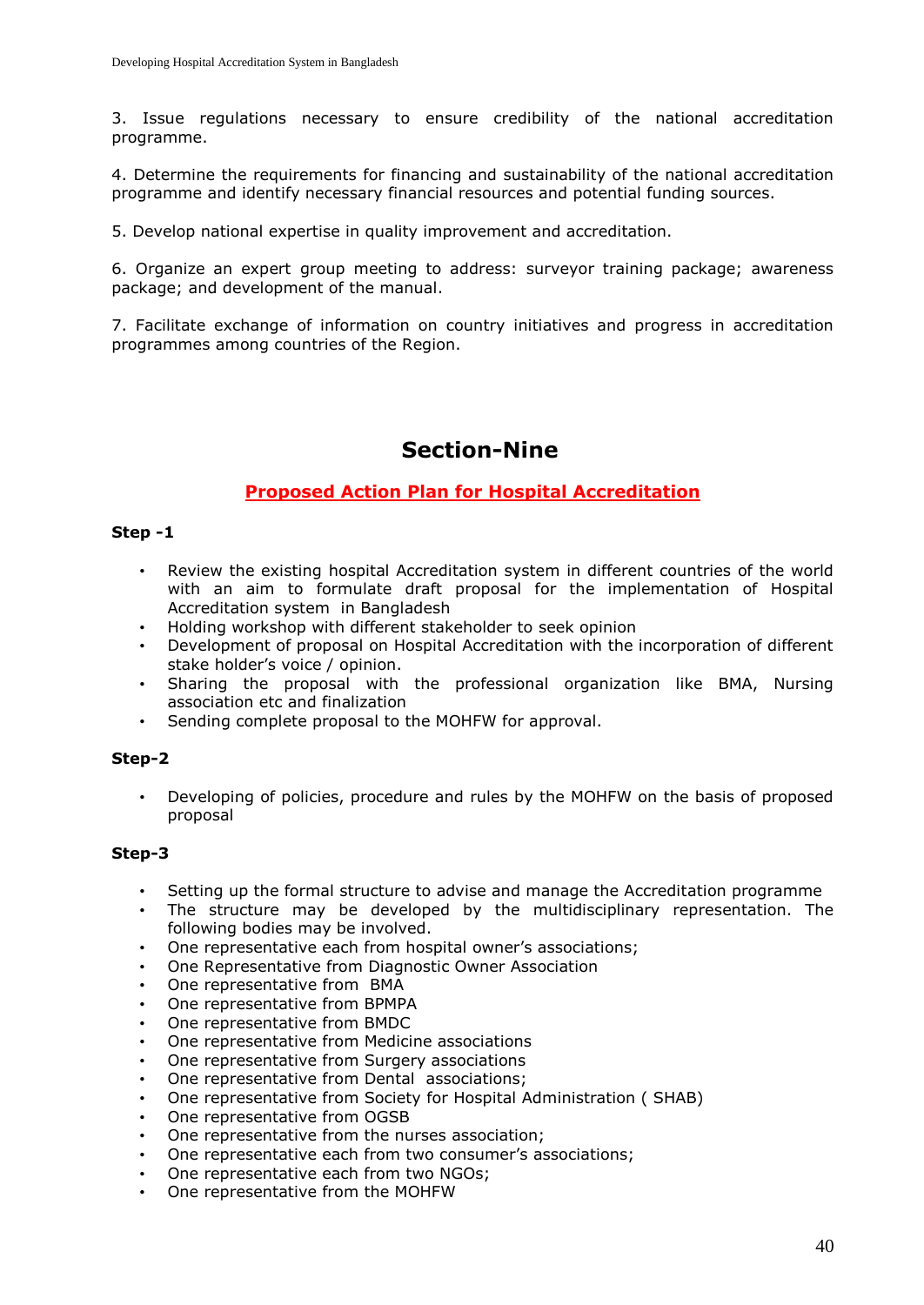• One Representative from DGHS

## **Step-4**

**F**ormation of National Accreditation Council

#### **Step-5**

- Developing and Testing Standards and Designing the survey process.
- Draft performance standards for hospitals are to be developed by the working group. The draft standard is to be send to all hospitals as well as key stakeholder association for comments and feedback. The final standards may be
- Admission and Assessment
- Laboratory Services
- Radiology Services
- Pharmaceutical Services
- Patient care
- Patient rights
- Continuity of care
- Infection control
- **Leadership**
- Quality Assurance
- Management of information
- Human resource.
- Management of the environment of care

#### • **Step-6**

- Formation of Surveyors by recruiting and training.
- •
- **Step-7**
- Consultative survey
- •
- **Step-8**
- Developing the accreditation database format.
- • **Step-9**
- Conducting full accreditation survey
- The accreditation survey will cover 13 functional areas (Proposed)

## **Different activities needed to complete for a hospital to be accredited**

Accredit survey Internet survey Whole system QA Indicator Monitoring Strategic plan, QA, CQI implementation Risk Management, Work simplification Team Building, Training SWOT, Customer Need Analysis Quality Structure Building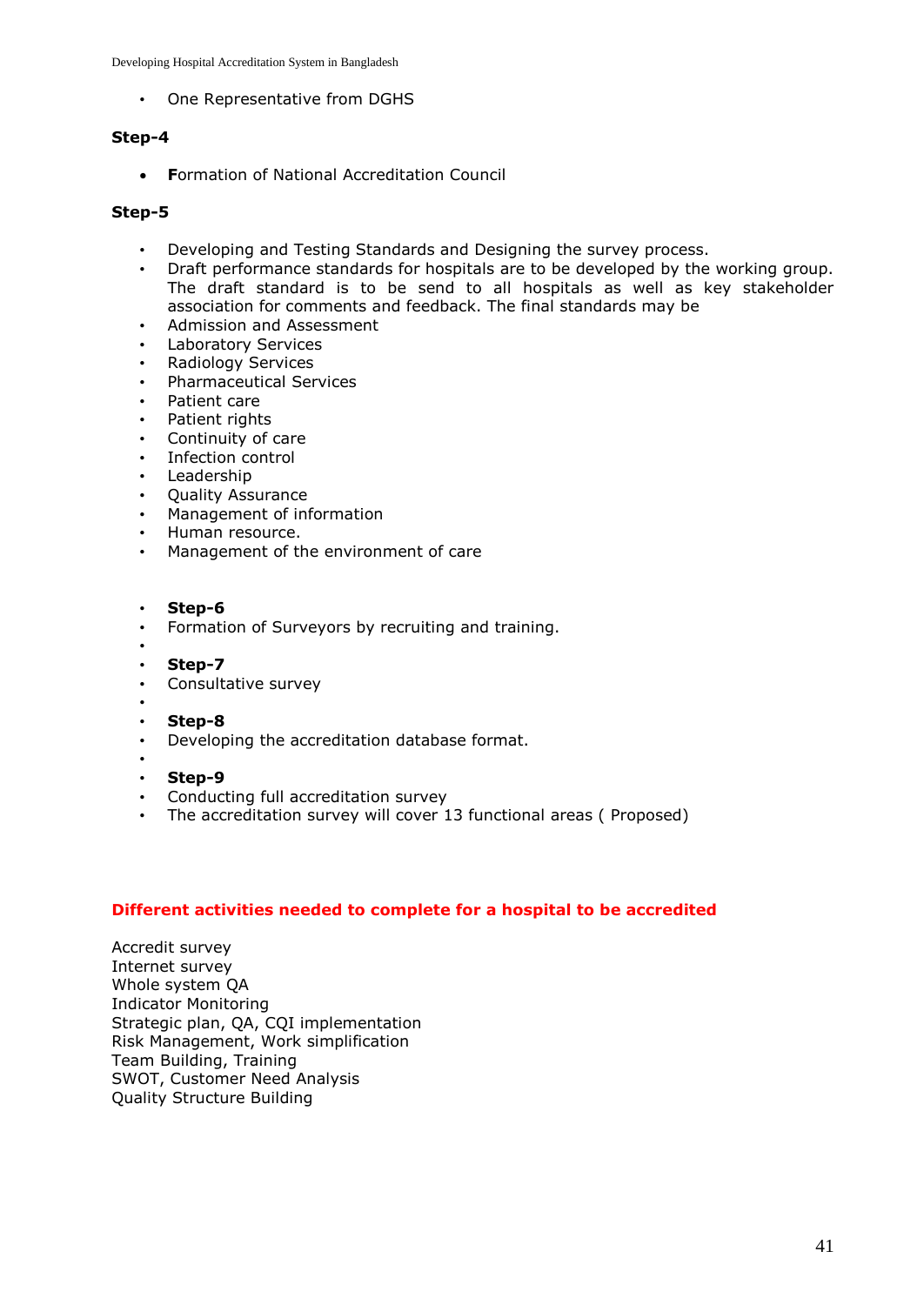# **Section-Ten**

# **Annex=1**

#### **Workshop overview of developing Hospital Accreditation plan**

Total number of planned workshop: 06 Total number of workshop conducted: 06

Duration of each workshop: 02 days

#### **Venue of the workshop:**

Dhaka divisional workshop: DGHS conference room Khulna workshop: Khulna Medical College Rajshahi workshop: Rajshahi Medical College Hospital Barisal: Barisal Medical College. Chittagong: Chittagong Medical College Hospital Sylhet : Sylhet MAG Osmani Medical College

Participant : Different categories of doctors from Medical colleges, Hospitals, District hospital, UHC and DGHS

#### **Workshop activities:**

A programme schedule has been designed with registration at the beginning and followed the workshop schedule (Annexure-2 may be seen).

*Sessions* were divided into 4 in number - Opening, Technical, Plenary and Closing.

**Opening session** was designed with Principal / Director of Host Medical College Hospital as the chairperson , Director Hospitals & Clinics, DGHS, as a chief guest and Dr. S.A.J. Md.Musa DPM ( Training), Hospital Services, DGHS as the facilitator. After recitation from Holy Qur'an, participants were invited for self-introduction. Facilitator introduced the workshop outlining its objectives, programme schedule and norms to be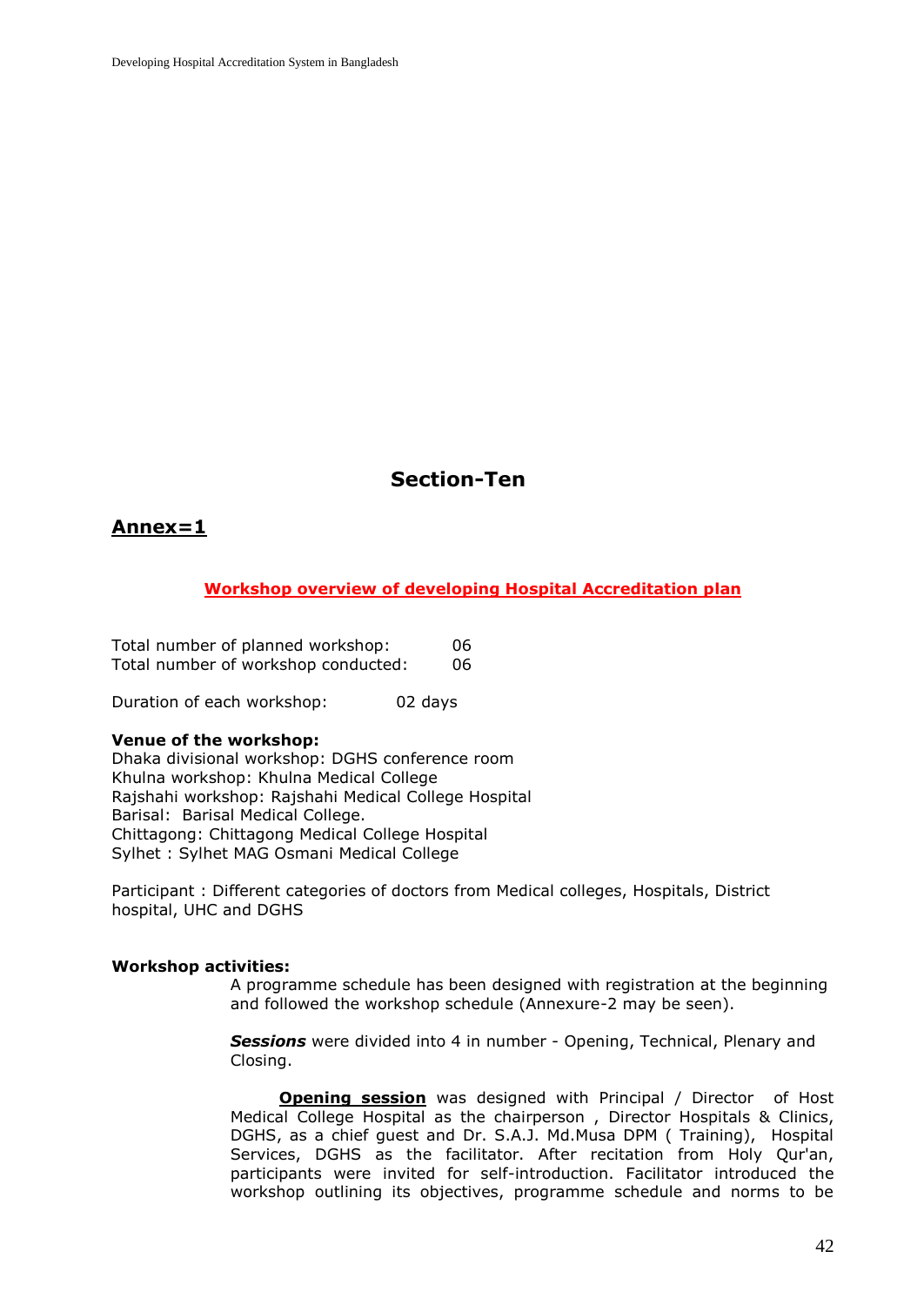followed. Finally the chairperson closed the session with words of welcome to the guest resource persons and attending participants.

**Technical Session,** was designed with Principal, Host Medical College as Chairperson at session. Dr. SAJM Musa, DPM ( training), DGHS and Dr. Md. Aminul Hasan, DPM, Hospital Services, DGHS alternatively worked as Facilitator at sessions. The topics covered in the technical session were as follows:

1<sup>st</sup> day: The Medical Practice and Private Clinics and laboratories ordinance 1982, Concept of Accreditation

2<sup>nd</sup> day: Accreditation in other countries, Accreditation Process & Model in different countries, Action plan of Hospital Accreditation, Chronology of Milestone.

Finally participants exercised in 4 groups each on one of theses priority issues ( A,B,C,D) identified as above towards formulation of recommendation and the process was assisted by the resource person, DGHS and Group leaders. Reading the supplied material , discussion and group works held to maximize the participants involvement. The sessions were full of brain storming discussions.

Each group was given a topic to discuss with ultimate goal to formulate recommendations. The recommendations were really excellent in terms of reality and practicability which were further improved through the comments and suggestions put in the open discussion sessions.

#### **Plenary session:**

Plenary session was designed with Line Director, IHSM, DGHS as the chairperson, Dr. SAJ.M. Musa DPM ( Training) DGHS, was the facilitator. Their sincere efforts was a driven force to energize all concerned. Group Leaders presented recommendation on respective topic and invited the plenary for open discussion.. Presentations were made using audio visual media. Each of the presentation were followed by such discussion and received resourceful inputs from the learned audiences. Thus the recommendation on each of the priority issues were finalized.

#### **Closing session**:

Closing session was designed with Director (Health) of the Division as the Chairperson and Workshop Coordinator as the Facilitator. In this session chairperson invited for participants words and in response representatives of participants expressed their observations with their gratitude for arranging such workshop and also provided valuable suggestion for further improvement.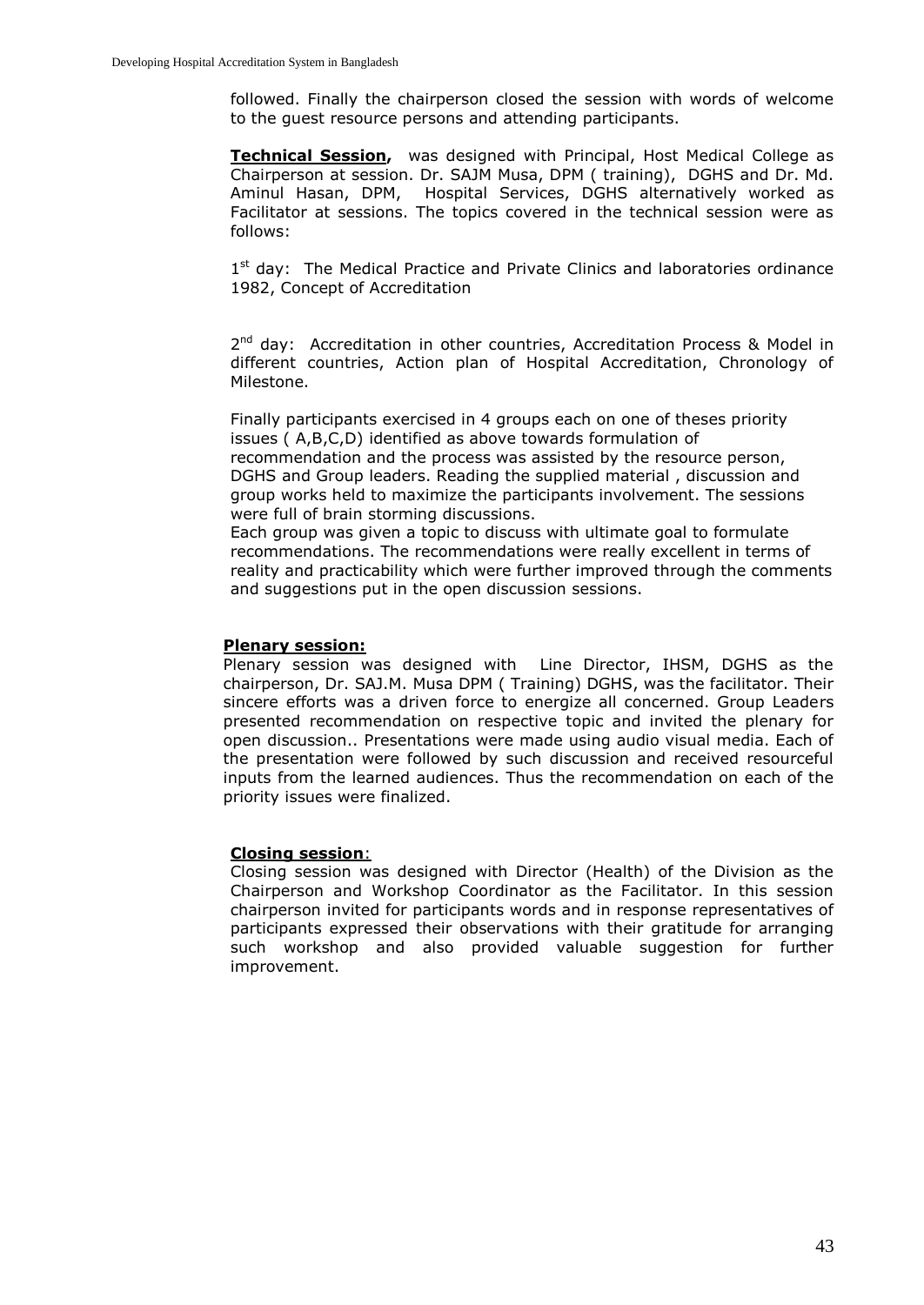# **Annexure 2**

## **REVIEWS OF OTHER COUNTRY EXPERIENCES**

## **UNITED STATES OF AMERICA**

#### **1. Joint Commission on Accreditation of Healthcare Organizations (JCAHO)**

Mission: To continuously improve safety and quality of care provided to the public through the provision of health care accreditation and related services that support performance improvement in health care organizations.

Short history: Developed from the end result system of hospital standardization" in 1910. The JCAHO is the first institution created to evaluate hospitals and the largest one. It was created in 1951 as Joint Commission on Accreditation of Hospitals and later renamed as Joint Commission on Accreditation of Healthcare Organizations (JCAHO). Its accreditation work continued the activity of the American College of Surgeons that started in 1919 called the Hospital Standardization Programme.

#### **Type of provider / service targeted**

Health Care Networks Hospitals Long Term Care Facilities Behavioral Health Care and Related Services Home Care Agencies Ambulatory Care Facilities Clinical and Pathology Laboratories

#### **Nature of accreditation: Voluntary,**

**Type of organization**: nationally recognized non-profit accrediting organization Method of setting standards: In consultation with health care experts, providers, measurement experts, purchasers and consumers. Updated every two years.

**Type of standards**: In February 1997, the Joint Commission launched ORYX: The Next Evolution In Accreditation to integrate the use of outcomes and other performance measures into the accreditation process.

#### **Method of assessment:**

1. Hospital to request a survey application

2. After return of the application, the hospital receives a complimentary copy of Comprehensive Accreditation Manual for Hospitals (CAMH).

3. Initial survey: four-month track record of compliance with JC standards.

4. Surveyors evaluate compliance with each of the standards using a five-point scoring scale. scores are first summarized into performance areas by applying aggregation rules. These rules are formulas that consolidate the scores for a group of related standards into a single performance area score.

5. If interested in practicing continuous accreditation: perform ongoing self-assessments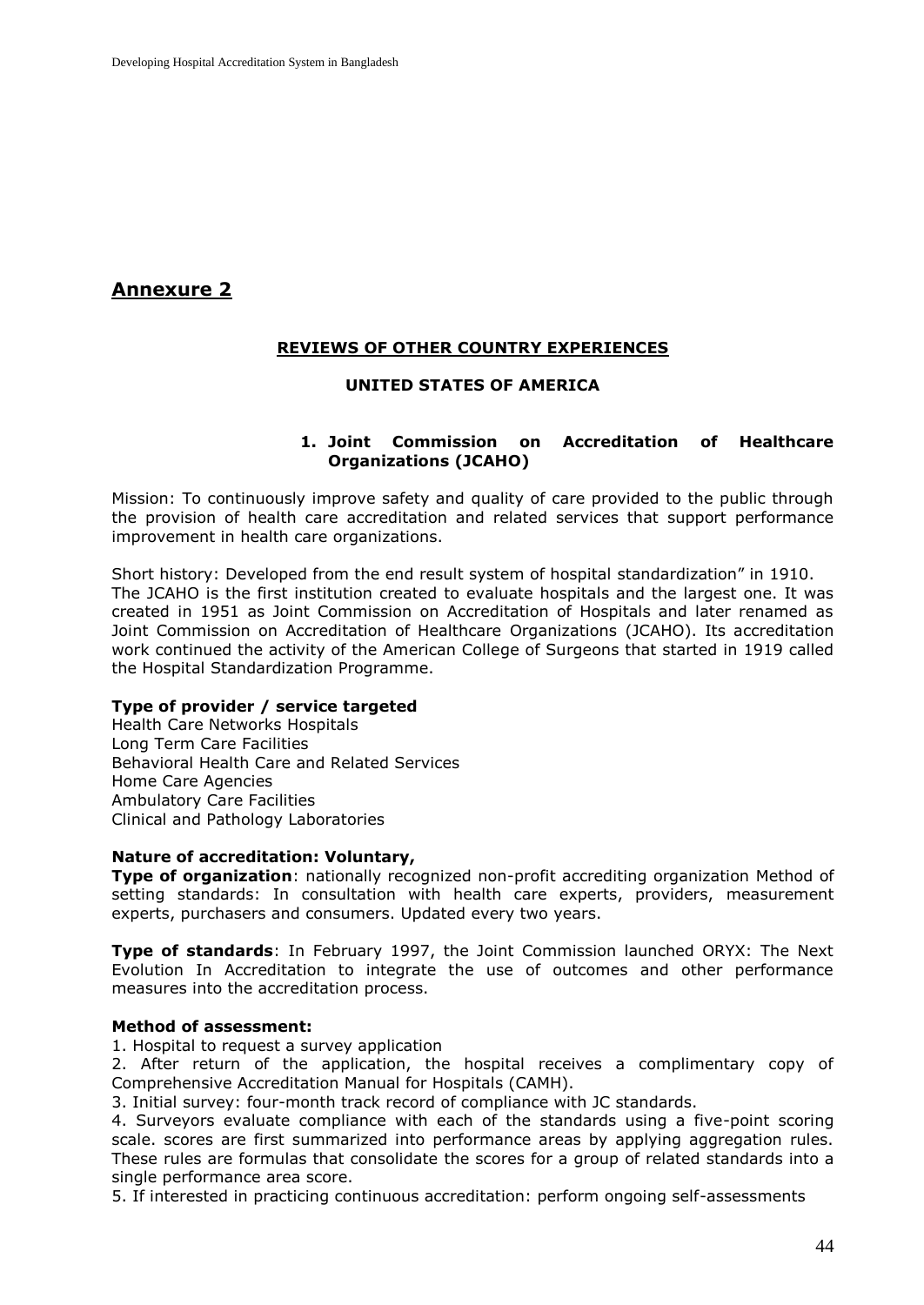## **Compliance:**

1. To validate compliance with the standards on an ongoing basis, unannounced surveys of 5% of accredited hospitals (chosen randomly).

2. At the Triennial surveys, surveyors look for a 12-month track record of compliance.

**Functioning of the body**: Governed by a 28-member board of commissioners, more than 200 professional organizations are involved in the Liaison Network.

Membership of the body: Includes nurses, physicians, consumers, medical directors, administrators, providers, employers and labor representatives, health plan leaders, quality experts, ethicists, health insurance administrators, educators.

#### **Policy/ legislative support:**

1. To obtain Medicare certification through a process known as "deemed status."

2. Reliance for licensure purposes for hospitals and other types of provider organizations in many states that have adopted statute or regulation to use accreditation by a national recognized and/or state recognized private accrediting organization as demonstrating compliance with licensure requirements.

3. In addition, the Joint Commission also monitors and, when appropriate, seeks to influence federal legislative activity through its Washington, D.C. office.

#### **Involvement of consumers:**

1. Consumers involved in setting of standards.

2. A public information interview (PII), is available to patients and their families, patient

advocates, consumers, organization personnel and others, during each full on-site survey. 3. An organization scheduled for survey is required to post public notices at least 30 days in advance of the scheduled survey. Individuals requesting a PII forward their requests in writing to the Joint Commission. The Joint Commission's survey team conducts the PII, considers the information gathered in the PII along with the team's findings during the survey process in making the accreditation decision.

4. The Joint Commission's toll free complaint hot line, (800) 994-6610, allows patients, their families, caregivers and others to report their concerns regarding quality of care issues at accredited health care organizations. The Office of Quality Monitoring evaluates each complaint relating to quality of care issues addressed by the accreditation standards.

## **Supportive activities**

- 1. Sponsors education programs
- 2. provides relevant publications
- 3. offers standards related educational support for the organistions it accredits
- 4. Comprehensive guide on the internet- Quality Check.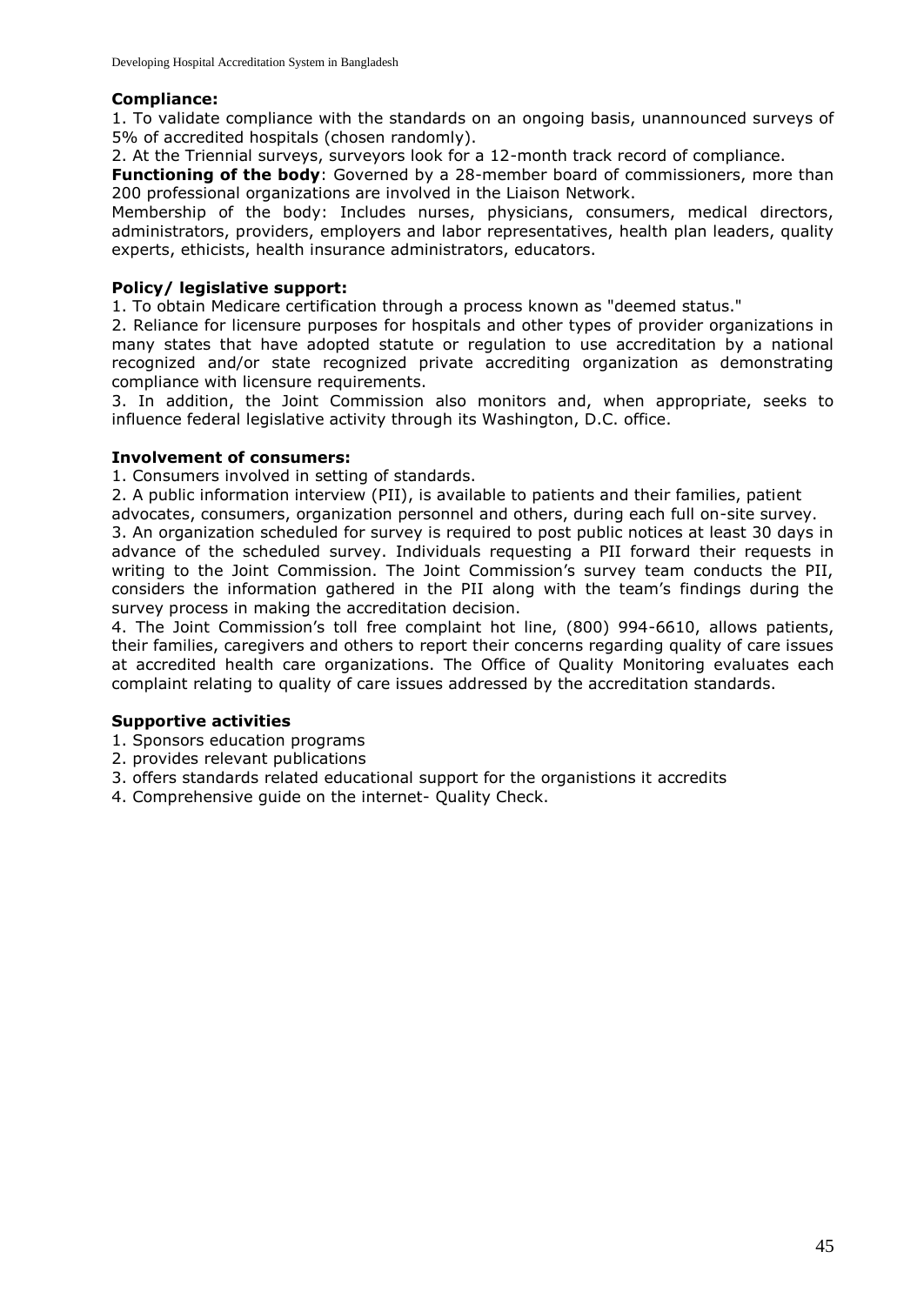## **2. URAC (AMERICAN ACCREDITATION HEALTHCARE COMMISSION)**

**Mission:** Central mission is to promote the accountability of health care organizations, especially organizations that provide managed care services.

Type of provider / service targeted

The entire spectrum of managed care services

1. HMOs

- 2. PPOs,
- 3. case management organizations,
- 4. workers' compensation managed care

#### **Nature of accreditation**: Voluntary

**Type of organization**: Nationally recognized, Non profit charitable organization. Method of setting standards: Member organizations of URAC, and experts from across the country debate and discuss what standards are appropriate for a particular aspect of managed care. The standards development process is very inclusive and broad-based.

#### **Method of assessment:**

URAC offers ten different accreditation programs for managed care organizations, each focusing on a different aspect of managed care.

1. Submit documentation of compliance with each standard.

2. This documentation is then reviewed by a member of urac accreditation staff, who works with the applicant to resolve any issues that have been identified.

3. Urac staff then visit the applicant to ensure that its operations are consistent with the documentation submitted.

4. Finally, the application is reviewed by the accreditation committee and the executive committee, which are composed of representatives of urac's member organizations.

Compliance: Accreditation status may be rescinded if an accredited company is unable to comply with URAC Standards.

**Functioning of the body**: Include representation from the range of health care stakeholders: employers, consumers, providers, regulators, and health care organizations.

**Membership of the body**: URAC membership includes a balance of organizations representing providers, regulators, business, consumers, and the managed care industry and the worker's compensation

**Selection of assessors:** The Accreditation Committee consists of representatives from URAC member organizations and industry experts.

#### **Marketing:**

1. Encourage accredited companies to use the appropriate URAC accreditation logos on their printed materials,

2. Communicate their accreditation status to member/patients, employers, purchasers, providers, and anyone else who deals with the company Length of programme: 2 years accreditation Policy/ legislative support: regulators in over half of the states recognize the URAC's accreditation, purchasers and consumers recognize Involvement of consumers: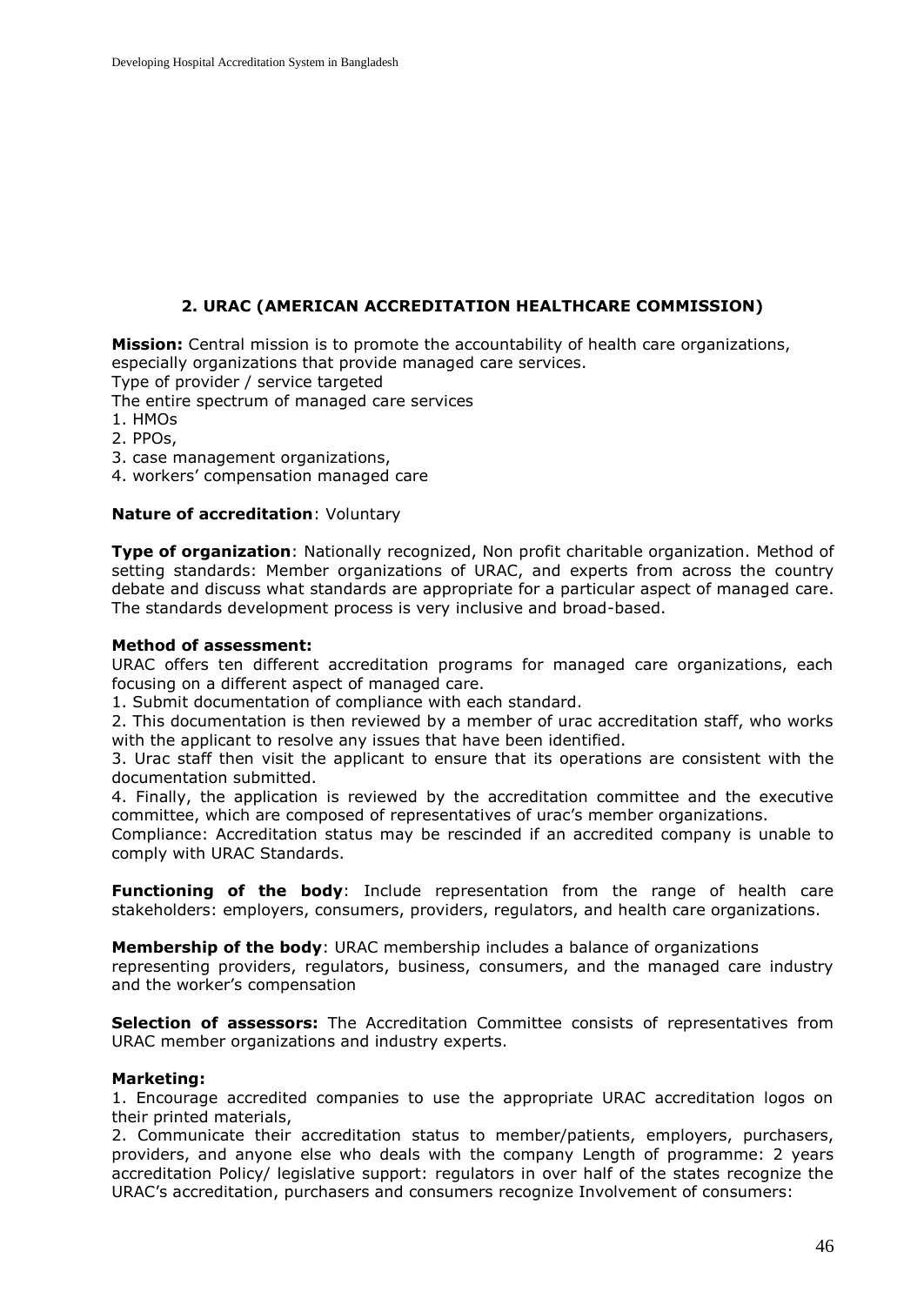1. URAC standards are widely circulated for public comment and beta-tested before they become final.

2. Web site NRCCPH

## **Supportive activities:**

1. Research projects to assess and identify new approaches to improve performance measurement in a variety of health care settings.

2. Publishing cutting edge books on the health care delivery system.

#### **AUSTRALIA 3. ACHS (AUSTRALIAN COMMISSION ON HEALTHCARE STANDARDS)**

**Mission:** To develop a national system of accreditation for hospitals and continually improve the quality of health care in Australia.

**Short history**: Established as The Australian Council on Hospital Standards in 1974 by the Australian Medical Association (NSW Branch) and the Australian Hospital Association (Victorian Branch).

Type of provider / service targeted

- Public and private hospitals
- Community health care centres
- Aged care facilities
- Home and community nursing services
- Day procedure facilities
- Aerial medical services
- Ambulance services
- Rehabilitation centres
- Other health care providers

**Nature of accreditation:** Voluntary and not explicitly linked to third party payment.

**Type of organization** : Independent not-for-profit organization.

Method of setting standards: The ACHS Performance and Outcomes Service (POS) has a primary role of developing objective measures of the management and outcome of patient care in Australia's acute health care organisations. This has been achieved through collaboration with the various Australian Medical Colleges and associations, by developing clinical indicators'.

The ACHS POS has identified three basic requirements when developing clinical indicators:

- 1. That they be relevant to clinical practice
- 2. That the relevant data are available
- 3. That the measure is achievable

The development process which is followed by the POS when developing clinical indicators involves a series of stages.

**Type of standards:** Clinical indicators are defined as measures of the clinical management and outcome of patient care'. They are not exact standards against which hospitals must measure their clinical performance, but rather are designed as flags which can alert to possible problems or opportunities to improve patient care. They are a measurement tool to assist in assessing whether or not a standard in patient care is being met. Outcomes such as morbidity from particular procedures are measured by some indicators, while others measure processes, such as compliance with criteria for management of a particular condition. The sets of indicators are reviewed annually with the relevant College and additions, deletions or enhancements are made.

## **The ACHS Evaluation and Quality Improvement Program**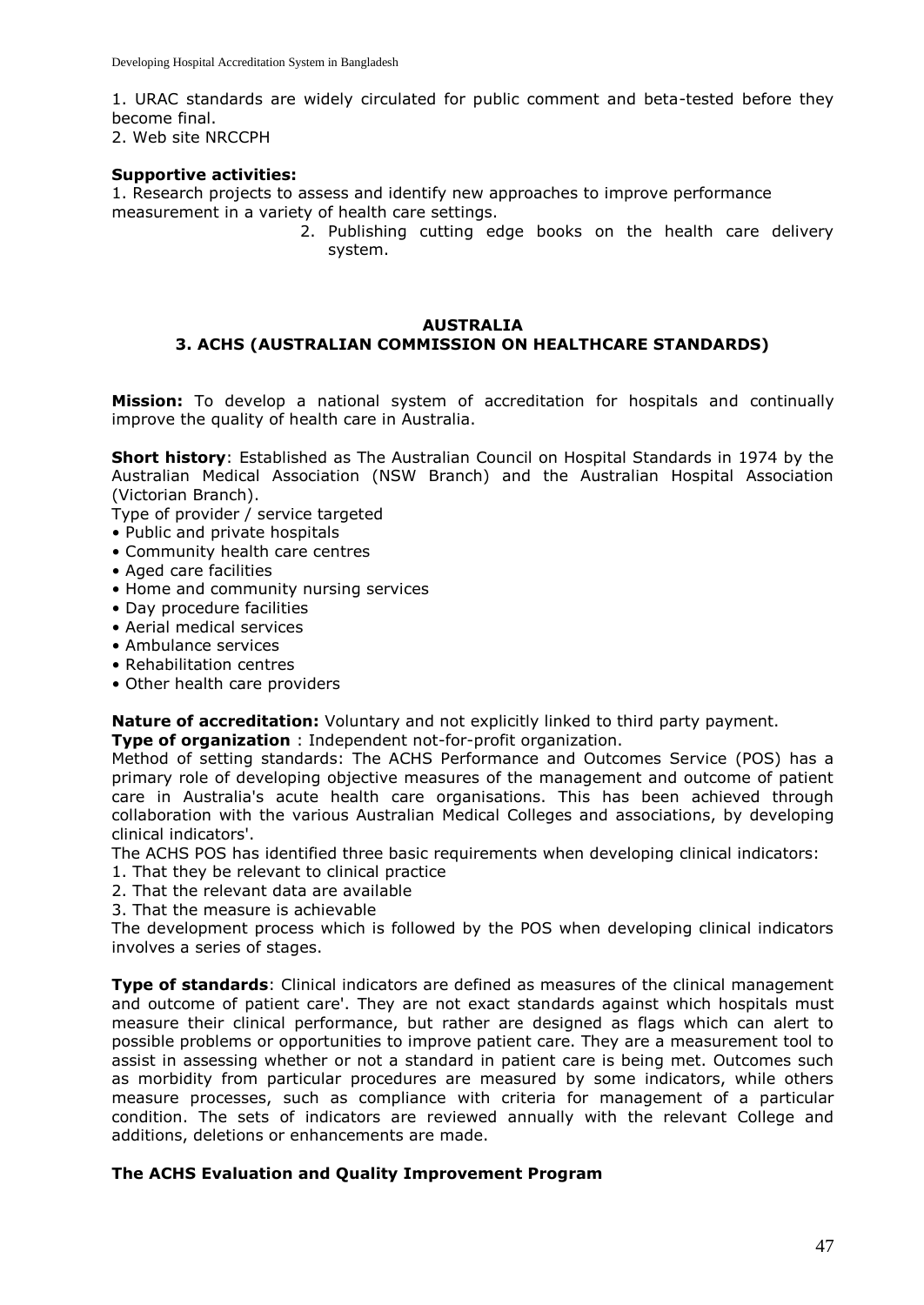EQuIP provides a framework for effective delivery of health services. The ACHS Education and Support Service aims to help organisations improve the quality of care they deliver using the ACHS Evaluation and Quality Improvement Program (EQuIP).

Effective use of EQuIP requires the whole organisation to be committed to improving its performance and assists health care organisations to:

- develop strong leadership
- enjoy a culture of continuous quality improvement
- focus on customers
- focus on outcomes
- strive to be the best
- improve overall performance

**Selection of assessors**: Recruited from the senior ranks of the health care industry, most of whom are volunteers. . A rigorous selection process is applied to eligible candidates, (at least five years' recent experience in a health care organization at a senior level). Initial appointments are made for two years after which a review determines reappointment for a further term of four years. Volunteer surveyors make a commitment to ten days of surveying per year.

**Training of assessors:** assessors attend annual update sessions and, for newly appointed surveyors, orientation sessions. Surveyors are required to comply with a Code of Conduct. Performance criteria are monitored regularly and organisations are asked for formal feedback on various aspects of their surveyors.

**Involvement of consumers**: A cohort of consumer surveyors will be trained in the coming year. Initially the consumer surveyors will take part in the accreditation of mental health organisations.

## **Supportive activities**

- 1. Present a national education program
- 2. Advise and consult on health care quality improvement
- 3. Publish books and other resource materials
- 4. Offer library and information services on quality in health care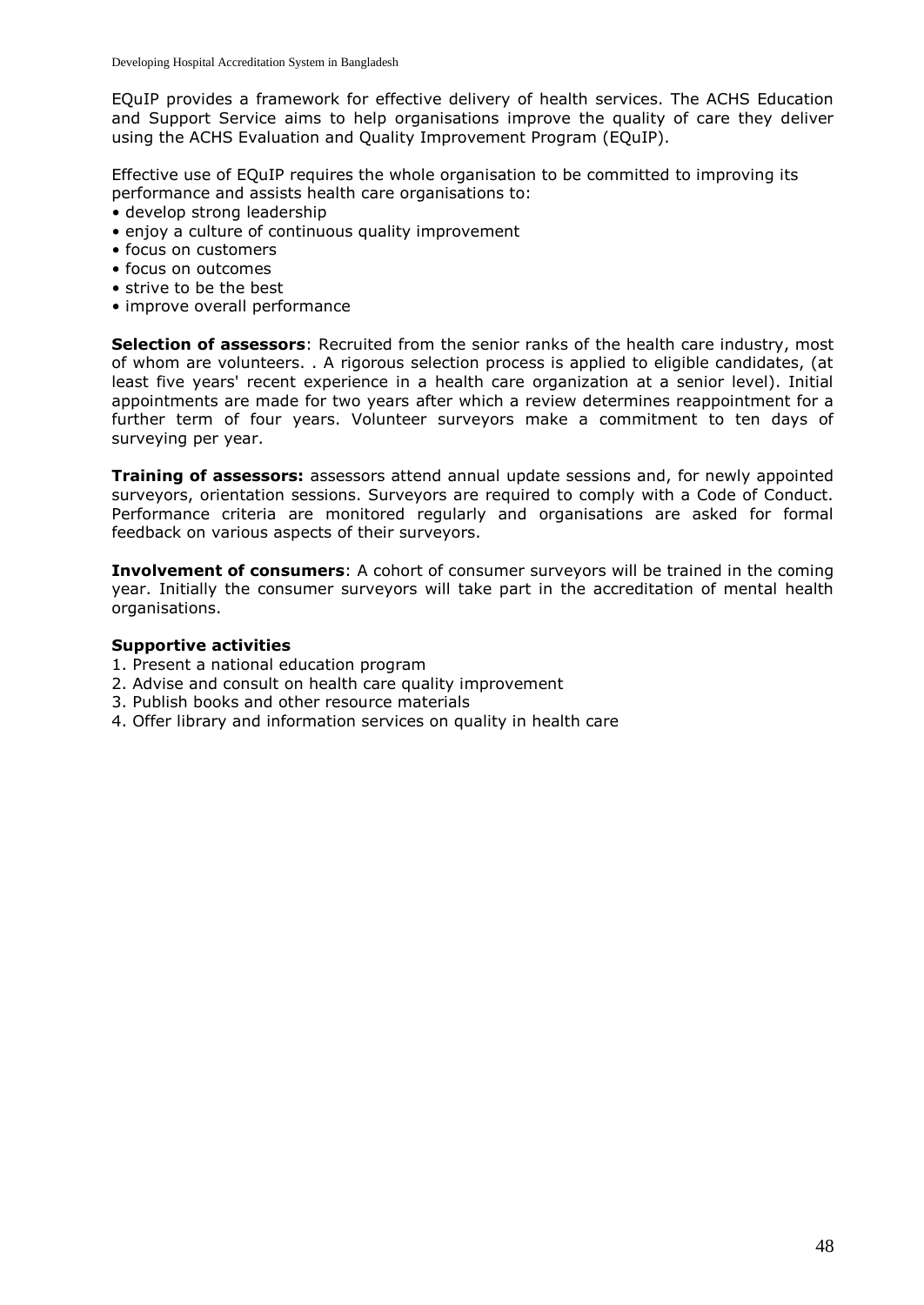# **NEW ZEALAND**

#### **4. HEALTH ACCREDITATION PROGRAMME FOR NEW ZEALAND (HAPNZ)**

**Mission** : Promote, measure and recognize quality and to promote excellence in the health and disability support sector. It provides the framework for establishing and maintaining quality care, services and safety.

**Short history**: HAPNZ has been developed by Quality Health New Zealand. It's standards incorporate the features of ISO9001 relevant to health and disability services. The Quality Health model has been developed for health services, is written in health and disability terminology, and has over 70 years of practical experience.

#### **Type of provider / service targeted**

- $\Box$  Hospitals,
- $\square$  Rest homes.
- $\Box$  Mental health services,
- $\Box$  Community and home care services,
- $\Box$  Hospices,
- $\Box$  Voluntary welfare organisations,
- $\square$  Primary care services,
- $\Box$  Maori health providers and
- $\square$  Retirement villages

**Nature of accreditation**: a voluntary program used by providers to guide the complex process of quality improvement;

**Type of organization**: Independent non-profit incorporated society established by the health sector Method of setting standards: Developed in consultation with providers, consumers, funders, and professional organisations and medical colleges, and thus have credibility with them.

#### **Type of standards:**

The whole spectrum of client service – Clinical standards, Client rights, Management and clinical systems, and Management leadership.

#### **They cover all the dimensions of quality –**

Access, Appropriateness, Participation, Effectiveness, Efficiency Safety and Continuity, and incorporate a strong consumer focus.

They meet the requirements of the health and disability sector standards.

A set series of 5 criteria are available for each of the 48 indicators that cover all the domains suggested by the Goodfellow Quality Assurance Unit. Some of these indicators include minimum standards, reflecting legislative requirements and the criteria that are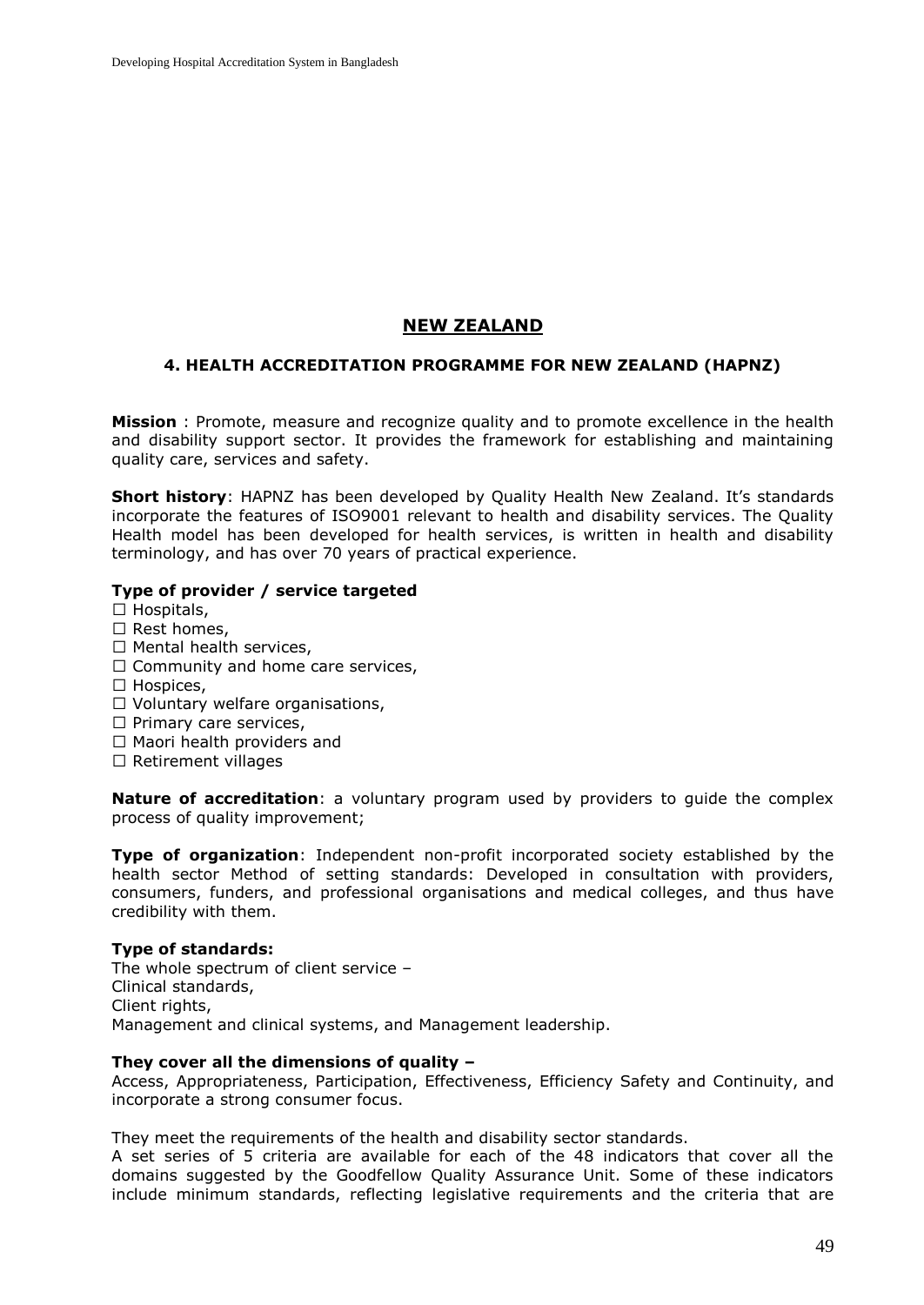regarded by the practice standards working Party as critical. Other criteria and their standards are goals that give practices a range of ideas about what could be achieved and not necessarily what should or must be achieved.

#### **Method of assessment:**

The purpose of the Quality Health model is continuous quality improvement, not just compliance with minimum standards. HAPNZ member organisations are guided and supported by Quality Health through a three year cycle comprising of the following elements

1. CLIENT SERVICE PLAN: This plan details services to be provided by Quality Health

2. SELF-ASSESSMENT: Of achievements and outcomes regularly to improve performance. Six months before a survey and a progress visit, to complete and return a self-assessment to Quality Health

3. SELF-ASSESSMENT SUPPORT SERVICE

**4. SURVEY**: Organization-wide survey by health peers who provide feedback on overall performance. They review

• Documentation

- Interviews with directors, managers, committees and service teams;
- Observation; assessment of client care through reading clinical notes;

• Discussions with clients and families; and discussions with managers and health practitioners to verify any provisional findings.

Surveyors assess:

• whether organisations have selected indicators which reflect the services they provide,

• data collection and verification processes used, how the organisation has determined ifurther action or review is necessary, what

• specific actions and reviews implemented to improve the quality of patient care as a result of indicator monitoring,

• the outcomes

## **5. SURVEY REPORT**

6. QUALITY ACTION PLAN

After receiving the survey report, organisations are requested to draft a Quality Action Plan (QAP) that specifically addresses the surveyors' recommendations within a timeframe.

#### 7. QUALITY HEALTH NEW ZEALAND ACCREDITATION

Organisations that successfully achieve Quality Health New Zealand standards through participation in HAPNZ

#### 8. ANNOUNCEMENT OF ACCREDITATION

PROGRESS VISIT-18 months after the survey, designed to support ongoing quality improvements, confirm standards are being maintained or exceeded, review the organisation's achievements and outcomes in relation to its quality action plan, and assist with interpreting the intent of the standards.

This is in sharp contrast with most other quality certification models which tend to be inspectorial in nature, mandated by purchasers, and concerned with minimum compliance with contractual or statutory requirements. ACCREDITATION - A JOURNEY, NOT AN ENDPOINT.

Compliance: Awarding accreditation status and other certificates of endorsement and achievement Accreditation may be withdrawn should action not be taken to address recommendations within the agreed timeframe.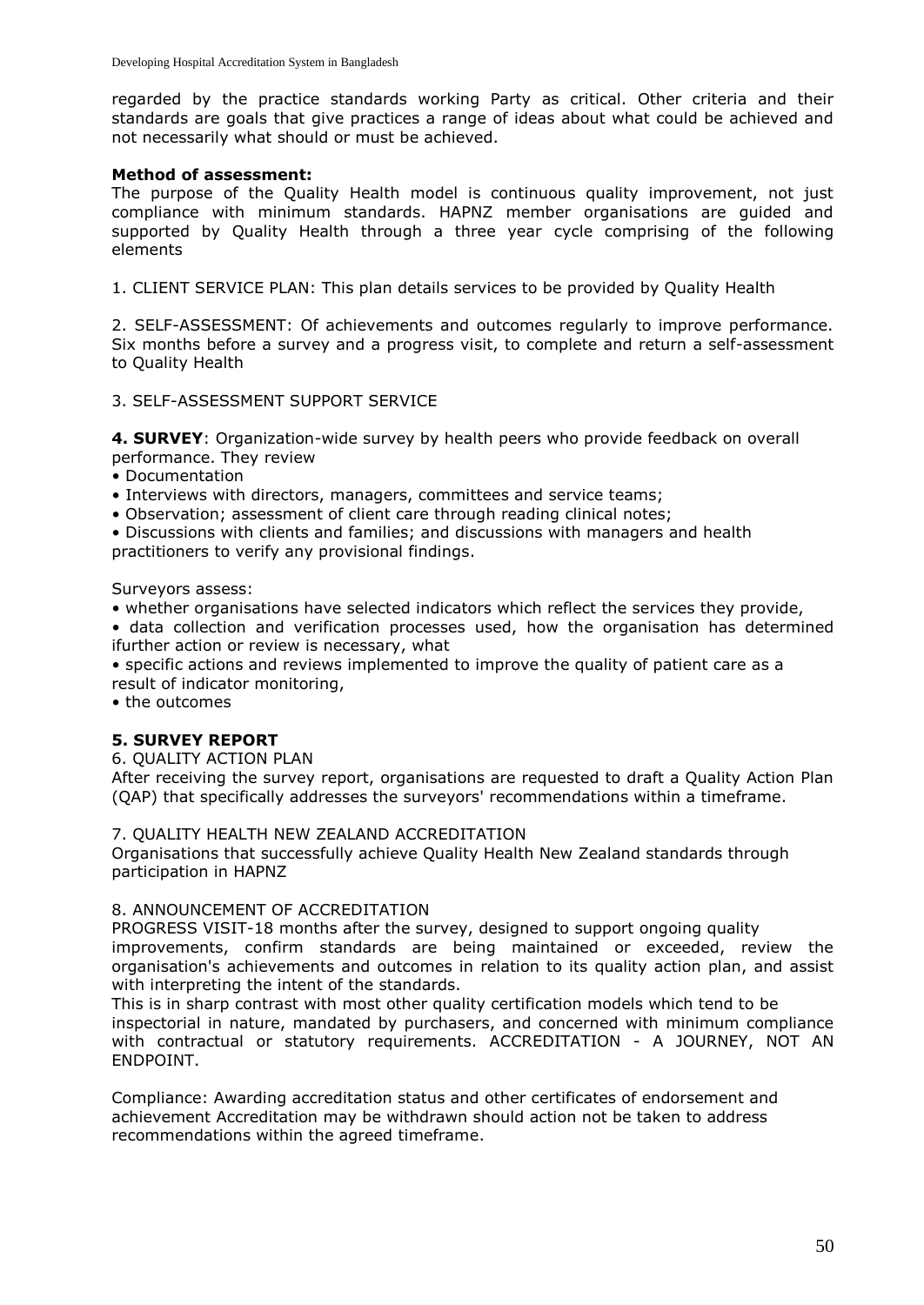Membership fees: Based on the size and complexity of organisation, staged over a three year period, the annual membership fee is fixed for three years on joining the programme. Membership entitles the organisation to one survey in a three year period.

Selection of assessors: Our surveyors are health professionals who provide a largely voluntary service. Leading health practitioners and managers, not full-time auditors who are detached from the "real life" issues of service delivery.

Supportive activities: HAPNZ membership provides the following tools and services over a three year cycle:

- Self-assessment tool tailored for your services
- Accreditation standards appropriate to your services
- Self-assessment support
- On-site planning visit and education session for staff on HAPNZ and accreditation
- Assisted development of quality action plan
- 20% discount on scheduled Quality Health education workshops and publications
- 30% discount on a pre-survey review
- Public relations support
- Access to the Quality Health quality network
- Internet membership support network (still to be developed)
- HAPNZ forums and conferences.

Additional standards and education sessions are at the member organisation's cost. Information provision: Clinical Indicator Comparative Results Service

**Support to hospitals:** Work in partnership with health providers - to assist them to improve the quality of care and services they provide to their clients.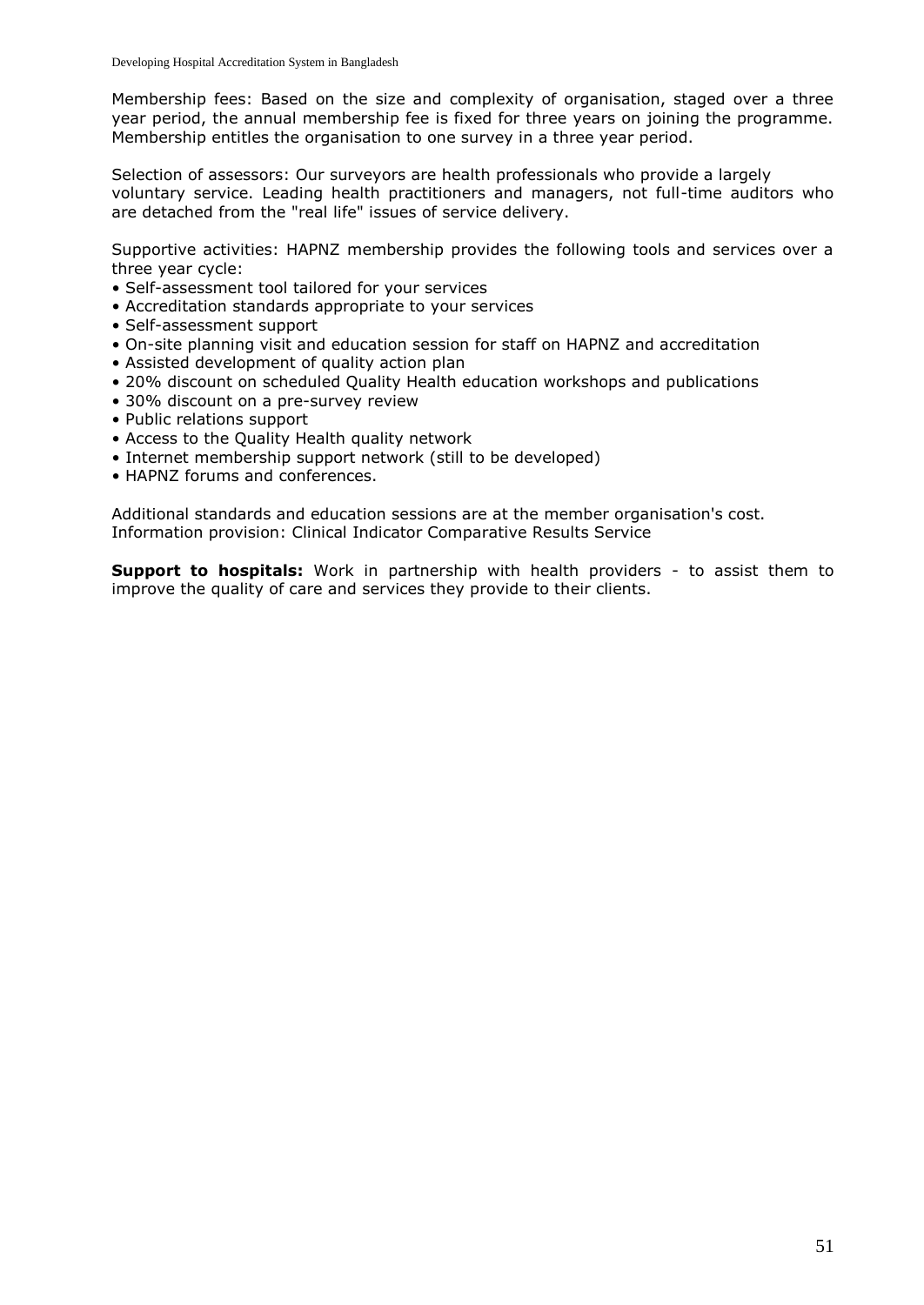# **CANADA**

#### **5. CANADIANCOUNCIL ON HEALTH SERVICES ACCREDITATION (CCHSA)**

**Mission**: To promote excellence in the provision of quality health care and the efficient use of resources in health organizations throughout Canada.

**Short history:** The CCHSA was incorporated in 1958 to set standards for Canadian health care organizations and assess their compliance against these standards.

#### **Type of provider / service targeted: Has specific accreditation programs for** Acute care,

Long term/continuing care, Mental health, rehabilitation, Community health, Regionalized health organizations, Cancer treatment centres, Home care and Regional health organizations.

**Method of setting standards**: Collaboration with the health care community and related stakeholders..

**Type of standards**: The assessment is designed to address processes, outcomes, and structures with the focus on continuous improvement within the health service delivery system. One of the requirements of CCAP is that organizations identify and monitor performance indicators as part of their efforts to improve the quality of their care and service. Council is most interested in how teams develop, use, and refine performance indicators {{ performance of their core processes (client care, support services, leadership and management) and outcomes}} that are meaningful to them and to their clients.

**Method of assessment:** Peer review and a self-assessment process that focuses on ways to continuously improve the health care system. The survey is planned in partnership with the organization and recognizes areas of excellence as well as areas for improvement. The principle of self-assessment is the fundamental basis of accreditation. It serves as the mechanism by which an organization can assess its own performance, on an ongoing basis, against a set of nationally developed standards.

CCHSA does not use the indicator data to make an assessment of an organization's performance as there is insufficient knowledge about the relationship between indicator results and quality of care and services.

**Selection of assessors**: There are 4 steps in the surveyor selection process as outlined below.

1. Application

2. "360-degree" reference check. Confidential references are required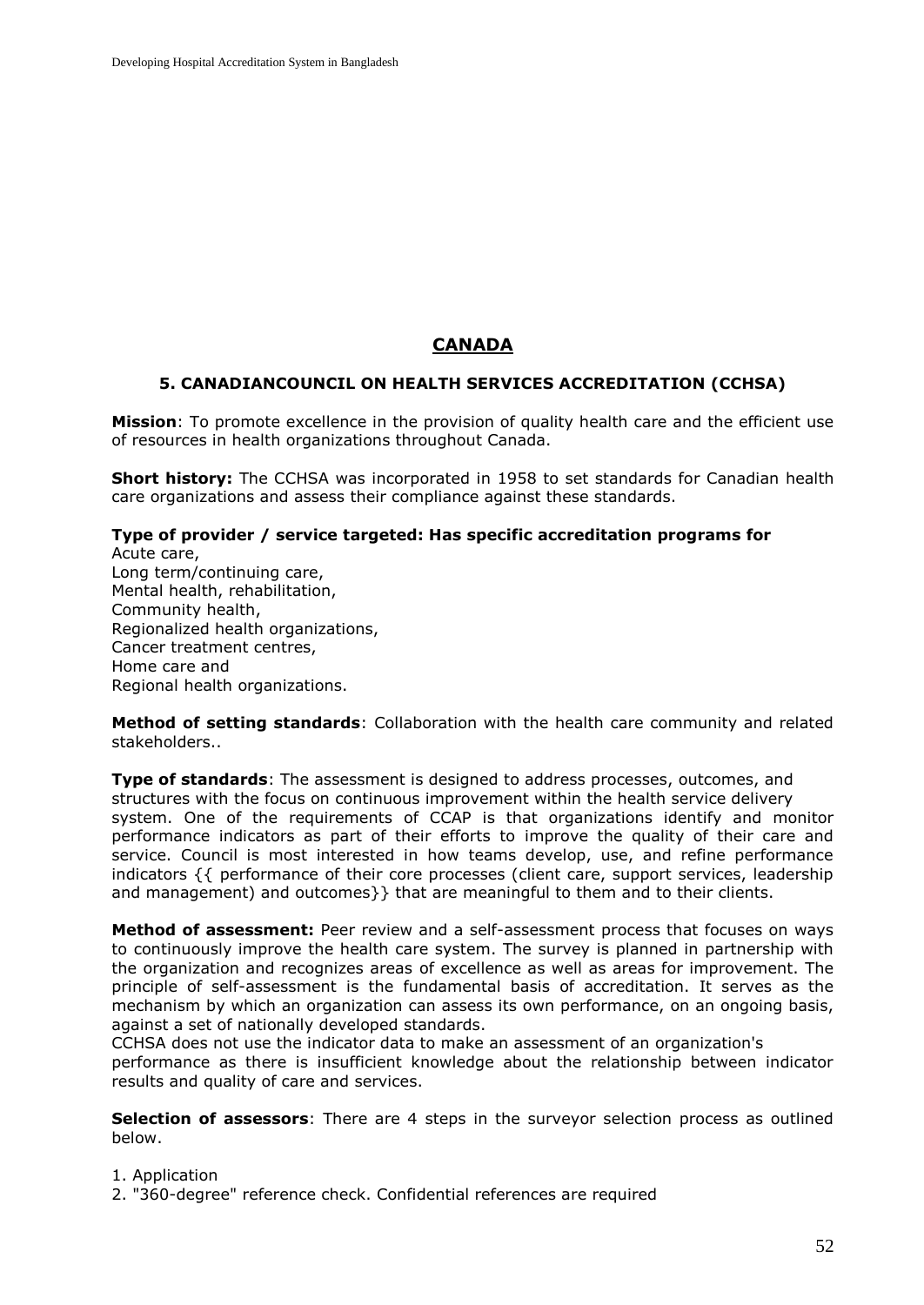An interview - thorough assessment of their suitability to surveyor candidates.

3. Behavioural assessment (during orientation)

4. Internship: On successful completion of all elements of the selection process

The internship phase spans two surveys. At the conclusion of the internship period, council will make a decision about appointment as a full surveyor. A competency dictionary provides complete descriptions of the CCHSA surveyor competencies.

**Training of assessors**: CCHSA has a credentialling process for surveyors and provides ongoing education and evaluation of surveyors. Council has established a Code of Ethics to govern the behaviour of individuals carrying out the functions/activities of Council.

## **Other activities:**

The AIM Project is under way to:

 $\Box$  Revise the framework of the accreditation program, the standards, indicators, rating scale,

survey, supporting material, survey report, and accreditation recognition.

 $\Box$  The revised standards will continue to assess the following within an organization:

 $\Box$  The quality of care and service, leadership, and support services

 $\Box$  Quality improvement

 $\Box$  Risk management.

 $\Box$  Development of standardized performance indicators. The revised accreditation program will assess how well organizations use the indicator data to understand and improve their processes and outcomes.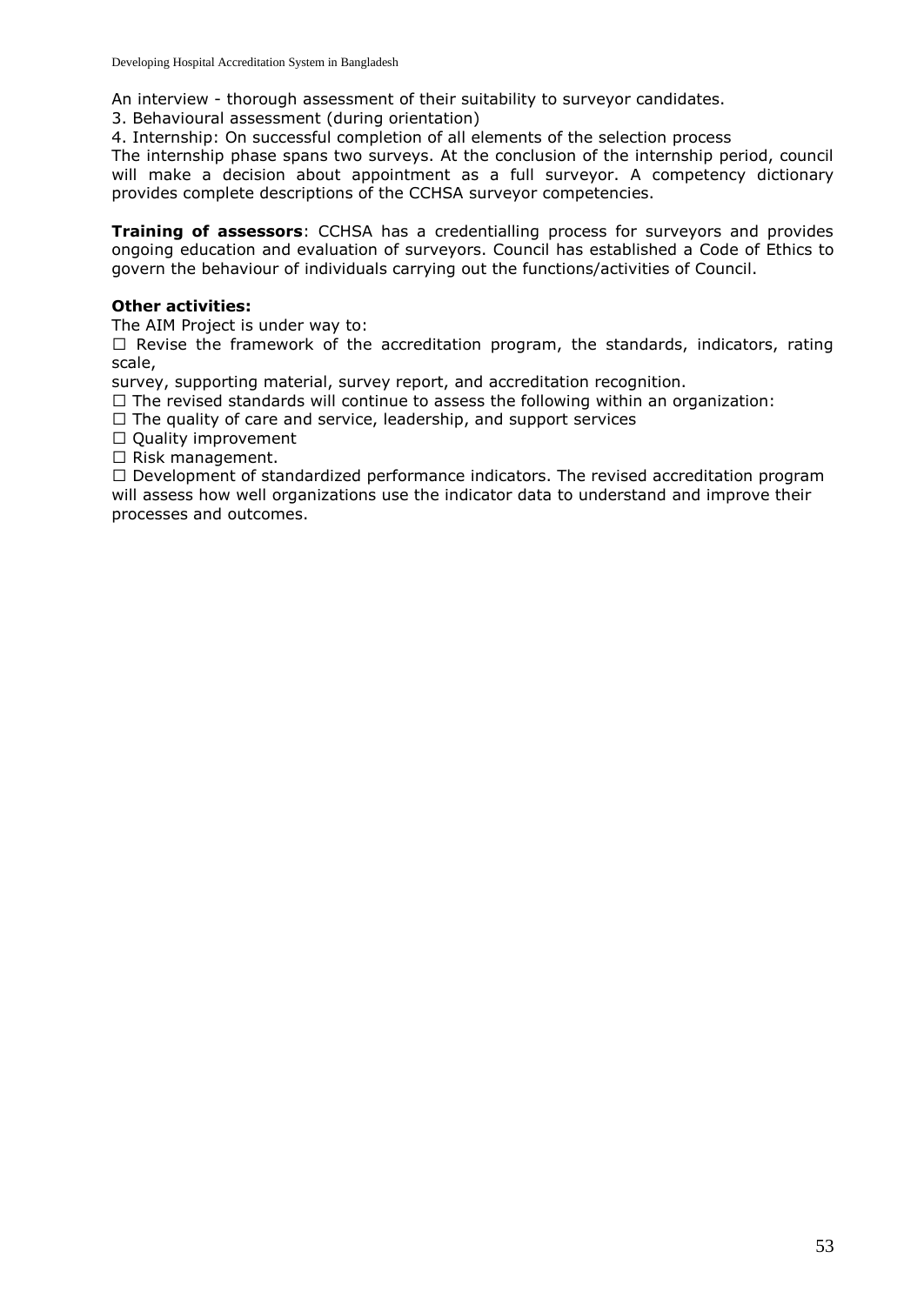## **UNITED KINGDOM**

#### **6. HEALTH QUALITY SERVICE (previously The King's Fund Organizational Audit)**

**Mission**: To improve quality of management in the NHS

**Short history**: The King's Fund Organisational Audit was created in 1989, to evaluate general hospitals. Became an accreditation program in 1995, 4 years after being launched as an organizational development initiative.

#### **Type of provider / service targeted**

Acute general hospitals and teaching hospitals Mental health, learning disabilities, community services units

**Nature of accreditation**: Voluntary

**Type of organization :** Independent health care charity.

**Method of setting standards**: Continual revision of standards by specialists and working groups.

**Type of standards** : Focus on organizational systems and processes for the delivery of health care.

#### **Method of assessment**

Internal assessment of systems and processes in the delivery of health care.

1. Voluntary application by hospital

2. Assigned co-ordinator from the KF assists the hospital through 12 months of preparation for the final survey

3. Steering group appointed within hospital, participatory learning

4. Mock survey, then the final survey

5. Surveyors write down their impressions and discuss with hospital authorities.

Compliance: Awarding or deferring accreditation

Financing of the body: The program covers basic operational costs, with some overheads being subsidised by the charity, king edward's hospital fund.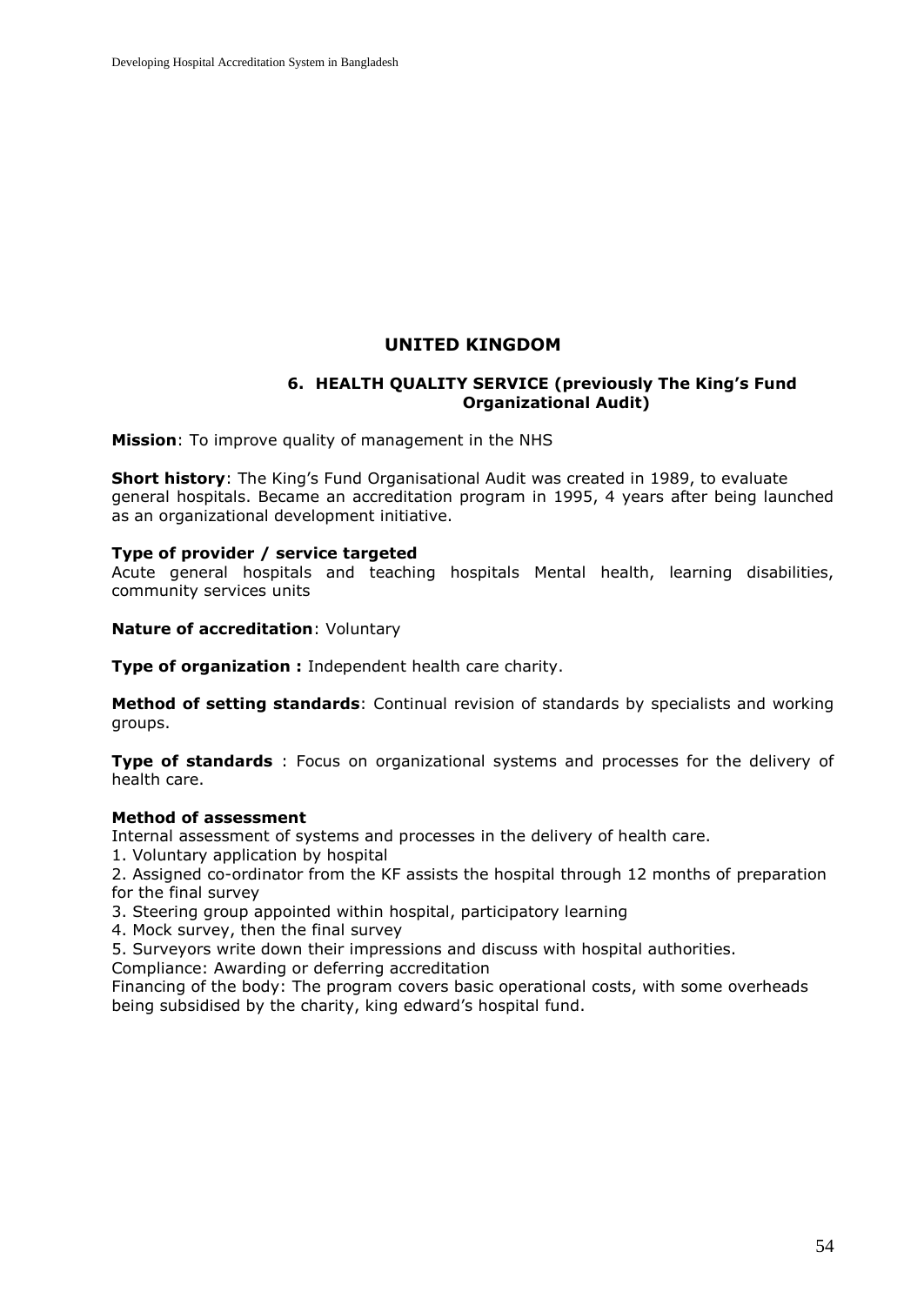## **7. TRENT ACCREDITATION SCHEME**

**Mission**: Development for organisations and staff.

**Short history:** Evolved from the HAS, but is now, entirely separate.

**Type of provider / service targeted:** Community hospitals and other services.

**Nature of accreditation**: Voluntary.

**Type of organization**: Operates in the trent region.

**Method of assessment**: Submission of documentation from the participating facility.

- 1. Pre-survey by the lead surveyor.
- 2. Main survey, lasting 2-3 days
- 3. Includes a night visit.

**Compliance:** The board awards full, conditional or deferred accreditation, based on the survey report, which includes recommendations for change, some of which are compulsory in order to achieve accreditation and commendation of good practice.

**Membership of the body**: Members of the board include CEO's, consultants, senior nurses and GP's from across the region.

**Financing of the body**: Funded within the NHS, on a budget of £30,000 per annum, and at present, is free to participants.

**Selection of assessors**: elected from participating trusts, on recommendations of their CEO's, must have relevant experience as hospital managers or othere senior professional within the NHS. The scheme is managed by a core staff of two with around 70 voluntary external peer reviewers.

**Training of assessors**: They are assessed and attend annual training workshops run by the TAS.

**Involvement of consumers**: Surveys may involve patients and public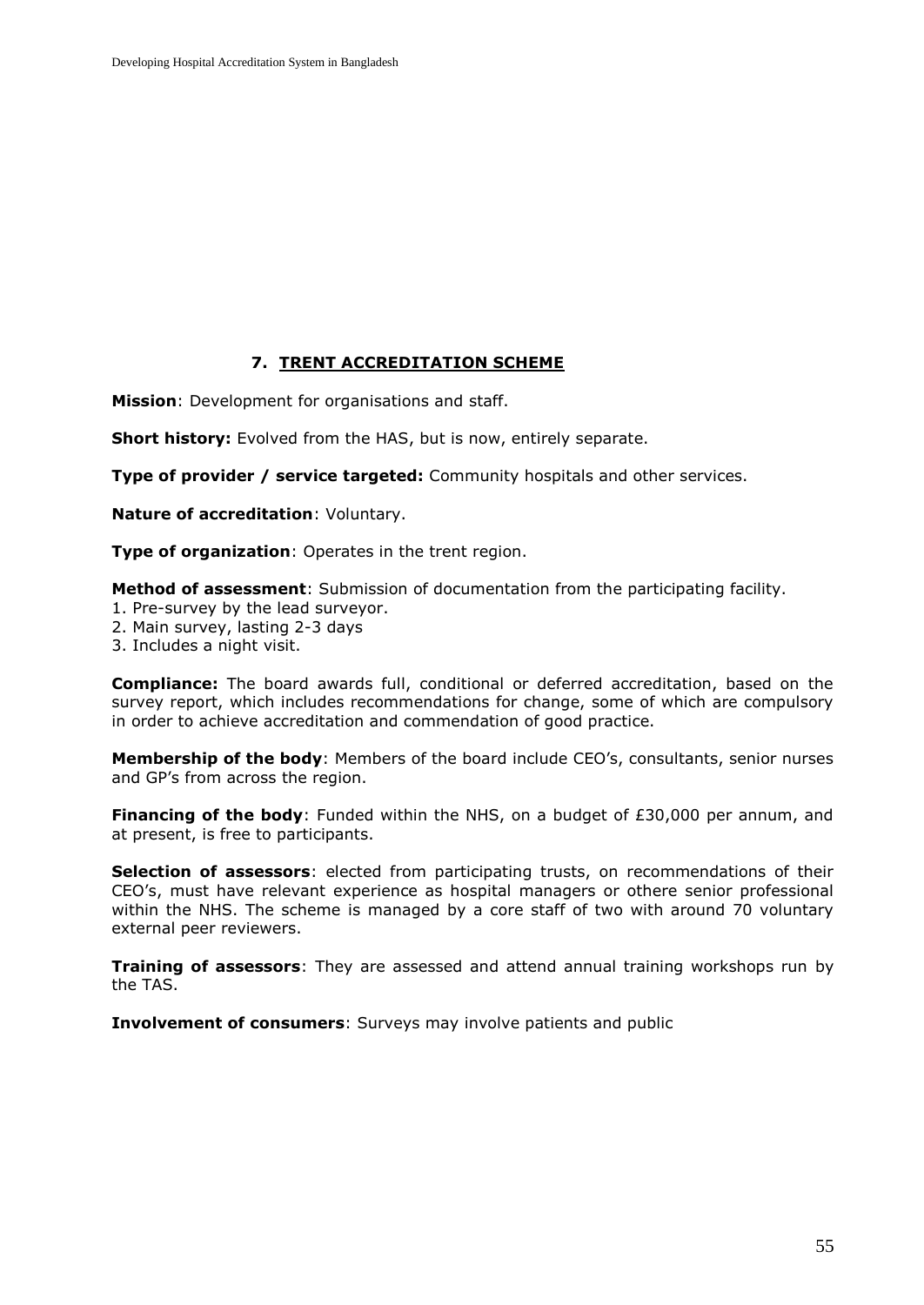## **United Kingdom**

## **8. HEALTH SERVICES ACCREDITATION**

**Mission:** Its purpose is the identification and publication of National Service Standards for adoption within the NHS, and the objective measurement of their practical achievement through a freely available Accreditation Programme.

**Short history:** Health Services Accreditation (HSA) is a programme developed and operating within the United Kingdom National Health Service (NHS). It was established under the aegis of the UK Department of Health. A new organisation, United Kingdom Accreditation Federation (UKAF) is being developed to draw together the mutual interests of more than 30 accreditation organisations.

**Method of setting standards:** Developed by working groups of health care professionals, represented by the royal colleges and other professional bodies, and patient representatives.

**Type of standards:** Specific, achievable, clinical standards, reflecting EBM. Assesses specific areas of health care and their supporting services.

**Method of assessment:** A HSA accreditation visitor and a clinician from the appropriate field, confirm or deny the evidence gathered by staff to demonstrate achievement of the standards it claims to meet.

**Compliance**: Rather than awarding an accreditation, HSA presents the service with a statement of endorsement, listing all possible standards and specifying which are met by that service.

**Functioning of the body**: Run by 11 full time staff, and up to 2000 health care workers have contributed to the development of standards. Based on the internet, the HSA cooperative links. health care providers, health authorities, representatives of patient interests and individual clinicians and managers who develop the programme and use its materials.

**Financing of the body:** A total of 19 modules in service areas are available, each of which costs between £1500 and £2350, which together with the central NHS finance funds the scheme.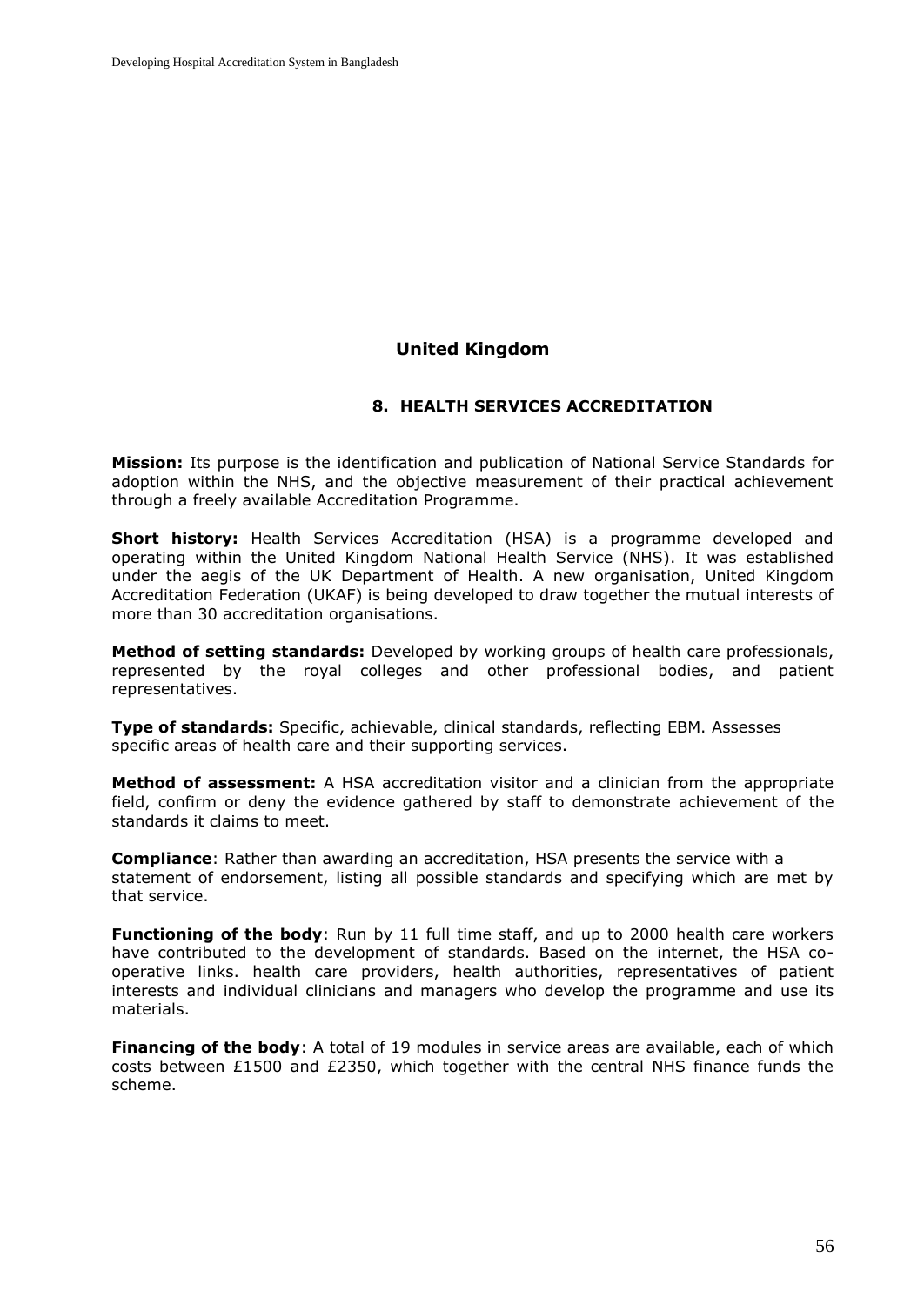## **Annexure-3**

#### **REFERENCES**

1. Bero LA, Grilli R, Grimshaw JM, et al. Getting research findings into practice: Closing the gap between research and practice: an overview of systematic reviews of interventions to promote the implementation of research findings. Br Med J 1998; 317:465-8

2. Reason J. Human error: models and management. Br Med J 2000; 320: 768-70

3. Buttery Y, Walshe K, Coles J, Bennett J. The development of audit: findings of a national survey of healthcare provider units in England. London: CASPE Research, 1994

4. Shaw C. Health service quality assessment : external assessment of health service standards. Healthcare Review – OnlineTM. 4(6); June 2000.

5.Joint Commission on Accreditation of Healthcare Organizations in the USA. National Library of

Health Indicators. [Www.jcaho.org/perfmeas/mlhi/appendc.htm](http://www.jcaho.org/perfmeas/mlhi/appendc.htm) Practice Standards Pilot, Summary. Report to the Health Funding Authority; 1999

6. Eliasson G, et al. Facilitating quality improvement in primary health care by practice visiting. Quality in Health Care 1998; 7: 48 - 54

7. Baker R, Fraser RC. Development of review criteria: linking guidelines and assessment of quality. Br Med J 1995; 311:370–373

8. Department of Health. A first class service: quality in the new NHS. 1998.

9. Deeveloping & implementing Hospital Accreditation system in Egypt, January, 2006

10. Hearnshaw H, Reddish S, Peddie D, et al. Introducing a quality improvement programme to primary health care teams. Quality in Health Care 1998; 7:200–8

11.P, Campion-Smith C. Editorial. Never mind the quality, feel the improvement. Quality in Health Care. 1998; 7:181

12. O'Leary DS, O'Leary MR, From quality assurance to quality improvement. The Joint Commission on Accreditation of Healthcare Organizations and Emergency Care. Emerg Med Clin North Am 1992 Aug; 10(3): 477–492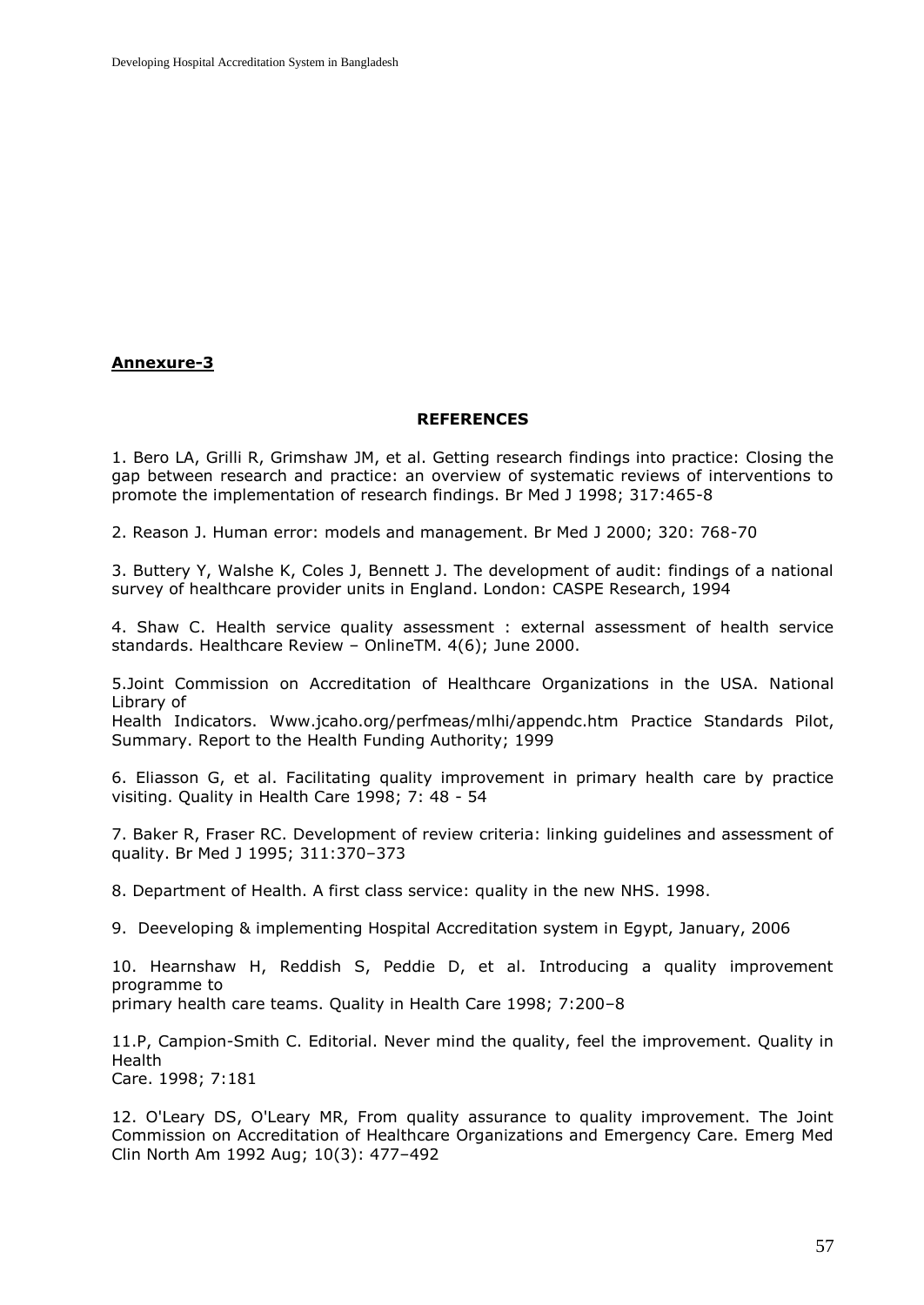13. Lawrence M, Olesen F, for the EQuiP working party on indicators. Indicators of quality in health

care. Eu J Gen Pract September 1997; 3: 103–108

14. Donabedian A. The criteria and standards of quality. In explorations in quality assessment and

monitoring. Vol II. Ann Arbor: Health Administration Press; 1982

15. Strengthening of secondary level hospital services in West Bengal, Dept Of Health and Family

Welfare, 1995.

16. Developing Hospital Accreditation in Europe, 2004

17.Ngoyo Bukond, Harry Abdallah, Joyce Trembo: Setting up a National Hospital Accreditation Programme: The Zambian experience

16. http://www.agpal.com.au/- GENERAL PRACTICE ACCREDITATION

17. http://www.cchsa.ca/- CANADIAN COUNCIL ON HEALTH SERVICES ACCREDITATION

18. http://www.chapinc.org/- COMMUNITY HEALTH ACCREDITATION PROGRAM - CHAP

19. http://www.hqs.org.uk/- THE HEALTH QUALITY SERVICE

20. http://www.jcaho.org/- JCAHO - Joint Commission on Healthcare Organizations (USA)

21. http://www.isqua.org.au/- ISQua - International Society for Quality in Health Care

22. http://www.kingsfund.org.uk/- HQS - Health Quality Service (formerly King's Fund OA-UK)

23. http://www.qualityhealth.org.nz/- QUALITY HEALTH NEW ZEALAND

24. http://www.efqm.org- EFQM - The European Foundation for Quality Management

25. http://www.urac.org/- URAC - American Accreditation Healthcare Commission

26. http://www.quality-foundation.co.uk/- British Quality Foundation

27. http://www.nhsetrent.gov.uk/noticeboard/tas.htm- TRENT ACCEDITATION SCHEME (UK)

28. http://www.cpa-uk.co.uk/- CLINICAL PATHOLOGY ACCREDITATION (UK)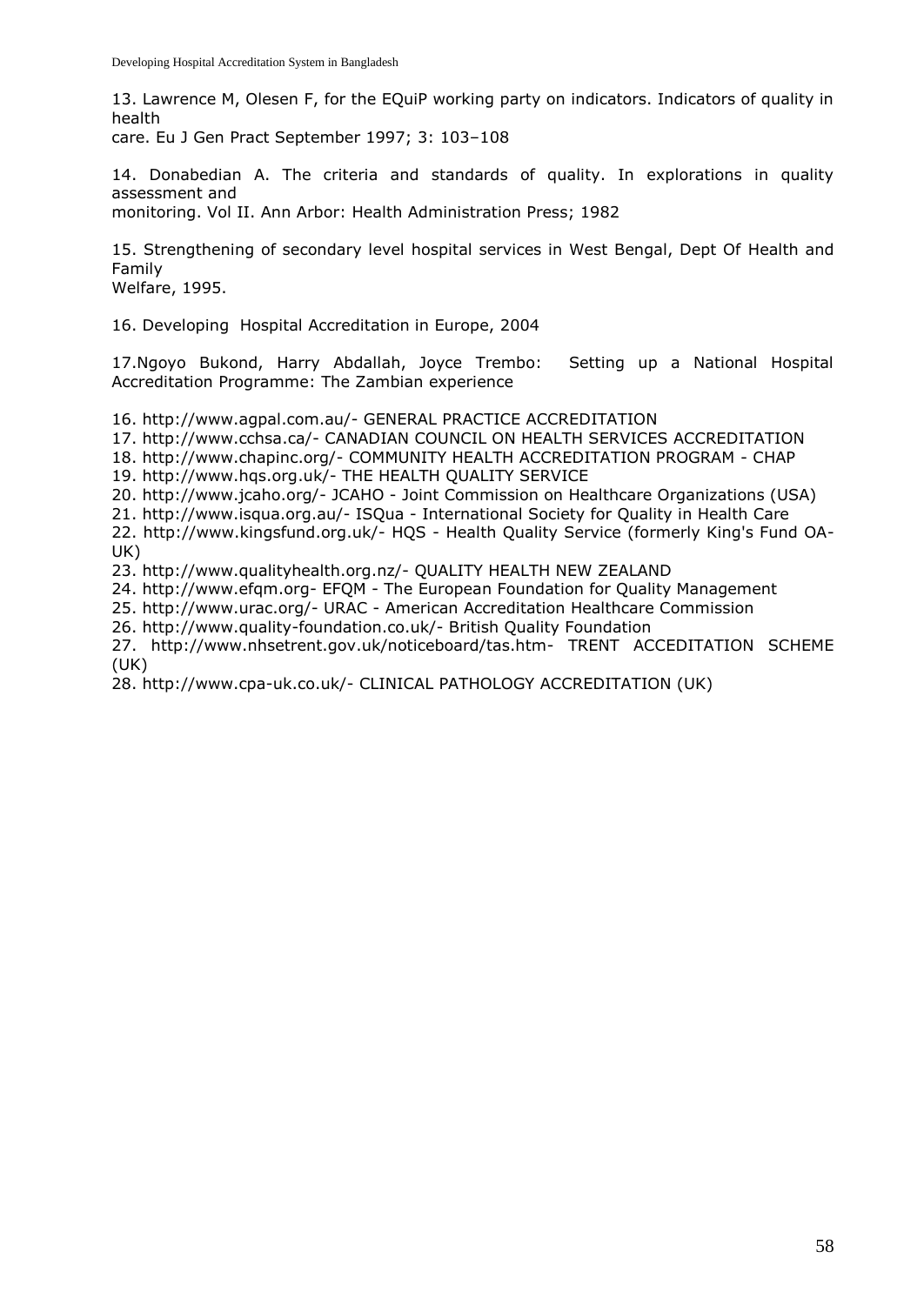#### **Annexure 4**

#### **GLOSSARY of TERMS**

EFFECTIVENESS: The extent to which something achieves its aim.

EFFICIENCY: Delivering maximum services with minimum expenditure of resources.

EQUITY: Ensuring fairness and lack of discrimination in access to health.

HEALTH SERVICES: All services designed to improve health and well- being.

INDICATOR: Aspect of service selected for measurement.

MANAGEMENT QUALITY: Most efficient and productive use of resources.

MEASUREMENT: A numeric value given to an attribute which facilitates comparison with standards.

MONITORING: Observation and recording of events over time.

MULTI-DISCIPLINARY TEAM: A group of people working together from different professions. OUTCOME: The end result of effect of care

PATIENT QUALITY: What the patient expects from health services

PATIENT SATISFACTION: Extent to which patient expresses positive attitudes to health services in general

PEER ASSESSMENT: A process whereby the performance of an organisation, individuals or groups are evaluated by members of similar organisations or the same profession or discipline and status as those delivering the services"

PROCESS: All components of health care delivery including diagnosis, treatment, after care etc

PROFESSIONAL QUALITY: Whether health services meet the needs as defined by professional standards

QUALITY: The degree of excellence or fitness for purpose of a service